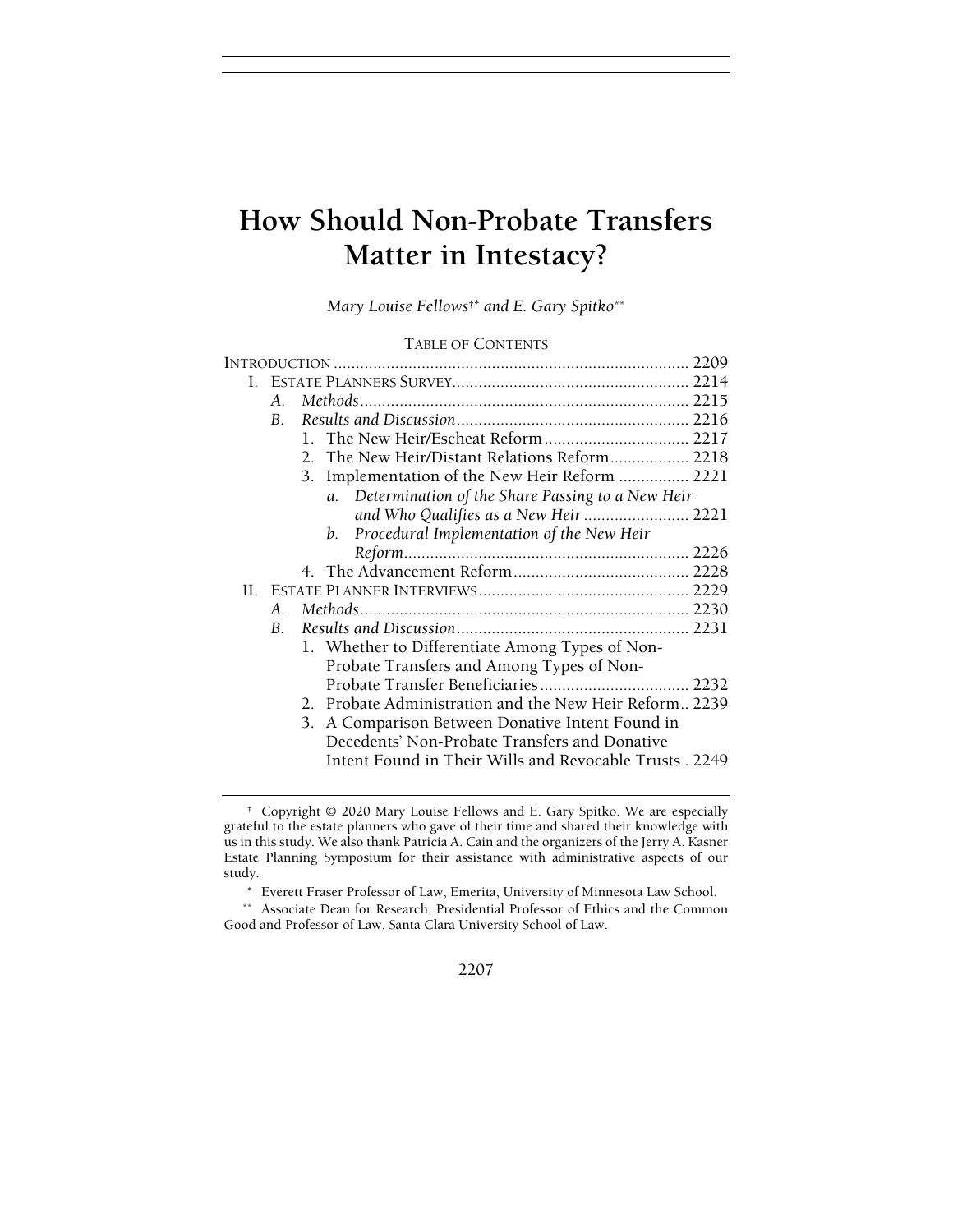| 2208 | University of California, Davis [Vol. 53:2207] |  |
|------|------------------------------------------------|--|
|      |                                                |  |
|      |                                                |  |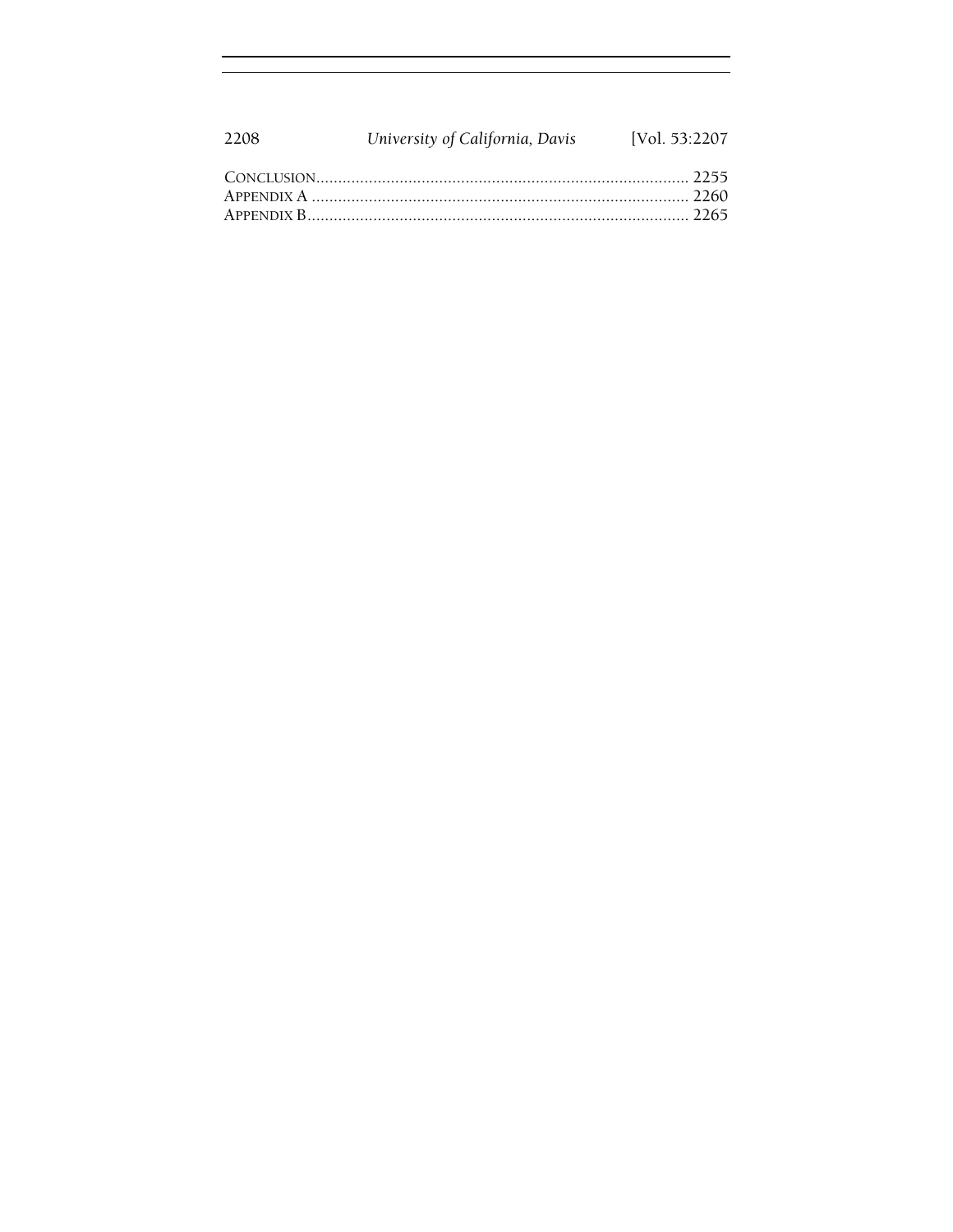### INTRODUCTION

The primary objective of U.S. intestacy statutes is to promote the unexpressed or ineffectively expressed donative intent of an intestate decedent.<sup>1</sup> To achieve this goal, intestacy statutes generally rely upon status-based rules grounded in formal relationships within the traditional family.<sup>2</sup> For example, intestacy statutes in most cases favor the decedent's surviving spouse but do not favor the decedent's surviving unmarried committed partner, let alone the decedent's best friend or favorite neighbor.<sup>3</sup>

As American family structures have become more heterogeneous, status-based intestacy statutes have become less suited to promoting donative intent.<sup>4</sup> Indeed, numerous scholars of wealth transfer law have noted the critical need for intestacy law reform to address the needs of decedents whose donative intent does not comport with traditional family norms.<sup>5</sup> Professor Shelly Kreiczer-Levy, for example, has argued recently that intestacy law suffers from three critical shortcomings

<sup>4</sup> See Naomi Cahn & Amy Ziettlow, "Making Things Fair": An Empirical Study of How People Approach the Wealth Transmission System, 22 ELDER L.J. 325, 359 (2015) ("With the married parent family characterizing a minority of Americans today, and with increasing rates of divorce among Baby Boomers, the traditional inheritance system becomes correspondingly less useful."); Wright & Sterner, supra note 1, at 345 ("But as the typical person becomes less and less typical, the disjuncture between the cookiecutter intestacy model and the atypical decedent becomes wider."). A number of the interviewees in our study remarked on the estate planning they do for clients in nontraditional family relationships. See Question 7, Interviewee IK; Question 8, Interviewee IM; Question 9A, Interviewee IP; Question 9B, Interviewee IJ. For more information about our study, see infra notes 29–30 and accompanying text. The complete Kasner survey used in our study is reproduced infra as Appendix A. The complete interview script is reproduced infra as Appendix B. A transcription of all of the responses to the survey are available from the authors upon request.

<sup>5</sup> See, e.g., Bridget J. Crawford & Anthony C. Infanti, A Critical Research Agenda for Wills, Trusts, and Estates, 49 REAL PROP. TR. & EST. L.J. 317, 338 (2014) (urging "scholars [to] focus on exploring how wills, trusts, and estates law might be reformed to break down this privileging [based on marital status and traditional family norms] and embrace the multiplicity of family forms that exist"); Wright & Sterner, supra note 1, at 369 ("The more people in non-traditional family structures must rely on intestacy for passing wealth to their loved ones, the less likely the fit will be equitable, as the intestacy laws rely heavily on marriage and biological relationships for inheritance rights.").

<sup>1</sup> Danaya C. Wright & Beth Sterner, Honoring Probable Intent in Intestacy: An Empirical Assessment of the Default Rules and the Modern Family, 42 ACTEC L.J. 341, 345 (2017).

<sup>2</sup> See Shelly Kreiczer-Levy, Big Data and the Modern Family, 2019 WIS. L. REV. 349, 354 (2019) ("Despite various reforms over the years, intestate rules continue to privilege a family based on formal relationships: biology, adoption, and marriage.").

<sup>3</sup> See id. at 356-57.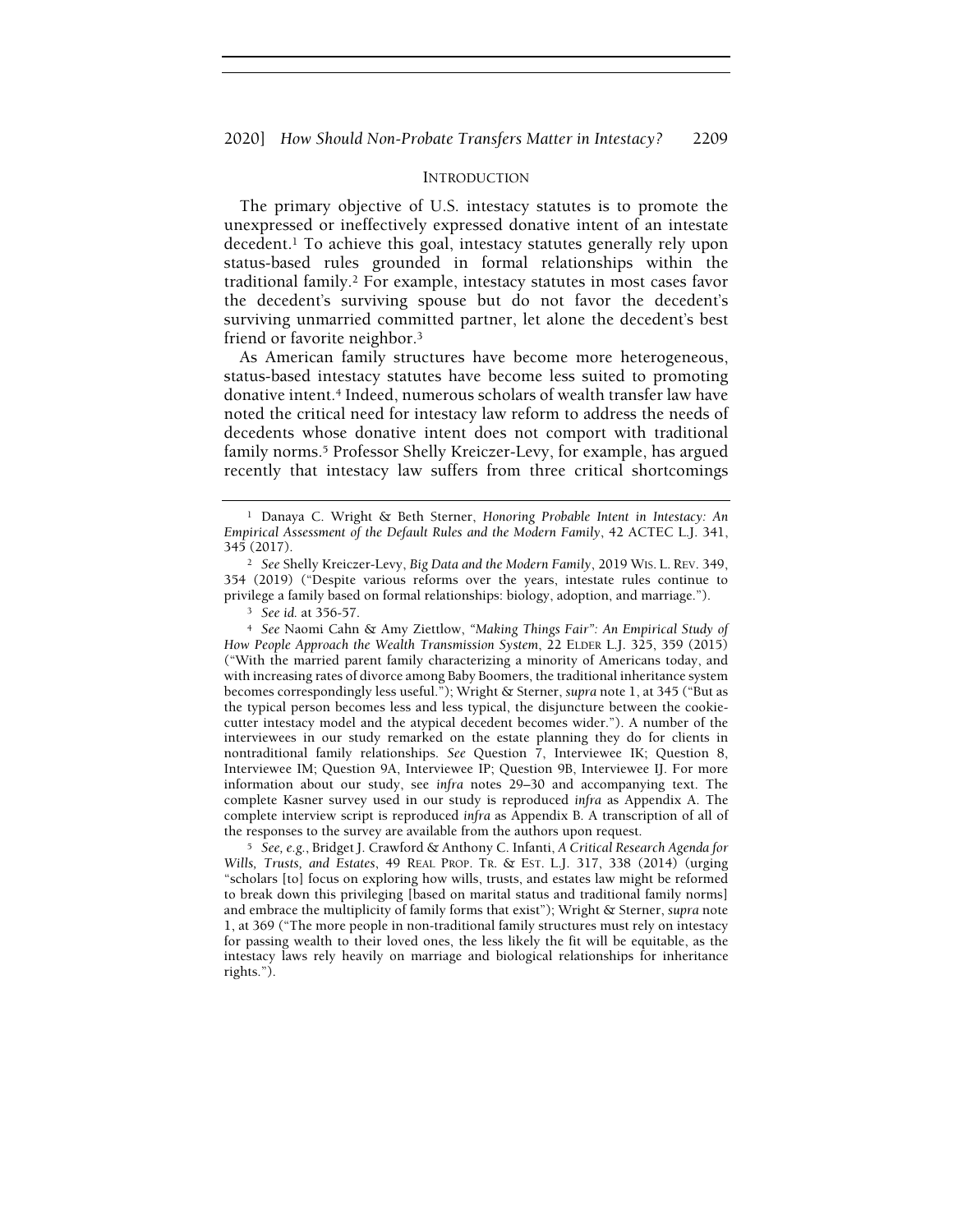which disadvantage "modern forms of associations and relationships"<sup>6</sup>: (1) a too-narrow definition of family that fails to recognize informal familial relationships, such as unmarried committed partners and functional parents, (2) a strict approach to application of rules that fails to examine whether a decedent and a statutorily-determined heir had developed, maintained, or otherwise continued a familial relationship or whether they lacked any familial-type contact with each other, and (3) an exclusive focus on family that fails to recognize meaningful but nonfamilial relationships, such as those with caregivers and neighbors.<sup>7</sup>

We propose addressing each of these concerns by looking to intestate decedents' non-probate transfers. Beneficiaries designated in intestates' non-probate transfers, such as a revocable trust, life insurance policy, 401(k) account, brokerage account, or joint tenancy with right of survivorship deed, can convey more information about intestates' preferred heirs than family-status relationships. To that end, we previously proposed two potential reforms that would introduce nonprobate transfer beneficiary designations into the intestacy scheme.

The proposed new heir reform is premised on the hypothesis that, under certain circumstances, when designated beneficiaries of nonprobate transfers are not otherwise heirs, most intestates would prefer to have those beneficiaries take some or all of a probate estate.<sup>8</sup> The proposed advancement reform is premised on the hypothesis that most intestates prefer equality among family members in the same generation.<sup>9</sup> Therefore, the advancement reform equalizes the amount passing to heirs in the same generation to the extent possible by taking into account the amount an heir has otherwise received from a nonprobate transfer.<sup>10</sup> In 2010, we, along with our coauthor Charles Q. Strohm, tested these hypotheses in the first published study to consider the relationship between donative intent with respect to the probate estate and donative intent as expressed in non-probate transfers.<sup>11</sup>

<sup>6</sup> Kreiczer-Levy, supra note 2, at 349-51.

<sup>7</sup> Id. at 350-51, 355-357.

<sup>8</sup> Mary Louise Fellows, E. Gary Spitko & Charles Q. Strohm, An Empirical Assessment of the Potential for Will Substitutes to Improve State Intestacy Statutes, 85 IND. L.J. 409, 414 (2010).

<sup>&</sup>lt;sup>9</sup> We borrow the term *advancement* from the statutory concept in which a gift by the intestate to a potential heir is treated as an advancement against that heir's intestate share only if the intestate declares the gift to be an advancement in a writing executed contemporaneously with the gift or the heir at any time executes a written acknowledgment that the gift should be treated as an advancement. See UNIF. PROB. CODE § 2-109(a) (UNIF. LAW COMM'N 2010).

<sup>10</sup> See Fellows et al., supra note 8, at 417.

<sup>11</sup> See id. at 414.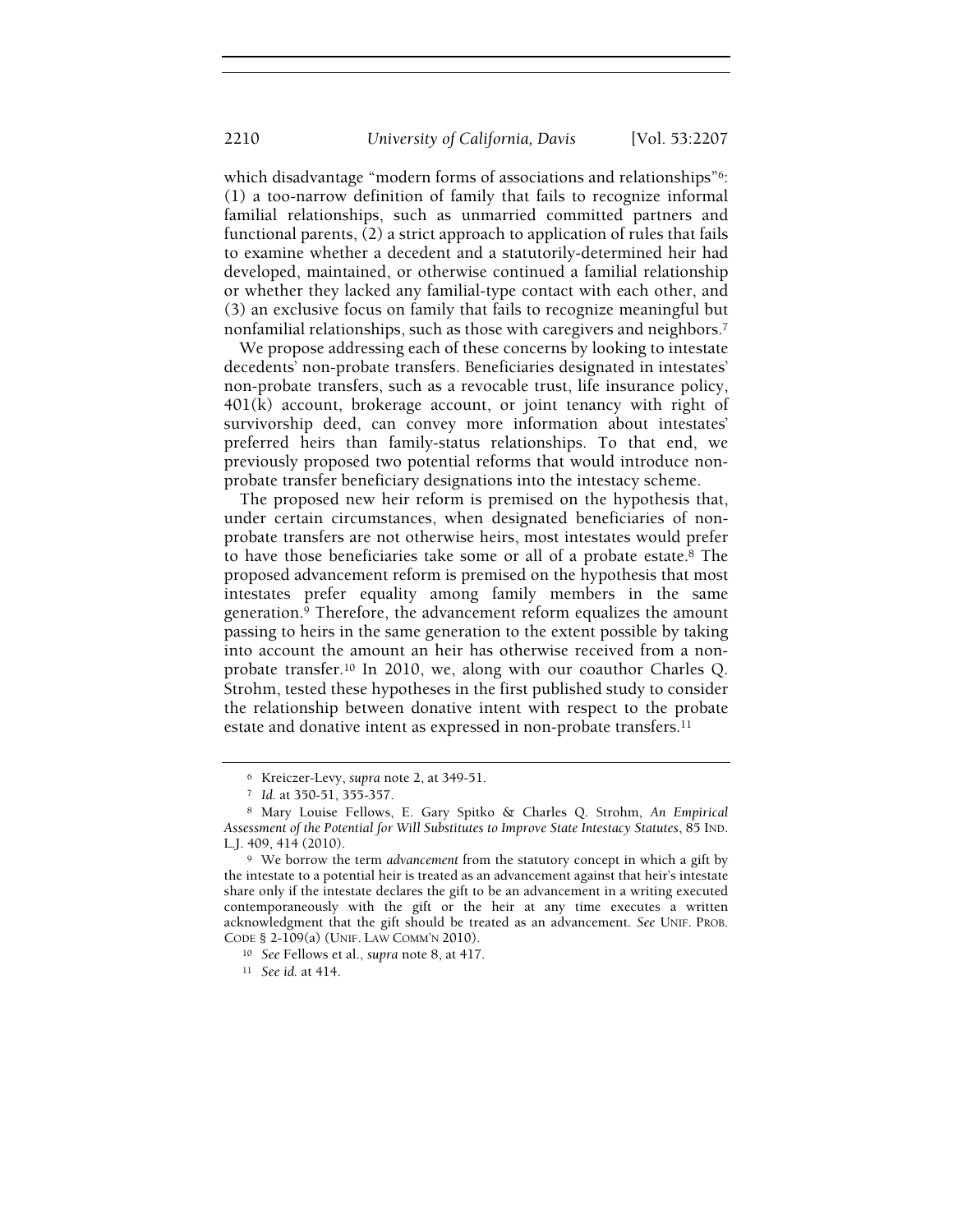Specifically, we employed a factorial design — a series of vignettes to examine whether beneficiary designations in non-probate transfers could be used to approximate donative intent in an intestacy statute. On our behalf, the Minnesota Center for Survey Research conducted a random-digit-dial telephone survey of the noninstitutionalized Englishspeaking adult population in the forty-eight contiguous United States. The interviewer presented each respondent with a series of eight vignettes that differed across four dimensions.<sup>12</sup> The survey collected data from 202 individuals who told the interviewer how they would distribute a hypothetical probate estate if they were in the same situation as the decedent described in the various vignettes.<sup>13</sup> The results of our study offered support for our new heir hypothesis, that, depending on the identity of the non-probate transfer beneficiary and the identity of the existing heir, a decedent would want a non-probate transfer beneficiary who is not otherwise an heir to be treated as a new heir.<sup>14</sup> The advancement hypothesis garnered far less support from respondents.<sup>15</sup> Based upon these results, we concluded that "[t]he question no longer is whether will substitutes should be integrated into intestacy schemes, but how."<sup>16</sup>

Our proposed reforms integrating non-probate transfers into a jurisdiction's intestacy scheme would ameliorate each of the failures that Professor Kreiczer-Levy identifies. Decedents' beneficiary designations found in non-probate transfers, which are at the center of our reform proposals, speak directly to decedents' likely donative wishes and indirectly to the likelihood of meaningful relationships between non-probate transferors and their transferees. Under our proposed reforms, a designated beneficiary of a non-probate transfer becomes an intestate heir of a decedent in certain circumstances, even if the beneficiary did not have status as a family member or, even if a

<sup>&</sup>lt;sup>12</sup> The vignettes presented a story about a decedent who died without a will, with certain probate property, and with certain non-probate property. The vignettes varied with respect to (1) the relationship between the decedent and the non-probate transfer beneficiary, (2) the identity of the heir under existing intestate succession statutes, (3) the value of the non-probate transfer or non-probate transfers, and (4) the number of non-probate transfers. See id. at 423.

<sup>13</sup> Id. at 421-23.

<sup>14</sup> See id. at 425, 441-42.

<sup>&</sup>lt;sup>15</sup> See infra note 108 and accompanying text (outlining empirical data suggesting that intestacy law should not reduce an heir's share of the intestate's estate because that heir is a designated non-probate transfer beneficiary).

<sup>16</sup> Fellows et al., supra note 8, at 414.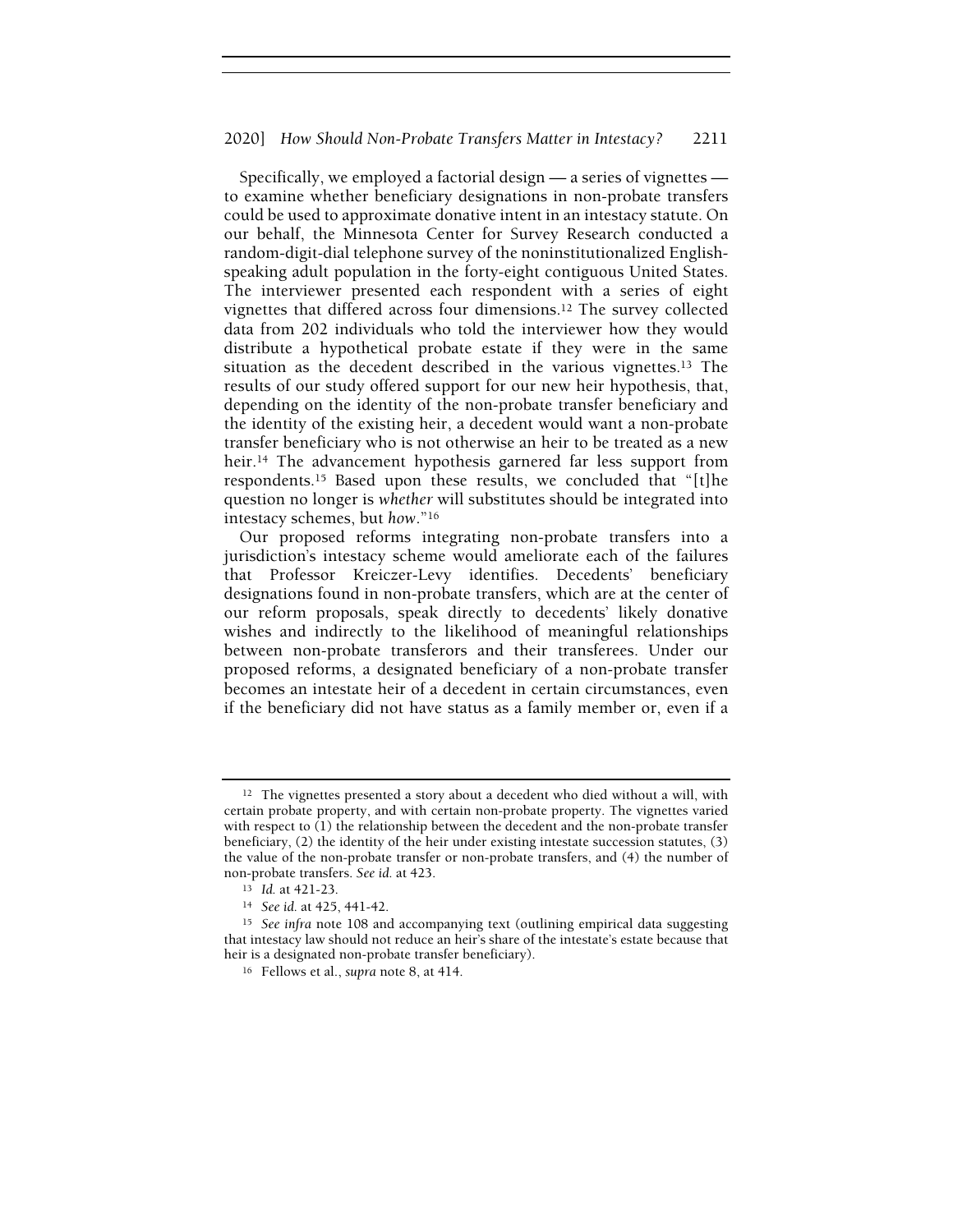family member, did not qualify as an heir under a jurisdiction's intestacy scheme.<sup>17</sup>

The new heir reform, which infers how intestates would want a state to distribute their probate estates based on the designated beneficiaries found in their non-probate transfers, has precedent in existing inheritance law.<sup>18</sup> For example, Uniform Probate Code ("UPC") Section 2-301 presumptively entitles spouses omitted from premarital wills to receive the share of the probate estate that they would have received had the testators of those premarital wills died intestate.<sup>19</sup> The UPC provides an exception to the omitted spouse's entitlement, however, in cases where "the testator provided for the spouse by transfer outside the will and the intent that the transfer be in lieu of a testamentary provision is shown by the testator's statements or is reasonably inferred from the amount of the transfer or other evidence."<sup>20</sup> UPC Section 2-302 has a similar entitlement and exception "if a testator becomes a parent of a child after the execution of the testator's will and fails to provide in the will for the child . . . . "<sup>21</sup>

The California Probate Code's ("CPC") omitted spouse and omitted child provisions are even more robust in developing the relationship between non-probate transfers and distribution of the probate estate pursuant to family protection provisions.<sup>22</sup> Under the CPC, an omitted spouse or omitted child who takes under these family protection provisions takes the value of a share in the decedent's estate calculated using the fiction that the decedent had died without having executed

<sup>&</sup>lt;sup>17</sup> Even a relatively close family member may fail to qualify as an heir under a jurisdiction's intestacy scheme. For example, a niece would not take as an heir if the niece's parent who was a sibling of the decedent survived the decedent. See UNIF. PROB. CODE §§ 2-103(a)(3), 2-106(c) (UNIF. LAW COMM'N 2010).

<sup>&</sup>lt;sup>18</sup> Cf. Adam J. Hirsch, Incomplete Wills, 111 MICH. L. REV. 1423 (2013) (considering when a will that results in partial intestacy should be consulted to determine distribution of the intestate estate).

<sup>&</sup>lt;sup>19</sup> Unless circumstances surrounding the will indicate testator's contrary intent to have the surviving spouse not take under the will, the intestate share going to the spouse can be "no less than the value of the share of the estate the spouse would have received if the testator had died intestate as to that portion of the testator's estate, if any, that neither is devised to a child of the testator who was born before the testator married the surviving spouse and who is not a child of the surviving spouse nor is devised to a descendant of such a child or passes under Sections 2-603 or 2-604 [antilapse provisions] to such a child or to a descendant of such a child . . . ." UNIF. PROB. CODE § 2-301(a)(1)-(3).

<sup>20</sup> Id. § 2-301(a)(3).

 $21$  *Id.* § 2-302(a) & (b)(2).

<sup>22</sup> See CAL. PROB. CODE §§ 21610-21612, 21620-21621(2019).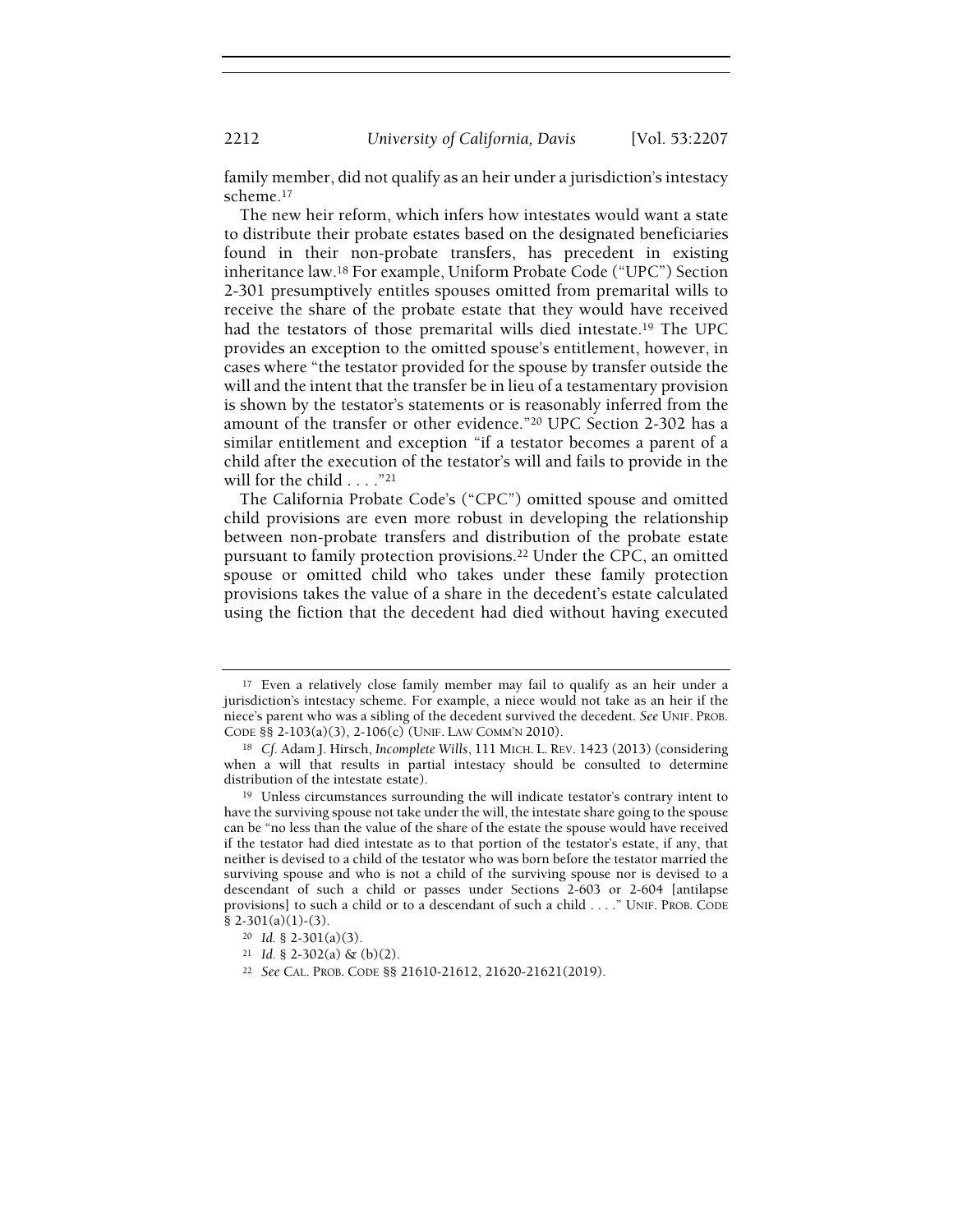any will or any revocable trust.<sup>23</sup> A spouse or child whom the decedent provided for in any revocable trust, however, does not qualify as an omitted spouse or omitted child respectively.<sup>24</sup> Moreover, protections for the omitted spouse and certain omitted children do not apply if the decedent executed any revocable trust after marriage to the spouse or birth or adoption of the child, respectively.<sup>25</sup> Thus, under these family protection provisions, the donor's execution of a revocable trust and the revocable trust's beneficiary provisions may directly impact whether a decedent's spouse or child is entitled to a share of the donor's probate estate. For example, the decedent's revocable trust beneficiary designation in favor of a non-heir executed after the decedent's marriage to the spouse or birth or adoption of the decedent's child cuts off the right of the spouse or child, respectively, to a share of the decedent's probate estate under these family protection provisions. The new heir reform builds on this precedent and should be viewed as part of a larger project to promote donative intent and to bring coherency to the legal rules governing non-probate and probate transfers.<sup>26</sup>

Our two-part study of estate planners, which we describe below, produces additional knowledge about how best to integrate nonprobate transfers into intestacy statutes. In the first part of our study, from September 2010 through April 2011, we conducted a paper survey of forty-five estate planners. The responses to this survey greatly influenced the second part of our study in which, from June 2019 through August 2019, we conducted in-person or telephone interviews with nineteen estate planners.

Some might reasonably question the extent to which intestacy reform should be grounded in practical knowledge gained from estate planners.<sup>27</sup> After all, by definition, an intestacy statute is concerned primarily with decedents who have not sought estate planning advice. Moreover, as Professor Naomi Cahn has urged, wealth transfer law scholars should be cognizant of the potential for class bias when studies of "the population who can pay the bills of estate planning attorneys

<sup>23</sup> See id. §§ 21610, 21620. The share of the decedent's separate property passing to the surviving spouse under these family protection provisions, however, may not exceed "one-half the value of the separate property in the estate." Id.  $\S$  21610(c).

<sup>24</sup> See id. §§ 21610, 21620.

<sup>25</sup> See id.

<sup>26</sup> See E. Gary Spitko, The Expressive Function of Succession Law and the Merits of Non-Marital Inclusion, 41 ARIZ. L. REV. 1063, 1066 (1999) (identifying a "movement toward the unification of the subsidiary laws of wills and will substitutes" as a principal value grounding the 1990 Uniform Probate Code).

<sup>27</sup> Cf. Cahn & Ziettlow, supra note 4, at 327 (noting that "the typical trusts and estates client is a member of the elite").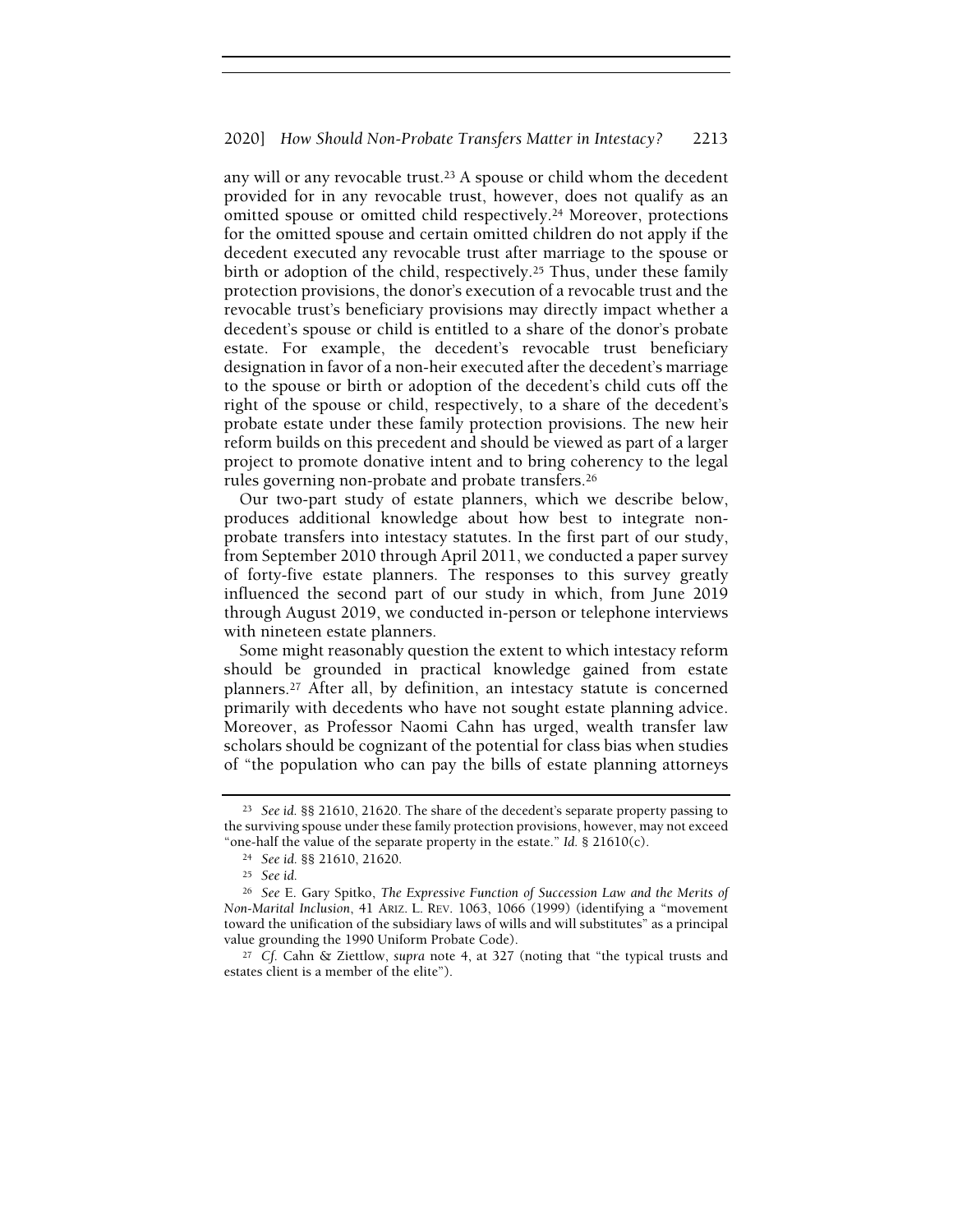and who are most likely to write wills" are used to inform the drafting of intestacy statutes.<sup>28</sup> As we designed our two-part study and report on the data, we have striven to remain mindful of the limitations inherent in any empirical project seeking information from estate planners about reform of intestacy laws. We believe that the three goals that we established for the two-part study helped us to minimize class bias as well as unwarranted deference to experts. First, we sought to identify the procedural challenges that might arise by the introduction of nonprobate transfers into the law of intestacy. We believed that estate planners' experiences with probate administration would inform us about the feasibility of our proposed reforms. Second, we wanted to take advantage of estate planners' experiences when they have their first meetings with clients seeking wills and other related advice. Estate planners were able to give us some insights about what their clients knew and did not know about probate as distinct from non-probate transfers before any planning begins. The third goal was to gauge the likelihood that our proposed reforms could be enacted. Bar associations have significant involvement in the adoption of wills and trusts legislation. We viewed the two-part study as an opportunity to assess the level of the estate planning bar's enthusiasm for the proposed reforms and what facets of the reforms would likely raise concerns.

# I. ESTATE PLANNERS SURVEY

After conducting a quantitative survey that explored the general public preferences when asked to consider the relationship between non-probate transfers and intestacy law,<sup>29</sup> we decided to take advantage of an estate planning symposium held in 2010 — the 6th Annual Jerry A. Kasner Estate Planning Symposium, in San Jose, California — where we distributed a written survey asking questions about our proposed reform ("the Kasner survey").<sup>30</sup> The responses made clear that policy makers and practitioners are likely to view integrating non-probate transfers into the intestacy statute as a major, if not radical, modification of current law. The respondents to the Kasner survey did not see our proposal as a recognition that transferees have increased substantially their use of non-probate transfers in both number and value.<sup>31</sup> Nor did

<sup>28</sup> Naomi Cahn, Dismantling the Trusts and Estates Canon, 2019 WIS. L. REV. 165, 175-76 (2019).

<sup>29</sup> See Fellows et al., supra note 8.

<sup>30</sup> The symposium took place on September 29, 2010.

<sup>31</sup> See Compilation of Responses to Kasner Survey [hereinafter Kasner Survey Compilation] (on file with authors) (reflecting that no respondent mentioned the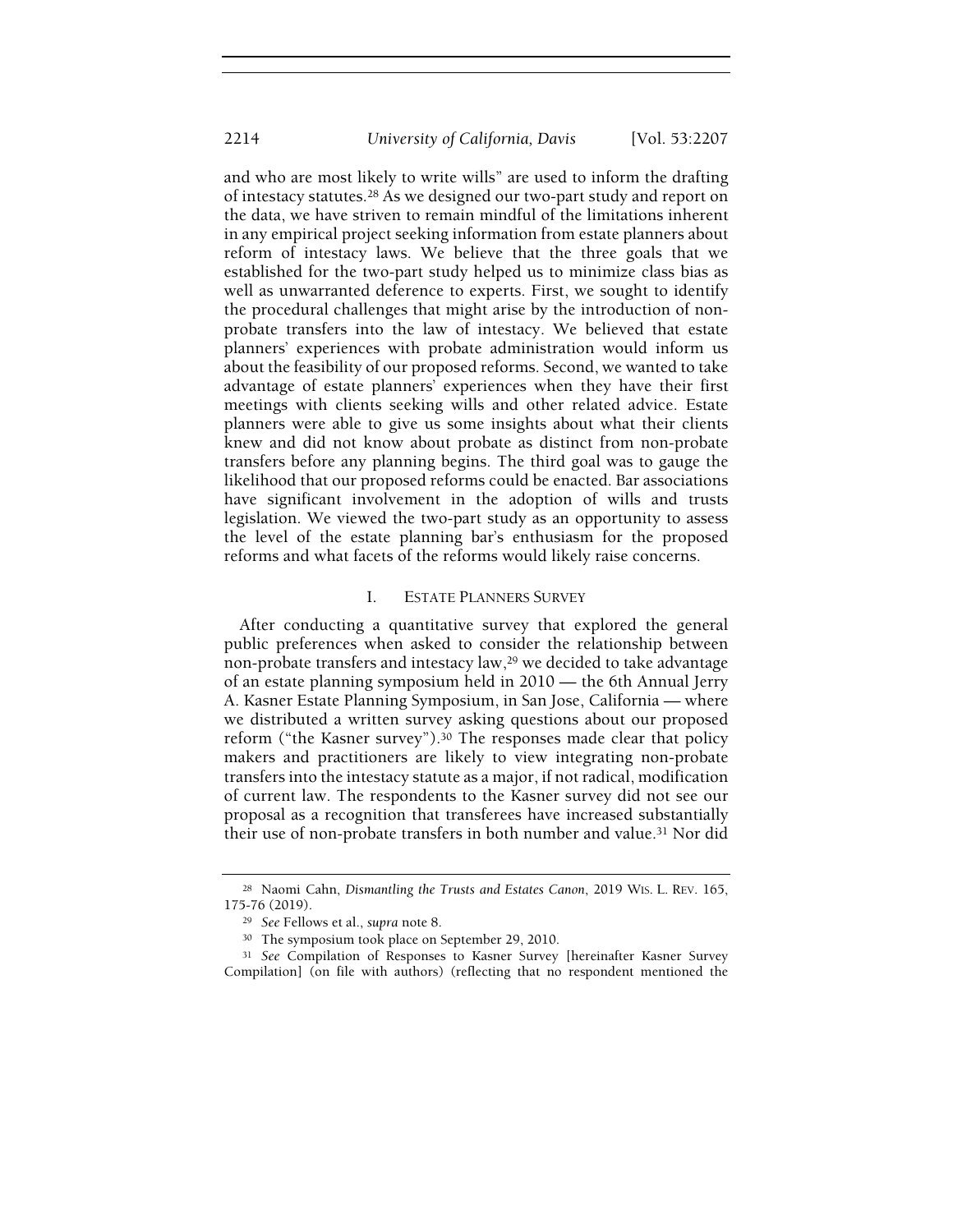they situate our proposed reforms within the decades of statutory enactments applying probate law and principles to non-probate transfers.<sup>32</sup> As explained below, the results of the survey led us to (1) limit integrating non-probate transfers into intestacy law to those situations where the new heir reform avoids either escheat or inheritance by great-grandparents, their descendants, or even more distant relatives and (2) reject the advancement reform, which proposed to equalize the amount passing to heirs in the same generation to the extent possible by taking into account the amount an heir has otherwise received from a non-probate transfer.<sup>33</sup>

#### A. Methods

The Kasner survey consisted of twenty-five questions that we designed principally to determine estate planners' views on whether and how state intestacy statutes and probate administration should take a decedent's non-probate transfers into account.<sup>34</sup> Twenty-nine attendees completed and turned in the Kasner survey at the symposium. We then contacted symposium registrants by email and asked any who had not completed our paper survey at the symposium to complete the Kasner survey via a link that we provided to a Survey Monkey iteration of the survey identical to the paper survey that we had distributed at the symposium.<sup>35</sup> An additional sixteen respondents completed the Kasner survey via Survey Monkey, for a total of forty-five respondents. The forty-three respondents to the survey who provided information about their estate planning practice had an average of 20.5 years of estate planning experience and a median twenty-one years of estate planning experience.

The Kasner survey consisted of four sets of questions. One set focused on the new heir proposed reform in the context of a decedent whose

increased use of non-probate transfers and no respondent situated our proposed reforms within the movement toward unification of the law of probate transfers and non-probate transfers).

<sup>32</sup> See, e.g., UNIF. PROB. CODE § 2-702 (UNIF. LAW COMM'N 2010) (providing a "simultaneous death" provision applicable to both wills and non-probate transfers); id. § 2-706 (providing an antilapse provision applicable to non-probate transfers that parallels the UPC's antilapse provision applicable to wills); id. § 2-804 (providing a revocation-upon-divorce provision applicable to both wills and non-probate transfers).

<sup>33</sup> See supra note 9 (discussing the advancement concept).

<sup>&</sup>lt;sup>34</sup> The complete Kasner survey is reproduced infra as Appendix A. A transcription of all of the responses to the survey are available from the authors upon request.

<sup>&</sup>lt;sup>35</sup> We solicited Kasner Estate Planning Symposium attendees to complete our survey via Survey Monkey in April 2011.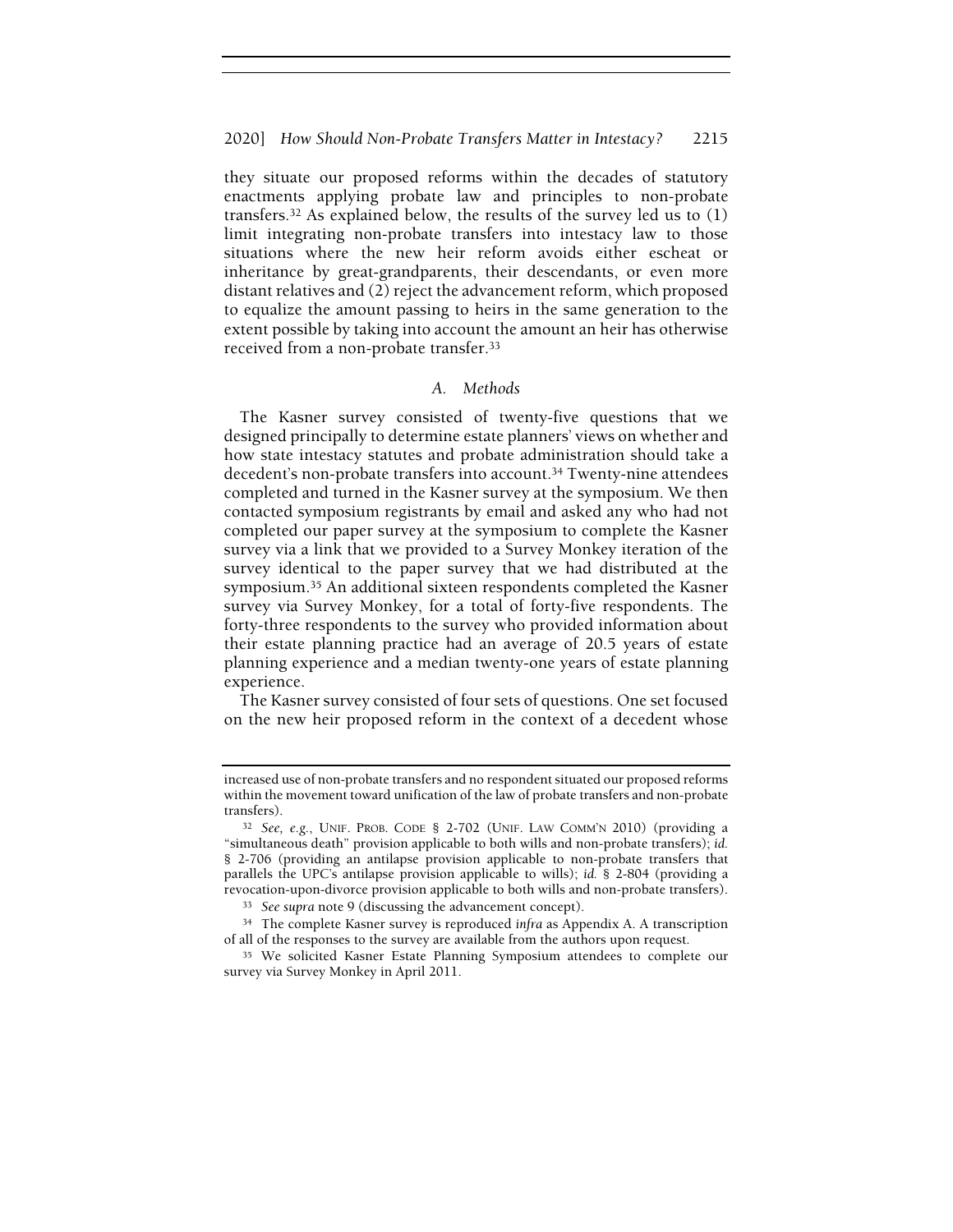probate property otherwise would escheat (new heir/escheat reform). A second set focused on the new heir proposed reform in the context of a decedent whose probate property otherwise would pass to distant relatives (second cousins once removed) (new heir/distant relations reform). When we speak hereafter of the new heir reform without qualification, we generally mean to refer to both the new heir/escheat reform and the new heir/distant relations reform. A third set asked respondents to contemplate a reform that promotes equality among heirs who were members of the same generation through a rule that reduces the share otherwise going to a member of that generation if the intestate had designated that heir as a beneficiary of a non-probate transfer (advancement reform). Finally, the fourth set of questions solicited information about the respondents' estate planning practices.

# B. Results and Discussion

We recognized from the outset that we needed to restrict our proposal to displace an heir under a current intestacy statute with a new heir based on an intestate's designation of a beneficiary in a non-probate transfer. We have previously argued that intestacy reform to take account of non-probate transfer beneficiary designations should not apply if the decedent is survived by a spouse or descendants.<sup>36</sup> This limitation is grounded in empirical evidence showing the strong desire of most individuals to have their surviving spouses take all or nearly all of their probate estates and to have any children inherit the balance of the probate estates, if any.<sup>37</sup> The results of the Kasner survey demonstrate little support for a reform that substitutes non-probate transfer beneficiaries for intestates' parents or their descendants or intestates' grandparents or their descendants. Instead, the data support a reform that eliminates or reduces shares passing to heirs, determined under current intestacy statutes, only if an intestate's nearest heirs trace their familial relationships with the intestate exclusively through the intestate's great-grandparents or more distant ancestors. Only children of two only-child parents who survive their ancestors and leave no spouse or issue would fit this scenario. The scenario is likely to become more common as marriage rates and fertility rates continue to decline.<sup>38</sup>

<sup>&</sup>lt;sup>36</sup> Fellows et al., supra note 8, at 420-21.

<sup>37</sup> See id. at 420.

<sup>38</sup> See, e.g., JOYCE A. MARTIN ET AL., DEP'T OF HEALTH AND HUMAN SERVS., BIRTHS: FINAL DATA FOR 2018, at 3, 5 (2019) (noting that the general fertility rate (GFR) for the United States fell to an all-time low in 2018 and that the GFR for the United States declined every year from 2007-2018 except for 2014); Lawrence W. Waggoner, With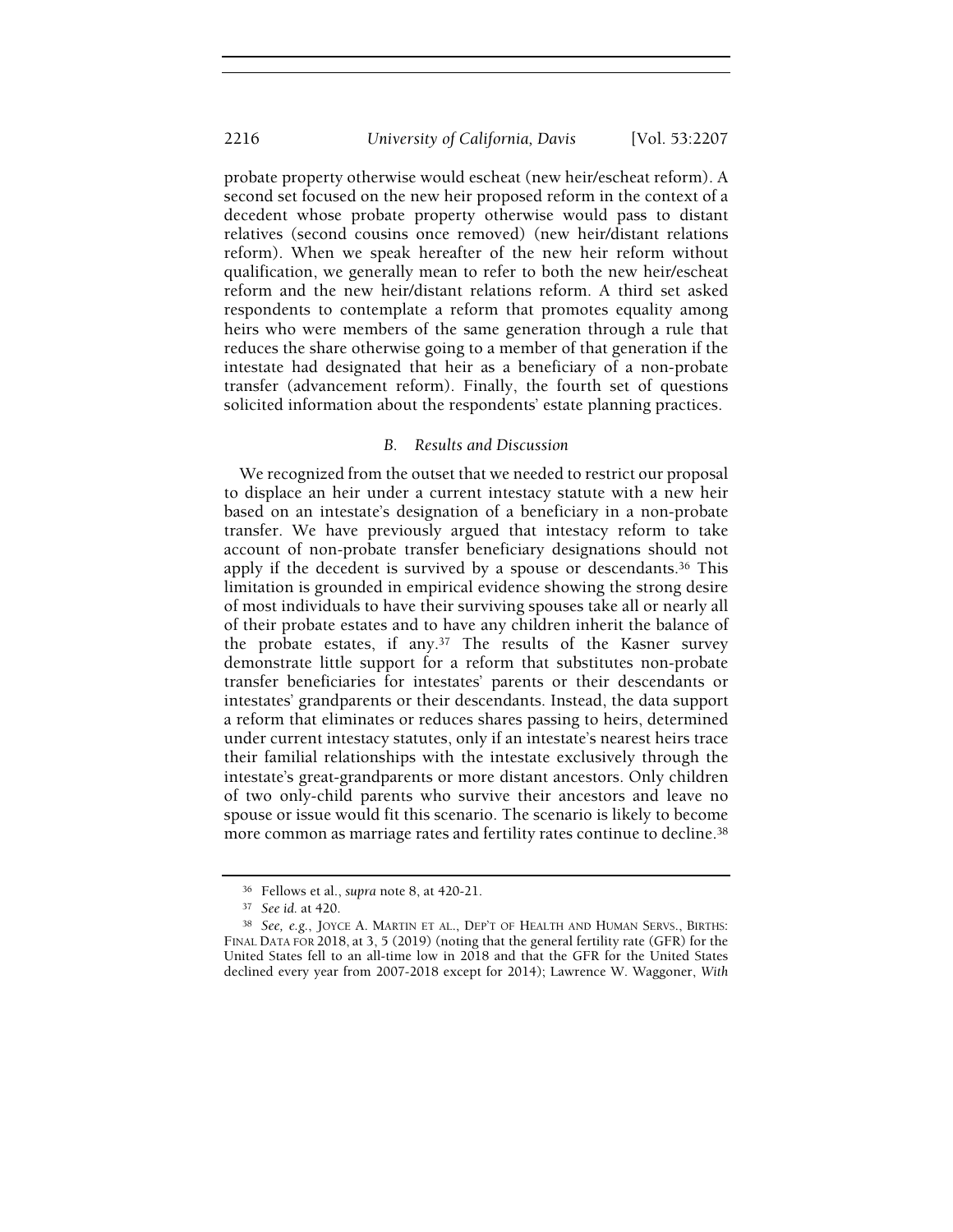# 1. The New Heir/Escheat Reform

The Kasner survey found considerable enthusiasm for the new heir reform when the probate estate otherwise would escheat.<sup>39</sup> When asked whether they believed "it would better promote the intestate decedent's donative intent to distribute the probate estate to the decedent's will substitute beneficiary [with respect to several non-probate transfers] rather than have it escheat to the state," thirty-five of forty-five respondents responded affirmatively, while ten responded negatively.<sup>40</sup> Of the thirty-five affirmative responses, four were qualified with language such as "probably," "should be taken into account and perhaps be determinative," "if will subs cover substantial portion of the estate," and "only in the highly unlikely event that the decedent has no living heirs."<sup>41</sup> Of the ten negative responses, one respondent stated that they would "maybe" support reform if there were more evidence of intent beyond the beneficiary designations in non-probate transfers.<sup>42</sup> A majority of the remaining respondents answering in the negative gave responses that do not speak to donative intent directly, such as commenting on how escheat is "such a remote possibility" and wanting to encourage estate planning — "State will otherwise get it so do your plan."<sup>43</sup>

When asked the ultimate question of whether they would "favor amending a state's intestacy statute to distribute the entire probate estate to the decedent's will substitute beneficiary rather than allowing it to escheat to the state," thirty of forty-five respondents said "yes,"

Marriage on the Decline and Cohabitation on the Rise, What About Marital Rights for Unmarried Partners? , 41 ACTEC L.J. 49, 50-56 (2015) (discussing evidence of the decline of marriage rates between 1967 and 2012).

<sup>39</sup> This result is consistent with the hostility in inheritance law to escheat. Many states, for example, do not apply the requirement that an heir survive the decedent by 120 hours to take in intestacy if that requirement results in the probate estate passing to the state. See, e.g., UNIF. PROB.CODE § 2-104(c) (UNIF. LAW COMM'N 2019); CAL. PROB. CODE § 6403(a) (2019).

<sup>40</sup> Kasner Survey Compilation, supra note 31, Responses to Question A.1.

<sup>41</sup> Id. (responses of Respondents 1, 14, 19, SM8). We use "SM" in the identification of certain respondents to denote that the respondent completed the Kasner survey via Survey Monkey.

<sup>&</sup>lt;sup>42</sup> Id. (response of Respondent 12). When referring to a respondent of the Kasner survey, we use the gender-neutral pronouns "they" and "their" in both the singular and plural context. We do the same when referring to an interviewee. In the case of the survey respondents, we do not know the respondent's gender. In the case of the interviewees, this practice helps to maintain the anonymity that we promised them. In addition, the use of "they" and "their" reflects the growing grammatical trend to treat gender as fluid and not binary.

<sup>43</sup> See, e.g., id. at Responses to Question A.1 (responses of Respondents 22, 29).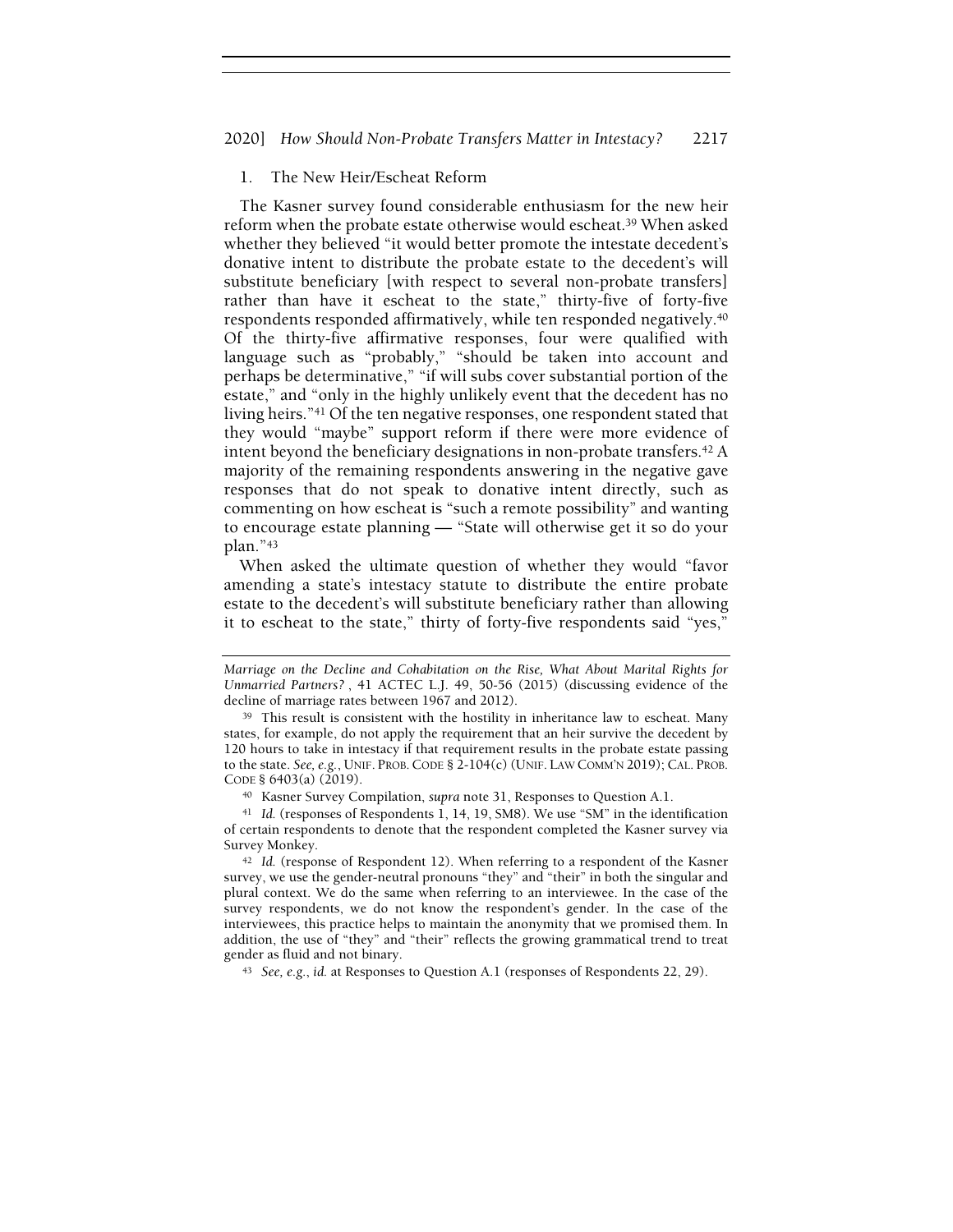fourteen said "no," and one gave an ambiguous answer.<sup>44</sup> Six of the affirmative answers were qualified with statements such as "need to take on case-by-case & have available as option in probate administration," "at least to a portion," and other statements conditioning approval on solutions to concerns raised, such as a having a procedure "to deal with deceased beneficiaries and to deal with multiple alternate instruments with different beneficiaries and/or different percentages in different instruments."<sup>45</sup>

# 2. The New Heir/Distant Relations Reform

The survey respondents were almost equally split on whether they supported a reform that substituted non-probate transfer beneficiaries, in whole or in part, when the intestate takers of a decedent's estate otherwise would be distant relations. When asked whether "it would better promote the intestate decedent's donative intent to distribute at least some of the probate estate to the decedent's will substitute beneficiary [of several non-probate transfers] rather than have the entire probate estate pass to the decedent's second cousins once removed," twenty-three of forty-five respondents answered in the affirmative, two additional respondents answered in a way that we interpret as "maybe,"<sup>46</sup> one respondent was ambiguous,<sup>47</sup> eighteen answered negatively, and one answered in a way that could be described as unresponsive.<sup>48</sup> When asked the ultimate question of whether they would "favor amending a state's intestacy statute to distribute some of the probate estate to the non-heir will substitute beneficiary rather than having the entire probate estate pass to the decedent's second cousins once removed," twenty-one of forty-four answered affirmatively, one

<sup>44</sup> Id. at Responses to Question A.3. The respondent giving an ambiguous answer stated, "All seems like too big a change, maybe treat it as a fraction (the way intestacy has different percentages if 1 child or more)." Id. (response of Respondent SM9).

<sup>45</sup> See, e.g., id. at Responses to Question A.3 (responses of Respondents 1, 2, 15).

<sup>46</sup> For example, one respondent commented that "[t]his might make sense, but it will be a 'facts and circumstances' approach that would lead to litigation." Id. at Responses to Question B.1 (response of Respondent 16).

<sup>47</sup> This respondent commented as follows: "The decedent expressed its donative intent effectively through its will substitutes comprising — substantial portion of the total estate. Preparing a simple will is not bothersome. Should be encouraged when the will substitutes are adopted." Id. (response of Respondent 11).

<sup>48</sup> See id. at Responses to Question B.1. The unresponsive respondent advocated for an expanded application of escheat to encourage estate planning. They would have the state take the intestate estate of any unmarried decedent who is not survived by issue or a parent. See id. (response of Respondent 19).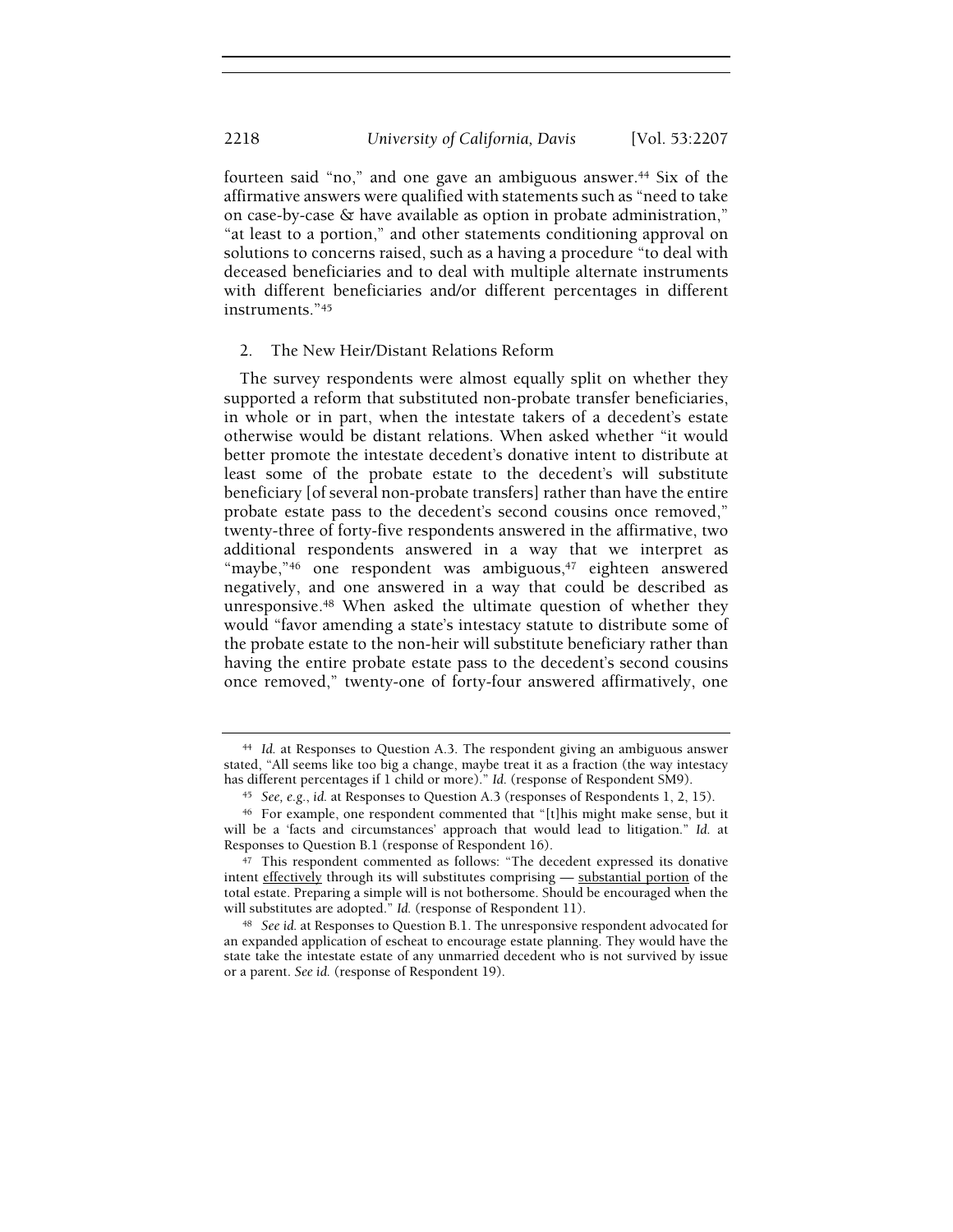answered that it "might be OK," twenty-one answered negatively, and one was unresponsive.<sup>49</sup>

Support for the new heir reform dropped as the decedent's existing heirs became closer relations of the decedent. We asked respondents whether any of their answers to this series of questions would change "if the decedent's intestate heirs were the decedent's first cousins."<sup>50</sup> A total of six respondents said that an answer would or might change under that circumstance: three respondents who had been in favor of our new heir proposed reform said "yes" an answer would change, two respondents who had been in favor of the reform said "possibly" an answer would change, and one respondent who had said they "might" be in favor of the reform said one of their answers "possibly" might change.<sup>51</sup> Those who gave a reason for their change suggested that the decedent was more likely to have maintained contact with first cousins over the decedent's lifetime.<sup>52</sup> Thus, under this circumstance, only sixteen of forty-five respondents remained definitely in favor of the new heir proposed reform.<sup>53</sup>

<sup>49</sup> Id. at Responses to Question B.3. The unresponsive respondent again advocated for the expanded use of escheat as a means to encourage execution of wills. See id. (response of Respondent 19).

<sup>50</sup> Kasner Survey, Appendix A, at Question B.5.

<sup>51</sup> Kasner Survey Compilation, supra note 31, at Responses to Question B.5 (responses of Respondents 3, 5, 23, 26, 28, SM4).

<sup>52</sup> See id. (responses of Respondents 3, 26, 28, SM4).

<sup>53</sup> In sum, we asked respondents four principal questions relating to the new heir/distant relations reform: (1) whether the respondent believed the reform would better promote the decedent's donative intent; (2) what administrative difficulties the respondent foresaw arising from the reform; (3) whether the respondent would favor the reform; and (4) what portion of the probate estate the non-probate transfer beneficiary should receive. Kasner Survey, Appendix A, at Questions B.1-B.4. Although we asked respondents to explain how any of their answers to this set of questions would change if the heirs were the decedent's first cousins rather than second cousins once removed, none of the six respondents who said an answer would or might change elaborated in a way that would allow us to determine whether their answer to the ultimate question of whether they would support our reform would change. See Kasner Survey Compilation, supra note 31, at Responses to Question B.5 (responses of Respondents 3, 5, 23, 26, 28, SM4). Thus, while only sixteen of forty-five respondents remained definitely in favor of the new heir proposed reform in a context in which the heirs were the intestate's first cousins, it is possible that some of the six respondents who said an answer would or might change would remain in favor of the reform, but would or might change an answer with respect to whether the reform would better promote a decedent's intent, administrative difficulties they foresee, or the portion of the probate estate that the new heir should receive. We are reading the results in the most conservative way in stating that only sixteen of forty-five respondents remained definitely in favor of the new heir reform.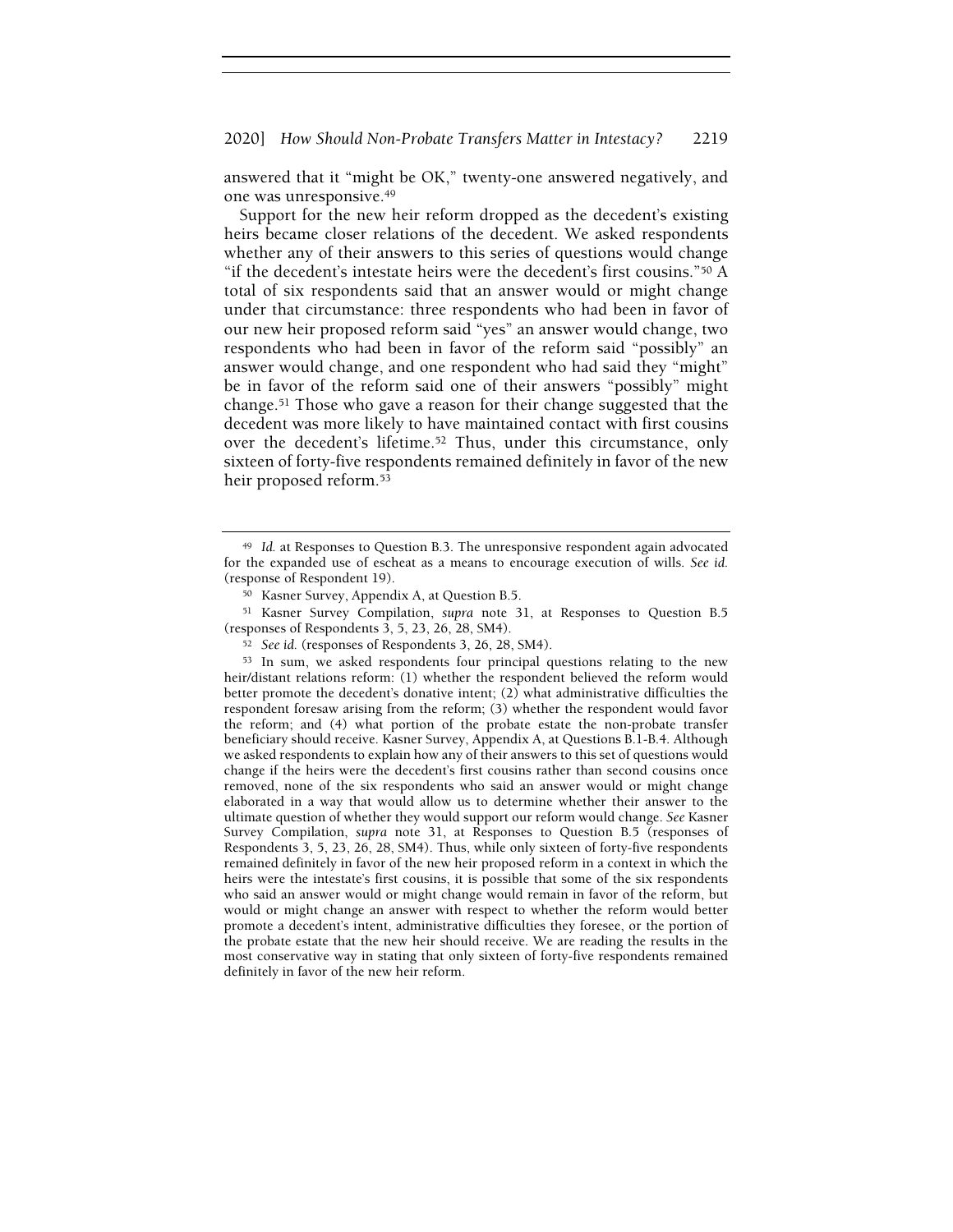We also asked respondents whether any of their answers to this set of questions would change "if the decedent's intestate heirs were the decedent's nephews and nieces."<sup>54</sup> Support for the new heir reform dropped greatly under this circumstance. A total of fifteen respondents said that an answer would (eleven respondents) or might (four respondents) change.<sup>55</sup> Nine respondents who had been in favor of the new heir reform said "yes" an answer would change, while four respondents who had been in favor of the reform suggested an answer might change.<sup>56</sup> One respondent who had said they "might" be in favor of the reform said one of their answers would change.<sup>57</sup> Finally, the one respondent who did not answer the ultimate question of whether they would favor the new heir reform, but who answered in the affirmative the question of whether "it would better promote the intestate decedent's donative intent to distribute at least some of the probate estate to the decedent's will substitute beneficiary [of several nonprobate transfers] rather than have the entire probate estate pass to the decedent's second cousins once removed," suggested that one of their answers would change.<sup>58</sup> One respondent expressed a common sentiment that degree of relationship between the intestate and the existing heirs matters in the following way: "Yes. Because the decedent would be much more likely to have had personal contact with nephews and nieces than with very distant relatives who in most cases would not have known the decedent."<sup>59</sup> Thus, under this circumstance, only eight of forty-five respondents remained definitely in favor of the new heir reform when the intestate's heirs under current law were nephews and nieces.<sup>60</sup>

<sup>60</sup> Although we asked respondents to explain how any of their answers to the survey's distant relations set of questions  $-$  (1) whether the respondent believed the reform would better promote the decedent's donative intent; (2) what administrative difficulties the respondent foresaw arising from the reform; (3) whether the respondent would favor the reform; and (4) what portion of the probate estate the non-probate transfer beneficiary should receive — would change if the heirs were an intestate's nephews and nieces, only three of the fifteen respondents who said an answer would or might change elaborated in a way that would allow us to determine that their answer to the ultimate question of whether they would support our proposed reform would

<sup>54</sup> Kasner Survey, Appendix A, at Question B.6.

<sup>55</sup> Kasner Survey Compilation, supra note 31, at Responses to Question B.6 (responses of Respondents 3, 4, 5, 10, 13, 18, 21, 23, 26, 28, SM4, SM7, SM9, SM10, SM16).

<sup>56</sup> Id. (responses of Respondents 4, 5, 10, 18, 21, 23, 26, 28, SM4, SM7, SM9, SM10, SM16).

<sup>57</sup> Id. (response of Respondent 3).

<sup>58</sup> See id. (response of Respondent 13).

<sup>59</sup> Id. (response of Respondent SM4).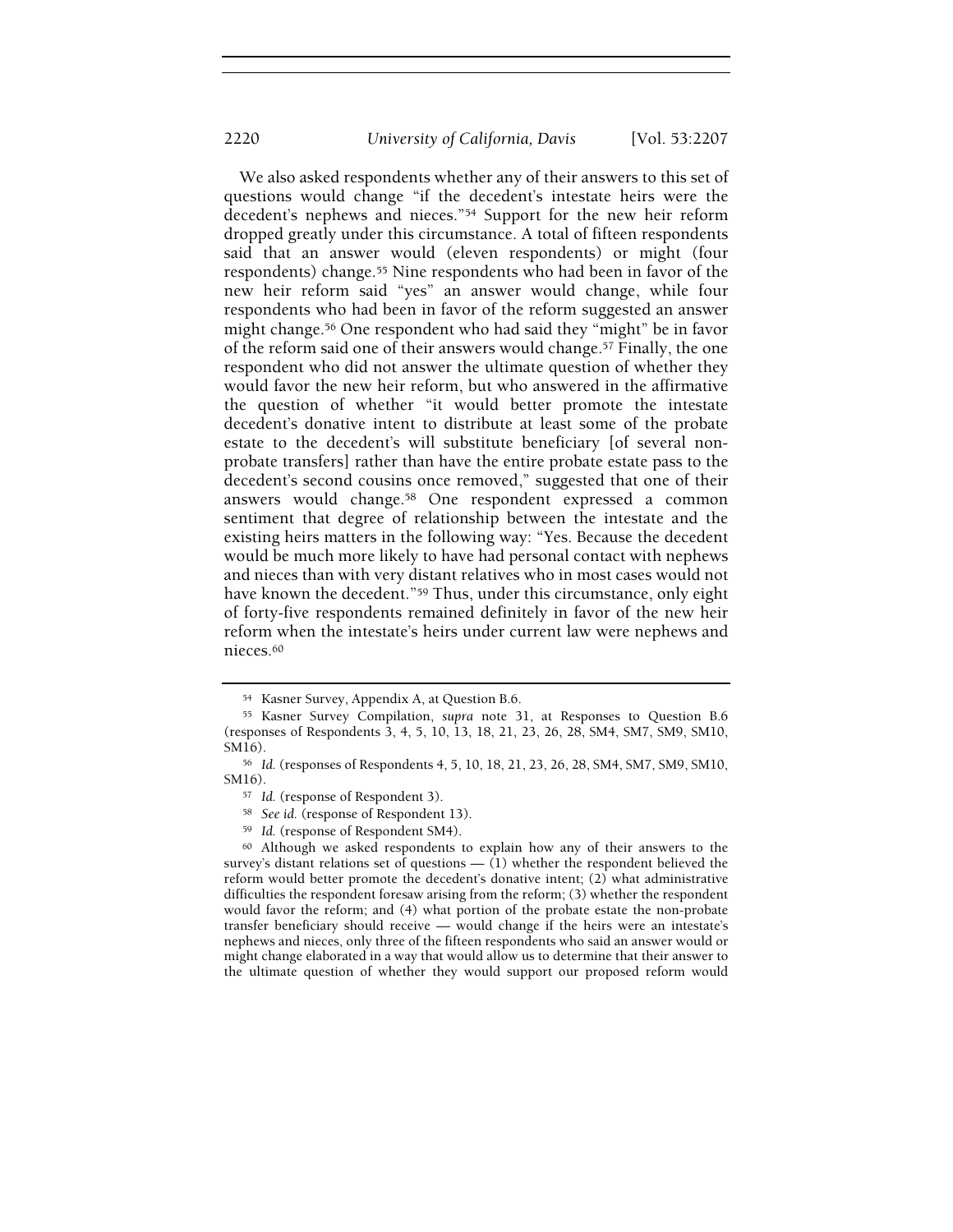The data from the survey support a new heir reform if limited to the situation in which a decedent dies without a spouse, descendants, parents or their descendants, or grandparents or their descendants.<sup>61</sup> Such an approach would be consistent with the UPC, which, aside from a provision in favor of a decedent's stepchildren or their descendants, does not provide any share to relatives more distant from the intestate than grandparents or their lineal descendants.<sup>62</sup> Instead, it provides for an intestate's estate to escheat to the state in those instances in which an intestate is survived only by relatives more distant than grandparents or their descendants.<sup>63</sup>

3. Implementation of the New Heir Reform

# a. Determination of the Share Passing to a New Heir and Who Qualifies as a New Heir

The Kasner survey invited respondents to comment on substantive difficulties the respondents foresaw in the implementation of the new heir reform to avoid escheat, and also to suggest how the law might ameliorate these concerns.<sup>64</sup> The issue most frequently raised was the need for the reform to specify how to allocate the probate estate among

change. See id. (responses of Respondents 3, 5, 10). Thus, while only eight of forty-five respondents remained definitely in favor of the new heir reform in a context in which the heirs were the intestate's nephews and nieces, it is possible that some of the remaining twelve respondents who said an answer would or might change would remain in favor of the reform, but would or might change an answer with respect to whether the reform would better promote the decedent's intent, administrative difficulties they foresee, or the portion of the probate estate that the new heir should receive. In any event, the responses make clear that at least twenty-four of forty-four respondents would not support the new heir reform if an intestate's heirs otherwise were the intestate's nephews and nieces.

<sup>&</sup>lt;sup>61</sup> Given the data from the Kasner survey, we chose not to focus directly in our interviews on the circumstances warranting a displacement of heirs identified under intestacy statutes. Nonetheless, one interviewee raised the issue on their own and expressed the view that our proposed reform should apply to displace relatives of a decedent who were more distantly related than the decedent's parents or their descendants, such as a first cousin. See Interview Final Thoughts, Interviewee IC. Another interviewee, who also raised the issue on their own, went so far as to favor the new heir reform when a decedent was survived by siblings or their descendants. See Question 10, Interviewee IP.

<sup>62</sup> See UNIF. PROB. CODE § 2-103(j) (UNIF. LAW COMM'N 2019).

<sup>63</sup> See id. § 2-105.

<sup>64</sup> See Kasner Survey, Appendix A, at Question A.2.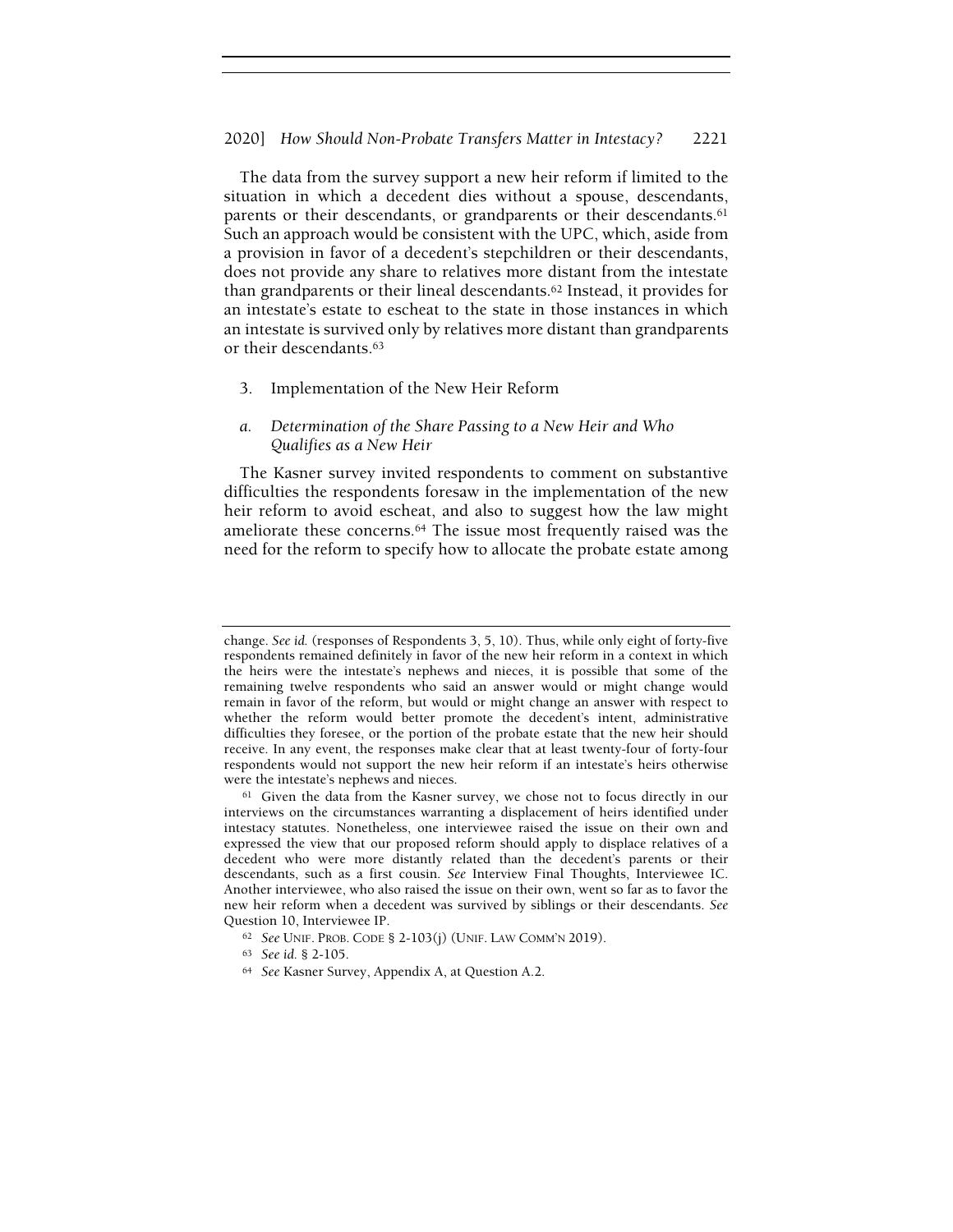multiple beneficiaries.<sup>65</sup> In our earlier study, we examined this issue. We considered an "absolute-threshold" approach and a "mirroring" approach.<sup>66</sup>

An "absolute-threshold" approach would make non-probate transfer beneficiaries a new heir only if they receive a high percentage of the non-probate assets.<sup>67</sup> If the necessary percentage is set at over fifty percent, there would be no need to divide the probate estate among nonprobate transfer beneficiaries. As we have explained earlier, "[t]he rationale for such an absolute-threshold approach would be that the larger proportion of the nonprobate estate a will-substitute beneficiary receives, the more confident we can be that the decedent would want that beneficiary to take from the intestate estate as well."<sup>68</sup> We have concluded, "[n]evertheless, the absolute-threshold approach may be too inflexible, given the multitude of circumstances surrounding willsubstitute beneficiary designations."69 Moreover, the absolutethreshold approach is arguably ill-suited to a new heir reform that only applies in those instances in which solely relatives more distant than grandparents or their descendants survive an intestate. The more distantly related an intestate's default heirs (i.e., those who would take absent substitution of new heirs under the proposed reform), the more legislatures should tolerate uncertainty about an intestate's preference for new heirs to share in the probate estate.

A mirroring approach calls for a non-probate transfer beneficiary to receive a percentage of the total probate estate allocated to new heirs that is proportional to the beneficiary's percentage of the non-probate estate.<sup>70</sup> Like the absolute-threshold approach, the mirroring approach is premised on the notion that the larger the non-probate transfer to a beneficiary, the more certainty we should have that the decedent would want the beneficiary to take from the probate estate as well. As we have explained earlier, "[u]nder the mirroring approach, the risk and, indeed, the likelihood of making an incorrect decision with respect to

<sup>65</sup> See Kasner Survey Compilation, supra note 31, at Responses to Question A.2 (responses of Respondents 2, 3, 4, 5, 9, 11, 13, 17, 18, 19, 22, 25, 26, 28, SM1, SM4, SM6, SM8, SM12, SM13, SM14, SM16).

<sup>66</sup> See generally Fellows et al., supra note 8, at 442-44.

<sup>&</sup>lt;sup>67</sup> Under such an approach, the need would remain to identify all of the non-probate transfers, their value, and the designated beneficiaries.

<sup>68</sup> Fellows et al., supra note 8, at 442-43.

<sup>69</sup> Id. at 443.

<sup>70</sup> See id.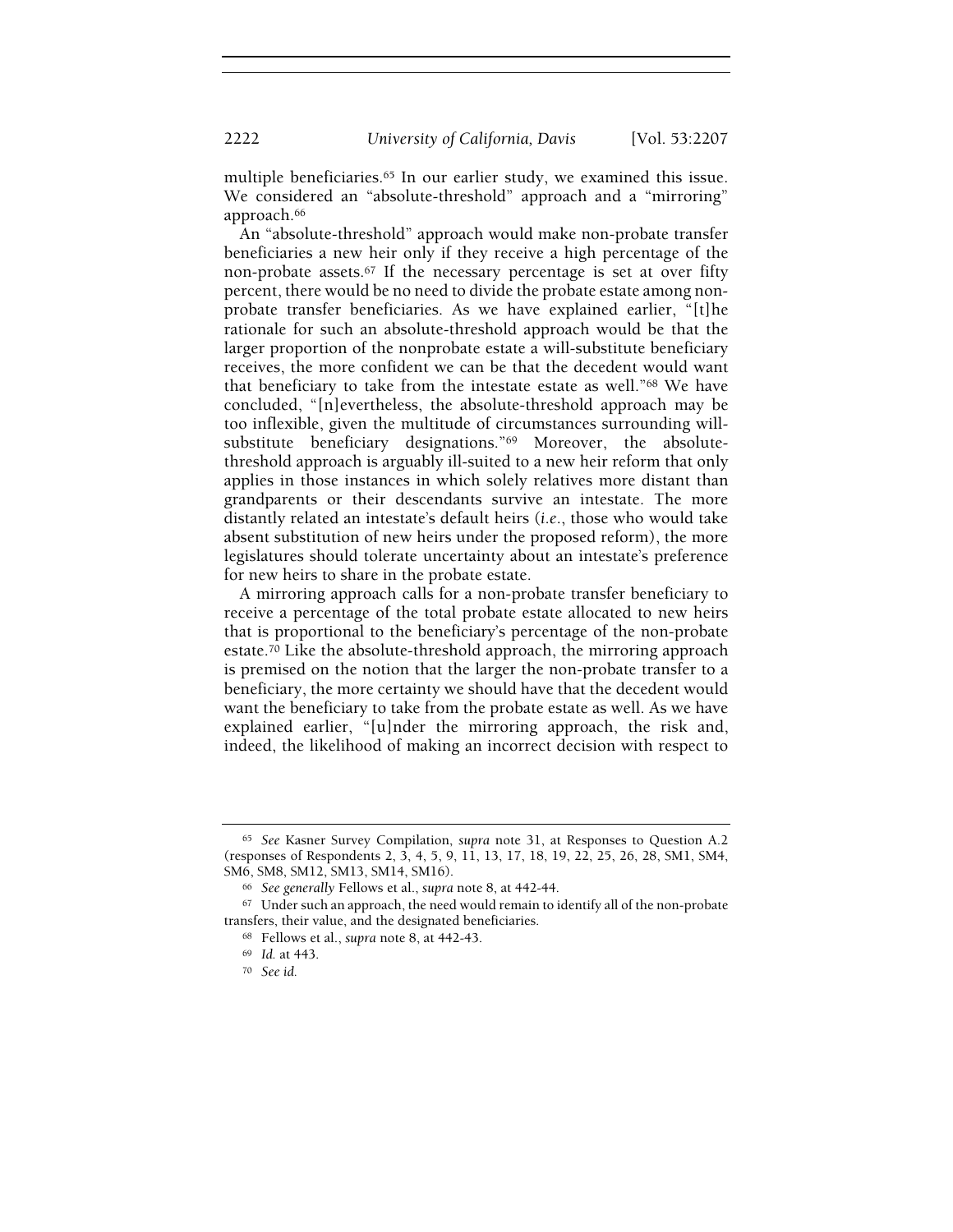the decedent's donative intent is inversely proportional to the consequences of making that wrong decision."<sup>71</sup>

Although we did not mention a mirroring approach in our survey, nine of the forty-five respondents raised the possibility of applying a mirroring-type approach to allocate the intestate estate among the nonprobate transfer beneficiaries.<sup>72</sup> Indeed, the mirroring approach was the most frequently raised solution. No respondent raised the possibility of using an absolute-threshold approach.<sup>73</sup> One respondent offered a twist on proportionate distribution: "The law might . . . dictat[e] an order of priority involving the classes of types of will substitutes (e.g., retirement plan and insurance policy designations of beneficiaries versus joint checking accounts), with proportionate weighting among equal classes of will substitutes by value of assets passing thereunder."<sup>74</sup> Implicit in this suggestion is the notion that our reform should treat some nonprobate transfers as more reliable indicators of donative intent with respect to the probate estate than other non-probate transfers, with joint checking accounts falling into the category of less reliable indicators.<sup>75</sup>

Additional substantive, rather than procedural, issues raised by the respondents included the following: (1) whether the new heir/escheat reform should specify a requisite percentage of the total estate that non-

<sup>71</sup> Id.

<sup>72</sup> See Kasner Survey Compilation, supra note 31, at Responses to Question A.2 (responses of Respondents 2, 9, 26, 28, SM1, SM4, SM8, SM13, SM16). To be clear, no respondent used the term "mirroring approach" when describing what we have labeled the mirroring approach. See also Question 9, Interviewee IO (suggesting a mirroring approach).

<sup>73</sup> With a mirroring approach, as with an absolute-threshold approach, it is critical to specify the time at which the non-probate transfers should be valued. Valuing the non-probate transfers as of the time of the decedent's death would seem best to promote administrative convenience and certainty. See, e.g., CAL. PROB. CODE § 21612(a)(2) (2019) (adopting a mirroring approach in an abatement provision concerning an omitted spouse's share, specifying that "the share shall be taken from all beneficiaries of decedent's [wills and trusts] in proportion to the value they may respectively receive," and providing that "[t]he proportion of each [will or revocable trust] beneficiary's share that may be taken pursuant to this subdivision shall be determined based on values as of the date of the decedent's death"). Several respondents to the survey raised the issue of valuation, but no respondents explicitly suggested an approach. See Kasner Survey Compilation, supra note 31, Responses to Question A.2 (responses of Respondents 27, SM1). However, one might interpret the respondent's comments calling for proportionate weighting "by value of assets passing" via non-probate transfers as implicitly calling for a time of death valuation. See id. (response of Respondent SM13).

<sup>74</sup> Id. (response of Respondent SM13).

<sup>75</sup> See infra notes 116–151 and accompanying text (discussing responses to estate planner interview questions relating to whether the new heir reform should differentiate among types of non-probate transfers and types of designated beneficiaries).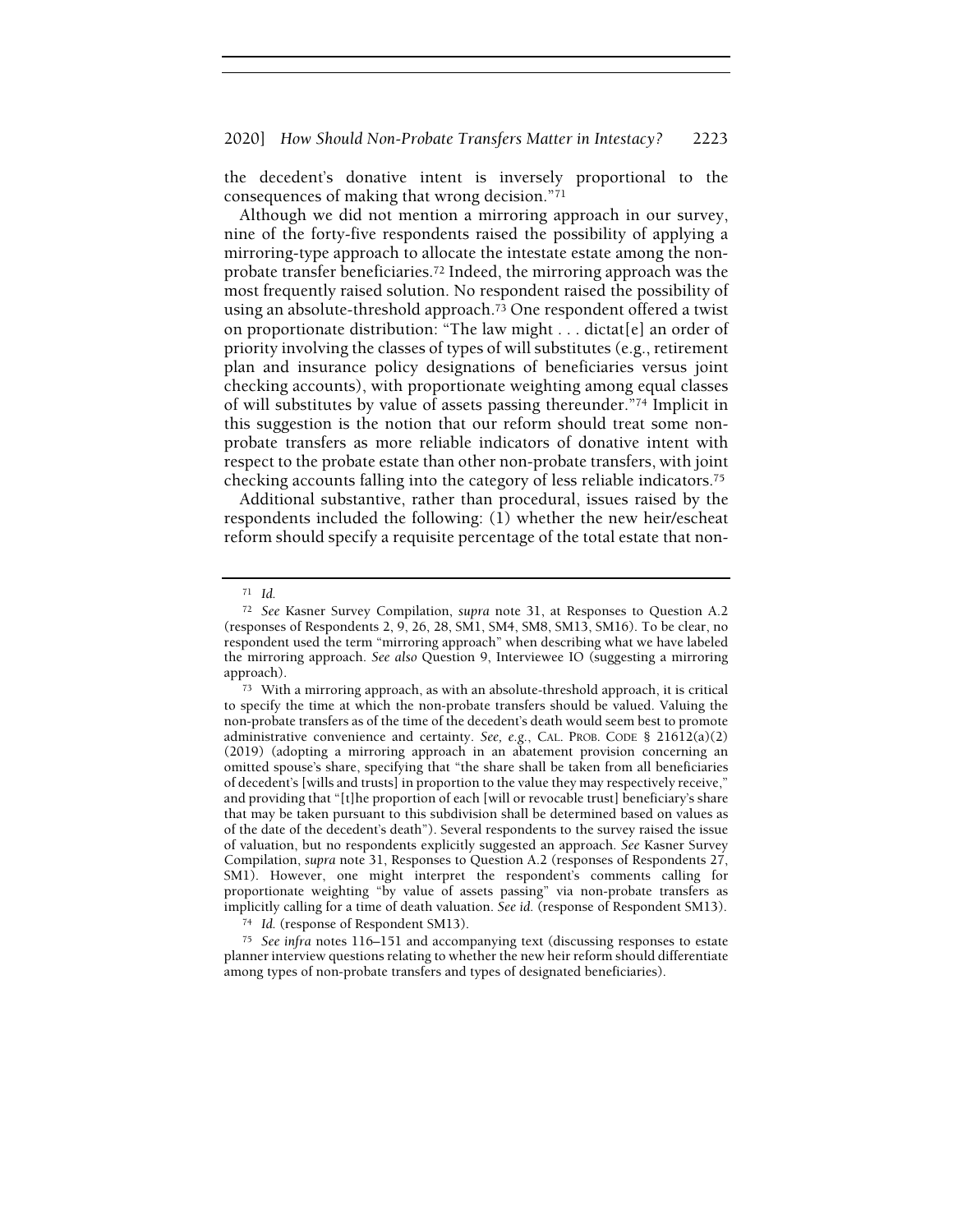probate transfers must comprise before the reform applies and, if so, what the necessary percentage of the total estate should be;<sup>76</sup>  $(2)$ whether the new heir/escheat reform should treat some types of nonprobate transfers as less persuasive evidence of donative intent than other non-probate transfers and, if so, which ones;<sup>77</sup> (3) how the new heir/escheat reform should deal with non-probate transfer beneficiary designations that had become "stale" because, for example, the beneficiary predeceased the intestate, the intestate and the beneficiary had ended their marriage or nonmarital relationship, or simply a significant amount of time passed between a designation and a decedent's death, raising the concern that a decedent had forgotten about a non-probate transfer or who was designated as a beneficiary in a non-probate transfer;<sup>78</sup> (4) whether the new heir/escheat reform should exclude a non-probate transfer "if the will substitute was not a 'gift,' but a bargained for, arms[-]length contractual payment";<sup>79</sup> (5) how the new heir/escheat reform should value non-probate transfers;80 (6) whether the new heir/escheat reform should retain partial escheat to incentivize people to adopt an estate plan; $81$  and (7) whether the new

<sup>79</sup> Kasner Survey Compilation, supra note 31, at Responses to Question A.2 (response of Respondent SM1). An example of this might be a beneficiary designation in a non-probate transfer that was part of a divorce settlement. See infra note 141 (estate planner interview respondent discussing this issue).

<sup>76</sup> See Kasner Survey Compilation, supra note 31, at Responses to Question A.2 (response of Respondent 1).

<sup>77</sup> See id. (responses of Respondents 2, SM13). One respondent suggested "JT substitute is less persuasive than others." Id. (response of Respondent 2); see also infra notes 116–151 and accompanying text (discussing interview responses concerning whether the new heir reform should differentiate among types of non-probate transfers and among types of non-probate transfer beneficiaries).

<sup>78</sup> See Kasner Survey Compilation, supra note 31, at Responses to Question A.2 (responses of Respondents 12, 16, 25, SM3, SM9, SM16). Proffered solutions included (a) apply a revocation-upon-divorce principle to the reform and (b) set a "statute of limitations" that denies beneficiaries of non-probate transfers new heir status if the intestates made the beneficiary designations more than a certain number of years before the time of their deaths. See id. (responses of Respondents SM9, SM16); see also infra notes 121–140 and accompanying text (discussing responses to estate planner interview questions relating to stale non-probate transfer beneficiary designations).

<sup>80</sup> See Kasner Survey Compilation, supra note 31, at Responses to Question A.2 (responses of Respondents 27, SM1). One respondent suggested that some gifts — such as income streams from annuities, future interests, and the remainder interest in a life estate — may be harder to value. Id. (response of Respondent SM1). This issue is important whether the intestacy reform uses a mirroring approach or an absolutethreshold approach.

<sup>81</sup> The concern is that the new heir/escheat reform might tend to make people lax about executing a will or trust, "thinking that if things no longer escheat to the state,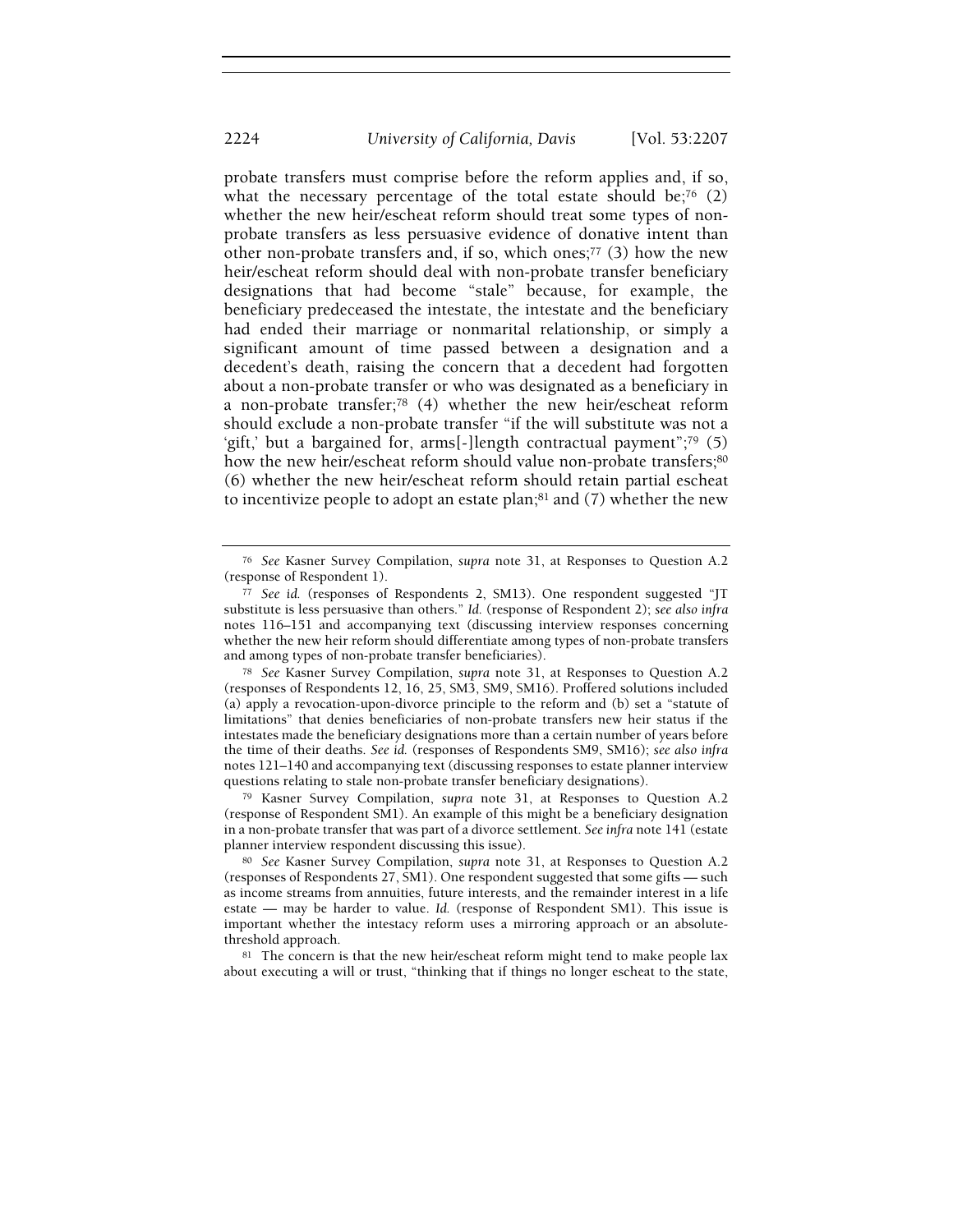## 2020] How Should Non-Probate Transfers Matter in Intestacy? 2225

heir/escheat reform would give rise to an obligation on the part of estate planners or non-probate transfer financial intermediaries to advise nonprobate transfer donors of the effect their non-probate transfer beneficiary designations may have on the distribution of their intestate estate.<sup>82</sup>

The survey also invited respondents to comment specifically on substantive implementation issues that might arise upon a state's adoption of the new heir/distant relations reform. The survey also asked them to suggest how the law might ameliorate those concerns.<sup>83</sup> Respondents raised the following concerns: (1) where the new heir/distant relations reform should draw the line cutting off or reducing the intestate share of a decedent's distant relations, $84$  (2) whether the distant relations should have standing to contest the designation of a new heir, $85$  and (3) how the new heir/distant relations reform should apportion the intestate estate among or between the nonprobate transfer beneficiaries and the distant relations.<sup>86</sup> Also, a number of respondents expressed concern about the costs of litigation that the non-probate transfer beneficiaries and the distant relations could incur.<sup>87</sup> These responses are a cautionary reminder that the introduction of both the new heir/escheat and new heir/distant relations reforms could lead to increased litigation. Interested parties could challenge the validity of non-probate transfers by, for example, alleging an intestate's failure to meet all the procedural requirements necessary for a valid execution of a non-probate transfer or a beneficiary designation, an intestate's mental incapacity at the time of a beneficiary designation, or the presence of fraud or undue influence at the time of a beneficiary designation.

The survey also offers insight into how the new heir/distant relations reform should allocate the probate estate between non-probate transfer beneficiaries and those who otherwise would be heirs. When asked what portion of the probate estate a new heir should receive when the decedent's heirs otherwise would be the decedent's second cousins once removed, at least fifty percent of the twenty-four respondents who

their property will somehow go where they would like it to because they did one or more substitutes." Id. (response of Respondent SM1).

<sup>82</sup> See id. (responses of Respondent 17, SM11).

<sup>83</sup> Kasner Survey, Appendix A, at Question B.2.

<sup>84</sup> Kasner Survey Compilation, supra note 31, at Responses to Question B.2 (responses of Respondents 1, 4).

<sup>85</sup> See id. (responses of Respondents 9, SM3).

<sup>86</sup> See id. (responses of Respondents 14, 17, SM1, SM7, SM11).

<sup>87</sup> See id. (responses of Respondents 3, 9, 17, SM10, SM13).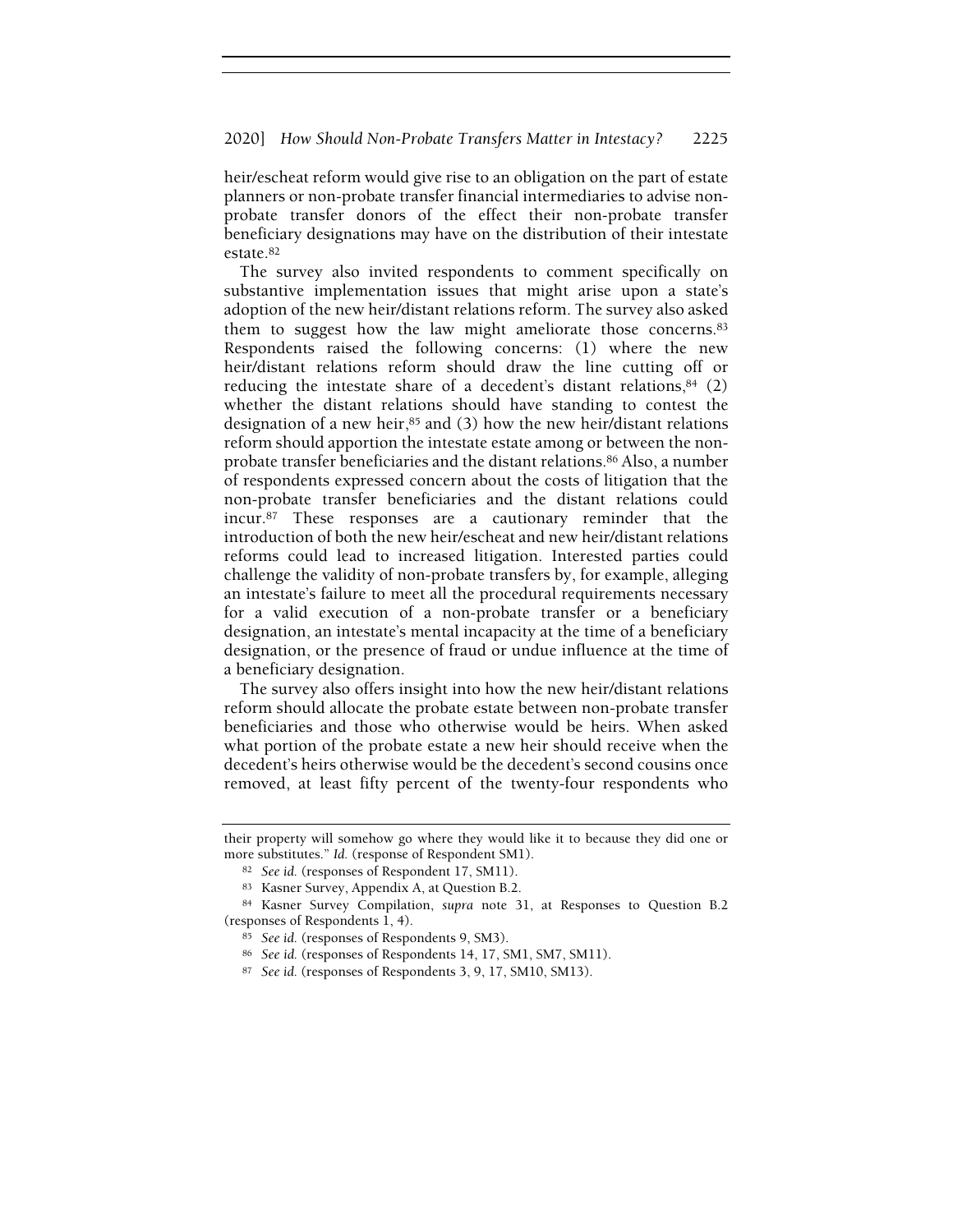assigned a portion of the intestate estate to the new heir would assign all of the intestate estate to the new heir<sup>88</sup>: twelve of twenty-four respondents chose "All" and a thirteenth drew a circle including both "All" and "Most."89 Of the remaining eleven respondents, six chose "Most," four chose "Half," and one chose "Less than half."<sup>90</sup> Thus, the data support a new heir/distant relations reform that gives the entire estate to the new heir or heirs if the decedent's nearest relations are more distant than grandparents or their lineal descendants.<sup>91</sup>

#### b. Procedural Implementation of the New Heir Reform

The respondents suggested some procedural issues that a comprehensive proposal implementing the new heir/escheat reform might need to address. Several respondents speculated that a personal representative responsible for distribution of the intestate estate might encounter difficulties discovering all of an intestate's non-probate transfers and who the designated beneficiaries of each of those transfers may be.<sup>92</sup> A related issue raised was whether there should be a time limit for determining non-probate transfers and the designated beneficiaries named in those transfers.<sup>93</sup> A substantial number of respondents raised issues relating to notice, including how the personal representative would give notice to non-probate transfer beneficiaries; whether a state would have standing to contest the substitution of non-probate transfer beneficiaries for the state and, if so, how the personal representative should give notice to the state; how the personal representative should

<sup>88</sup> Of the forty-five survey respondents, twenty-four assigned a portion of the intestate estate to the non-probate transfer beneficiary. Seventeen assigned "none" of the probate estate to the non-probate transfer beneficiary. Three respondents ignored the choices the survey provided but offered a comment, including "Depends on when substitute beneficiary named," "How could a standard ratio be established?" and "Totality of circumstances nature & value of non-relative beneficiary's gifts/devises." One respondent neither chose one of the choices the survey provided nor offered a comment. Id. at Responses to Question B.4.

<sup>89</sup> Id.

<sup>90</sup> Id.

<sup>&</sup>lt;sup>91</sup> If the reform adopted were to affect existing heirs who are close relations to the decedent, empirical evidence suggests that the reform should not entirely displace the existing heirs. See Fellows et al., supra note 8, at 444 (reporting that "[v]ery few of the respondents in our survey awarded the entire probate estate to the nonheir willsubstitute beneficiary" and concluding that "our empirical study suggests that, at least when the existing heirs are close blood relations of the decedent, new heirs should not wholly displace otherwise existing heirs").

<sup>92</sup> See Kasner Survey Compilation, supra note 31, at Responses to Question A.2 (responses of Respondents 6, 17, SM1, SM9, SM12).

<sup>93</sup> See id. at Responses to Question A.3 (response of Respondent 6).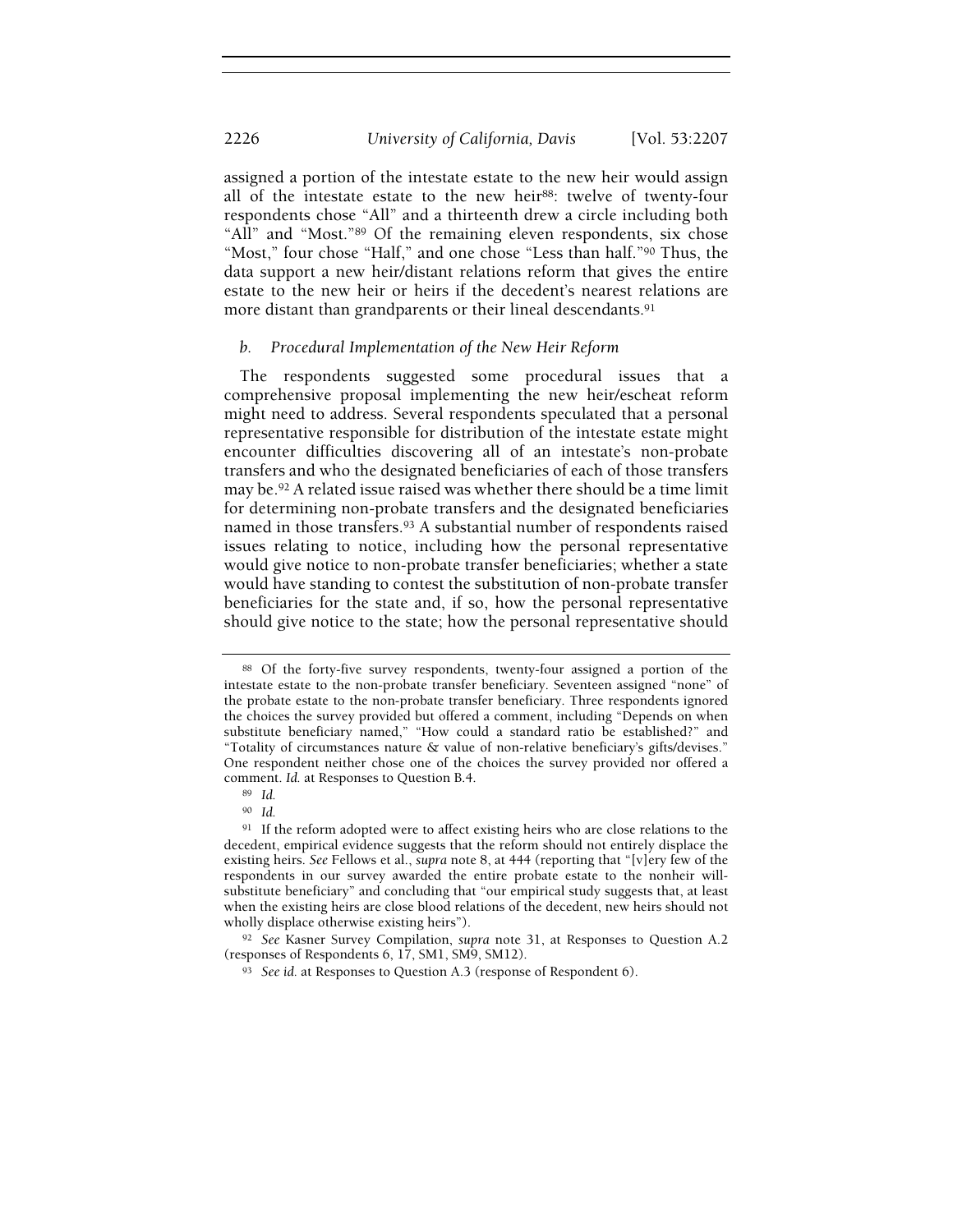#### 2020] How Should Non-Probate Transfers Matter in Intestacy? 2227

give notice to the creditors; and which other entities might deserve notice.<sup>94</sup> One respondent opined that publication alone probably would not be adequate.<sup>95</sup>

A large number of respondents expressed concerns that accompanying procedures to the new heir reform needed to minimize the use of court resources and prevent undue delays in the distribution of the intestate estate while still protecting creditors and adjudicating challenges to the validity of non-probate transfers.<sup>96</sup> Respondents raised other issues, including who should get priority in being the personal representative of the estate;<sup>97</sup> whether probate always would be necessary or whether distribution of the estate might be accomplished, in some circumstances, through otherwise applicable summary procedures;<sup>98</sup> and whether states enacting the new heir reform should also statutorily require enhanced execution requirements for nonprobate transfers, such as witnessing or notarization.<sup>99</sup> One respondent suggested that the new heir reform might "[u]se same procedures + remedies already statutorily in place."<sup>100</sup>

The survey also invited respondents to comment on the administrative difficulties, if any, they foresaw pertaining specifically to the new heir/distant relations reform. The survey also asked them to suggest how the law might ameliorate these administrative difficulties.<sup>101</sup> Many respondents raised concerns similar to those that respondents had raised in connection with the new heir/escheat reform.<sup>102</sup>

<sup>94</sup> See id. at Responses to Question A.2 (responses of Respondents 4, 7, 12, 15, 17, 20, SM1, SM10).

<sup>95</sup> Id. (response of Respondent SM1).

<sup>96</sup> See id. (responses of Respondents 5, 14, 15, 21, 22, 23, SM2).

<sup>97</sup> See id. (responses of Respondents 17, SM1). One respondent pondered whether the beneficiary with the largest non-probate transfer gift should be given priority. See id. (response of Respondent SM1); see also infra notes 192–206 and accompanying text (discussing responses to estate planner interview questions relating to who should get priority in being the personal representative of the estate under the new heir reform).

<sup>98</sup> See id. at Responses to Question A.2 (responses of Respondents 3, 5, 24, SM5, SM7).

<sup>99</sup> See id. (response of Respondent 18).

<sup>100</sup> Id. (response of Respondent 21).

<sup>101</sup> Kasner Survey, Appendix A, at Question B.2.

<sup>102</sup> See Kasner Survey Compilation, supra note 31, at Responses to Question B.2 (numerous respondents answering "same as" previous answer).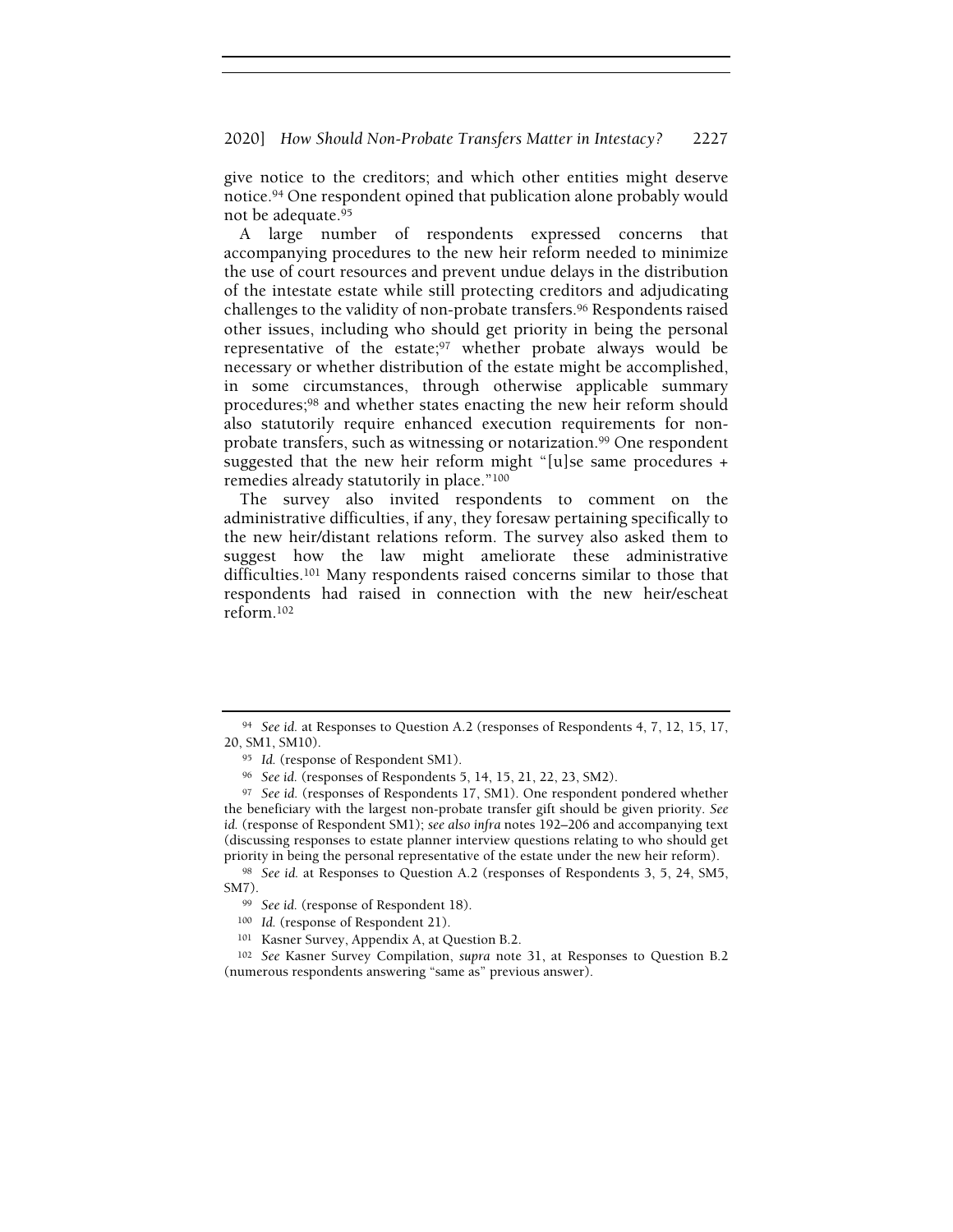# 4. The Advancement Reform

The set of questions asking about our proposed advancement reform produced the survey's clearest results. The respondents demonstrated near unanimous opposition and sometimes even hostile opposition to the advancement reform. We asked respondents to consider a situation with the following components: (1) an intestate decedent left several non-probate transfers, (2) the intestate designated the same beneficiary in each non-probate transfer, (3) the designated beneficiary was also an heir sharing the probate estate with other heirs in the same generation, and (4) the non-probate transfers comprised a substantial portion of the probate and non-probate estates.<sup>103</sup> When asked whether they believed

it would better promote the intestate decedent's donative intent for a state's intestacy statute to treat the will substitutes as an advancement and distribute to the will substitute beneficiary less of the probate estate than he or she otherwise would have received so as to equalize shares of the total estate (probate and non-probate) going to the heirs in the same generation,

forty-one of forty-two estate planner respondents responded negatively. Only one of the forty-two respondents responded affirmatively.<sup>104</sup> When asked the ultimate question of whether they would

favor amending a state's intestacy statute to treat the will substitutes as an advancement of the heir's intestate inheritance and thereby distribute less of the probate estate to the will substitute beneficiary than would otherwise pass to him or her under existing intestacy statutes so as to equalize shares of the total estate (probate and non-probate) going to the heirs in the same generation,

thirty-six of thirty-eight respondents said "no" and only two said "yes."<sup>105</sup> The respondents' comments across this set of questions indicated that, by far, the principal concern with the advancement reform was that it would undermine the decedent's intent.<sup>106</sup> A

<sup>103</sup> See Kasner Survey, Appendix A, at Question C.

<sup>&</sup>lt;sup>104</sup> See Kasner Survey Compilation, supra note 31, at Responses to Question C.1.

<sup>105</sup> Id. at Responses to Question C.3.

<sup>106</sup> See, e.g., id. at Responses to Question C.1 (response of Respondent SM5 stating "[t]he very idea boggles my mind! Such a statute may completely unravel what the decedent had in mind"); id. at Responses to Question C.2. (response of Respondent 6 stating that "I cannot comment on this as it would likely be contrary to the decedent's intent"); id. at Responses to Question C.3. (response of Respondent 25 stating "[n]ot decedent's intent").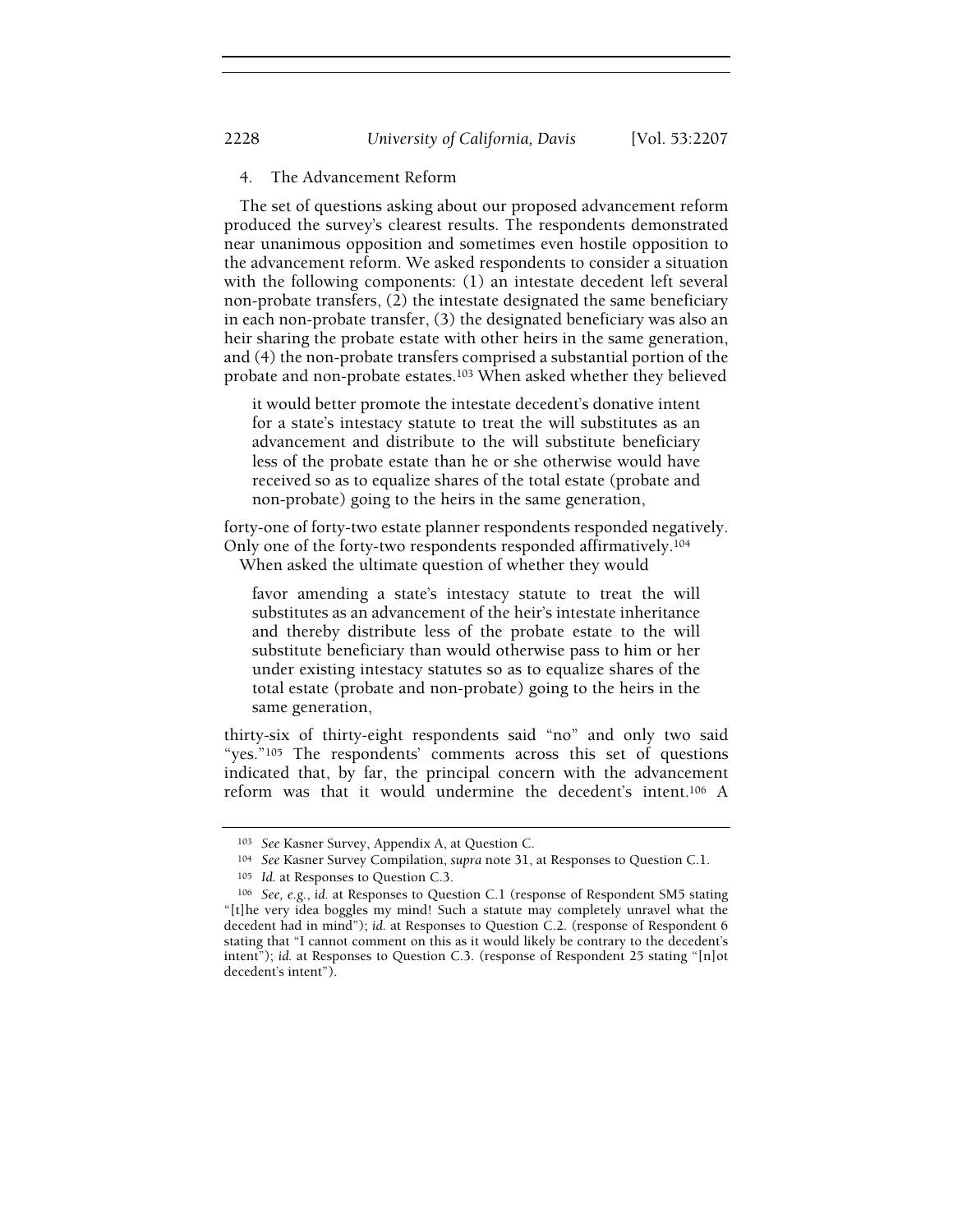#### 2020] How Should Non-Probate Transfers Matter in Intestacy? 2229

significant number of respondents also expressed the fear that the proposed reform would significantly increase litigation.<sup>107</sup>

The opposition among respondents to the advancement reform is consistent with the results of our quantitative vignette study. In that earlier study, we concluded that that "[a]lthough more empirical study is necessary, based on this study, there is little support for the advancement hypothesis."<sup>108</sup> Given this data, one might reasonably conclude that law reform should not include the advancement reform and should be limited to the new heir/escheat and new heir/distant relations reforms.<sup>109</sup>

### II. ESTATE PLANNER INTERVIEWS

The Kasner survey results guided us in structuring our interviews with estate planners as we introduced them to the idea of the new heir reform. We omitted those aspects of the new heir reform where respondents to the Kasner survey reached broad consensus and included those that had proved most contentious. As we designed the interview script, we had to remain cognizant that we could only expect each interviewee to give us a limited amount of time. Wanting to maximize the value of each interview with a skilled professional and

<sup>107</sup> See id. at Responses to Question C.2 (responses of Respondents 1, 9, SM4, SM7, SM8, SM9, SM10).

<sup>108</sup> Fellows et al., supra note 8, at 413; see also id. at 429 (bivariate analysis showing that in "57% of the vignettes, respondents divided the probate estate equally between the will-substitute beneficiary and the other legal heir" and "[i]n [only] 34% of the vignettes, respondents allocated 'little' or 'none' to the will-substitute beneficiary"); id. at 445 ("In a majority of cases involving the advancement vignettes, respondents treated the heir who was a will-substitute beneficiary and the heir who was not a will-substitute beneficiary equally with respect to distribution of the probate estate (i.e., the results indicate that the law should not take will-substitute beneficiary designations into account)."); id. at 446 (concluding that the study results "provide significant support for the law to ignore will substitutes when the will-substitute beneficiary is otherwise an heir of the decedent").

<sup>109</sup> For the reasons outlined in the text, we did not ask questions about the advancement reform during our interviews with estate planners. Rather, our interviews focused solely on the new heir reform. Notably, a number of interviewees talked about how, at the outset, they explain to their clients that they should not distinguish between their non-probate and probate estates. Once the clients decide on the amount or percentage to go to each beneficiary based on that combined estate, then the interviewee assists them in executing that plan through their wills, revocable trusts, if any, and other non-probate transfers. Question 1, Interviewee IP, IQ; see Question 5, Interviewee II; Question 6, Interviewee IB, IG, II, IP; see also infra notes 241–244 and accompanying text (discussing responses to estate planner interview questions detailing how interviewees work with clients to consider the combined effect of their probate and nonprobate allocations).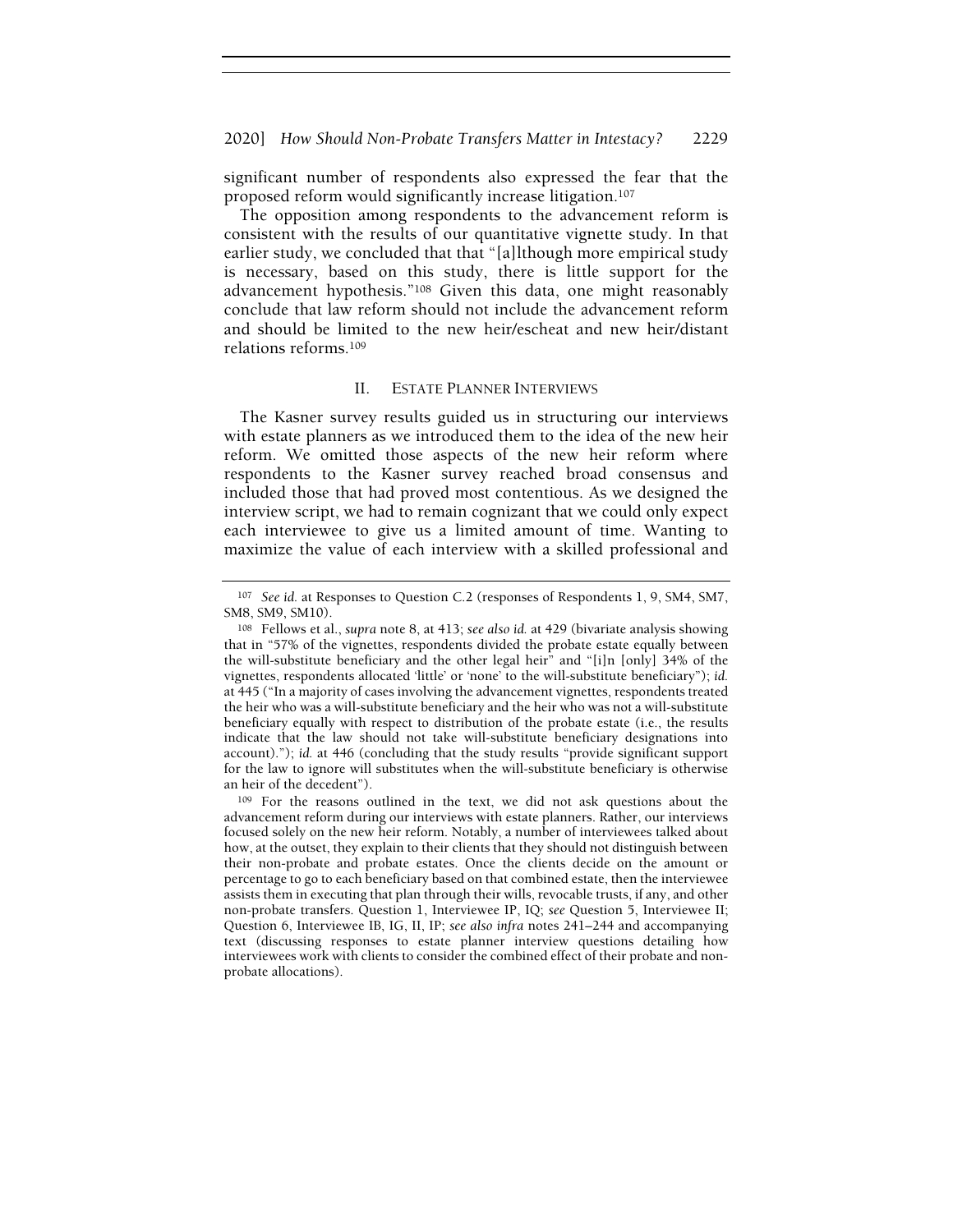having the benefit of the results from the Kasner survey, we confined the interview topics to those critical to the new heir reform where we needed more guidance and to those for which we needed further expert advice on how to evaluate less than ideal solutions to implementation challenges. In addition to discussing the specific features of the new heir reform with interviewees, we explored, through a range of questions, whether their clients' understanding and use of non-probate transfers corroborate or undermine the underlying rationale of the new heir reform — intestates' non-probate transfers reveal those persons who intestates would prefer to have share in their probate estates.

#### A. Methods

We utilized several means to identify potential interviewees: our personal networks, internet searches of estate planning practice groups in the targeted geographic areas, listings of estate planners found in the directory of a national organization of estate planning professionals, and referrals from colleagues. We made a conscious and successful effort to obtain a group of interviewees that was diverse with respect to years of estate planning experience and size of affiliated firm as well as gender: our interviewees ranged from junior associate to retired partner with more than forty years of estate planning experience and from solo practitioner to affiliate with the largest estate planning practice in the region. Nine of our nineteen interviewees were women. We solicited participation of the targeted estate planners either by telephone or through email.

We conducted interviews with nineteen estate planners.<sup>110</sup> All but one of our interviewees practiced in California or Minnesota. Eight of our interviews took place in the estate planner's office, seven took place by telephone, two were held over a meal in a restaurant, and two were conducted in the estate planner's home. The interviews lasted from roughly thirty-five minutes to over ninety minutes. We audiotaped all but one of the interviews.<sup>111</sup> For each interview, we generally followed the same script with exceptions made as the conversation required.<sup>112</sup> We began each interview with a promise of anonymity for the interviewee and with descriptions of the focus of our study and of the general nature of the new heir reform. We then asked a series of questions in each of three major areas of inquiry, which we describe in the following section.

<sup>110</sup> One of us conducted nine of the interviews and the other conducted ten of them.

<sup>111</sup> We failed to audiotape one interview because of a technical malfunction.

<sup>&</sup>lt;sup>112</sup> The complete interview script is reproduced infra as Appendix B.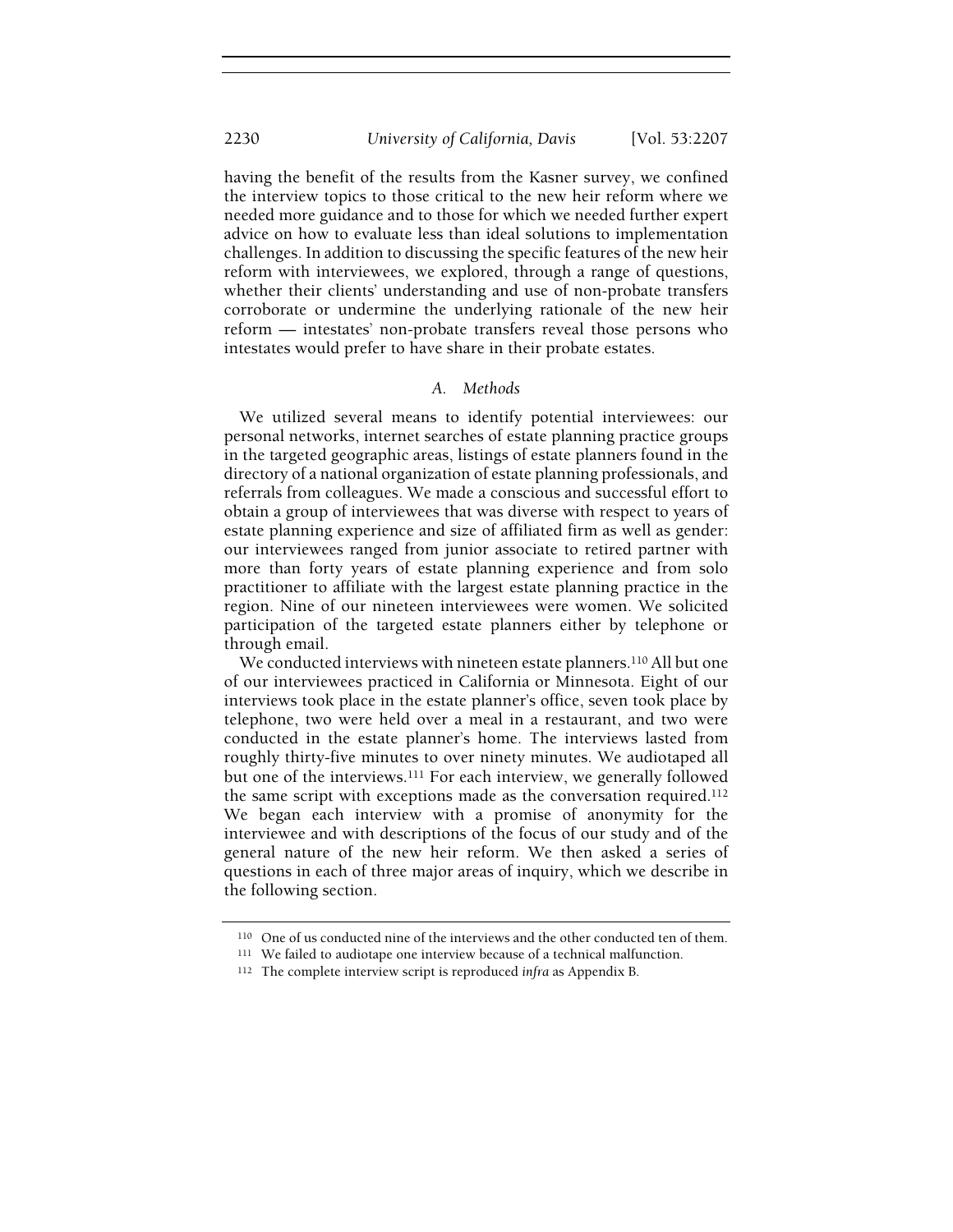# B. Results and Discussion

As we introduced our project at the outset of our meetings with each estate planner, we included this description of our proposal:

[W]e have concluded that intestacy reform to take account of will-substitute beneficiary designations should apply only if the decedent is not survived by a spouse or issue; by parents or issue of parents . . . or by grandparents or issue of grandparents . . . . Our contemplated reform would amend state intestacy statutes so that, under certain circumstances, a decedent's will substitute beneficiaries would share in the intestate estate . . . . A willsubstitute beneficiary who shares in the estate would receive a percentage of the total probate estate that is proportional to the beneficiary's percentage of the nonprobate estate [i.e., the mirroring approach].<sup>113</sup>

With the two questions of who qualifies as a distant relation and how to determine the share of the probate estate each non-probate transfer beneficiary inherits settled, we focused the interview on other issues where we needed the interviewees' expertise and experience. For example, we asked them whether the reform should give some types of non-probate transfers more weight than others for determining an intestates' donative intent with regard to the distribution of their probate estates. We also asked them a few questions having to do with stale beneficiary designations, meaning ones that occurred a number of years before an intestate died or ones that had not been amended after, for example, a designated beneficiary died or no longer had familial status due to divorce or similar type of event. Another area where the interviewees' insights proved to be invaluable had to do with probate administration procedures. We especially wanted guidance with regard to the practical challenges personal representatives face as they try to identify each of the intestates' non-probate transfers, beneficiary designations, and their respective values. As part of that discussion, we wanted to know what would be a reasonable time-limit to impose on a personal representative conducting that type of investigation. We also asked advice about whether they thought, in the context of the new heir reform where designated beneficiaries of non-probate transfers qualify as interested parties, current probate administration procedures could sufficiently protect all interested parties and what delays, procedural complications, and expense might arise due to the search for and possible delays in the identification of non-probate transfer

<sup>113</sup> Estate Planner Interview Script, Appendix B, at I.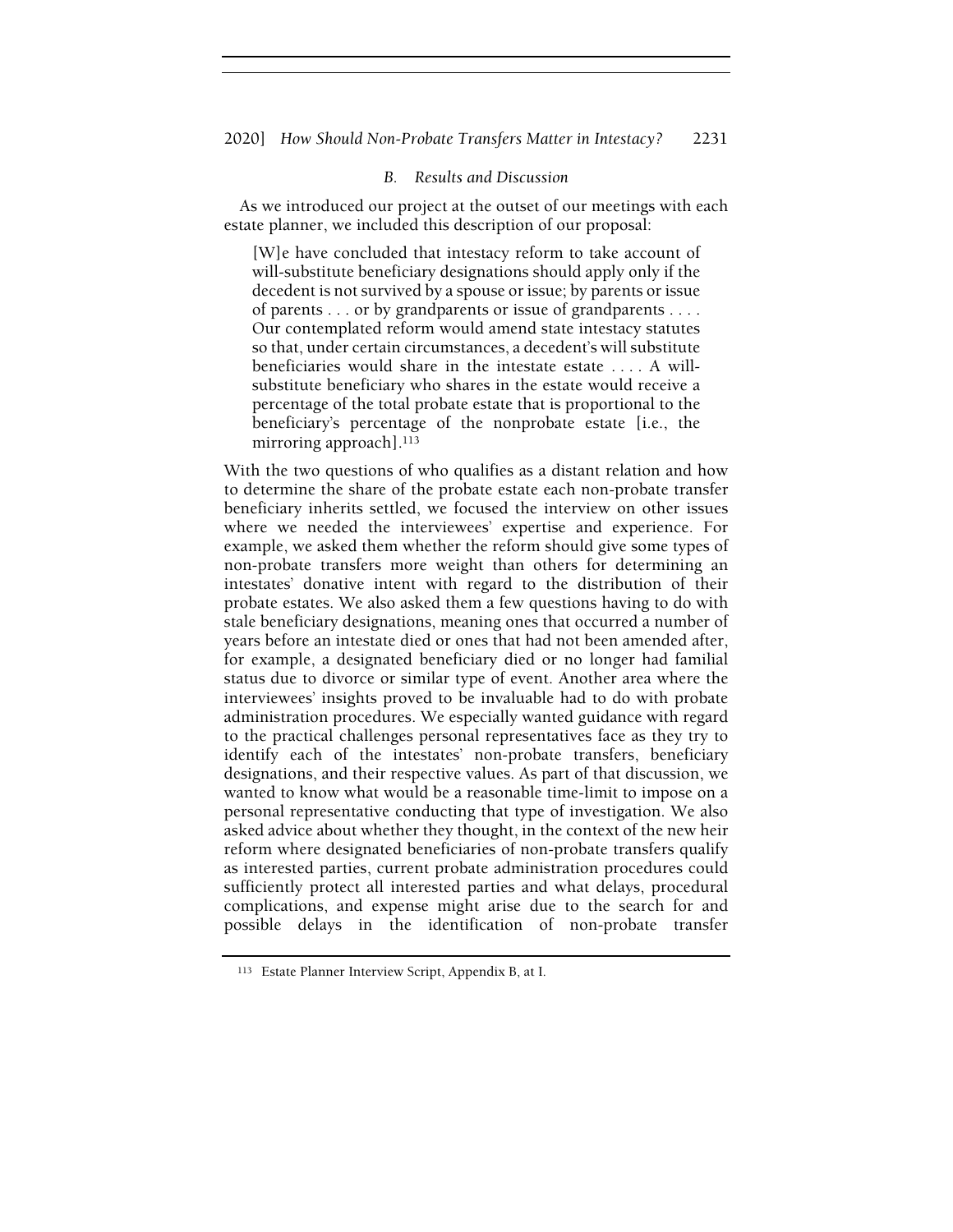beneficiaries. Finally, we asked interviewees a set of questions designed to reveal the differences and similarities between their clients' expression of donative intent in non-probate transfers as compared to in their clients' wills and revocable trusts. This set of questions was vital to a valid assessment of whether the new heir reform likely furthers intestates' donative intent.

1. Whether to Differentiate Among Types of Non-Probate Transfers and Among Types of Non-Probate Transfer Beneficiaries

Given the wide array of non-probate transfers available to the public, we asked interviewees whether, in the context of the new heir reform, they viewed some types of non-probate transfers as less reliable than others to determine who intestates would prefer take under a jurisdiction's intestacy statute. We first asked a general question about whether the new heir reform should differentiate among various types of non-probate transfers and, if so, in what way.<sup>114</sup> We followed up the general question by asking all interviewees next specifically whether the new heir reform should "exclude all or some joint tenancies from the reform" and even more specifically whether we "[s]hould . . . distinguish between joint tenancies for real estate v. joint tenancy bank accounts."<sup>115</sup>

An overwhelming consensus emerged that joint tenancy bank accounts were problematic in the context of the new heir reform. The gist of the concerns expressed is that many property owners do not understand the significance of a joint tenancy and many may want only a convenience account rather than an account with a right of survivorship. Sixteen of the nineteen interviewees expressed concern that a joint tenancy bank account may not reflect donative intent.<sup>116</sup> Nine interviewees mentioned that personnel at banks and similar institutions, with good intentions, promote joint tenancy accounts and discourage other more appropriate arrangements.<sup>117</sup> Two interviewees suggested, however, that the size of the joint tenancy account should be a relevant consideration: when a significant amount of money is held in a joint tenancy account, the account is more likely to reflect donative

<sup>114</sup> Id. at III.9.

<sup>115</sup> Id. at III.9A.

<sup>116</sup> Question 9, Interviewee IQ; Question 9A, Interviewee IA, IB, IC, ID, IE, IF, IG, IH, IJ, IK, IL, IO, IP, IR, IS.

<sup>117</sup> Question 9, Interviewee IQ; Question 9A, Interviewee ID, IE, IF, IG, IJ, IO, IP, IR.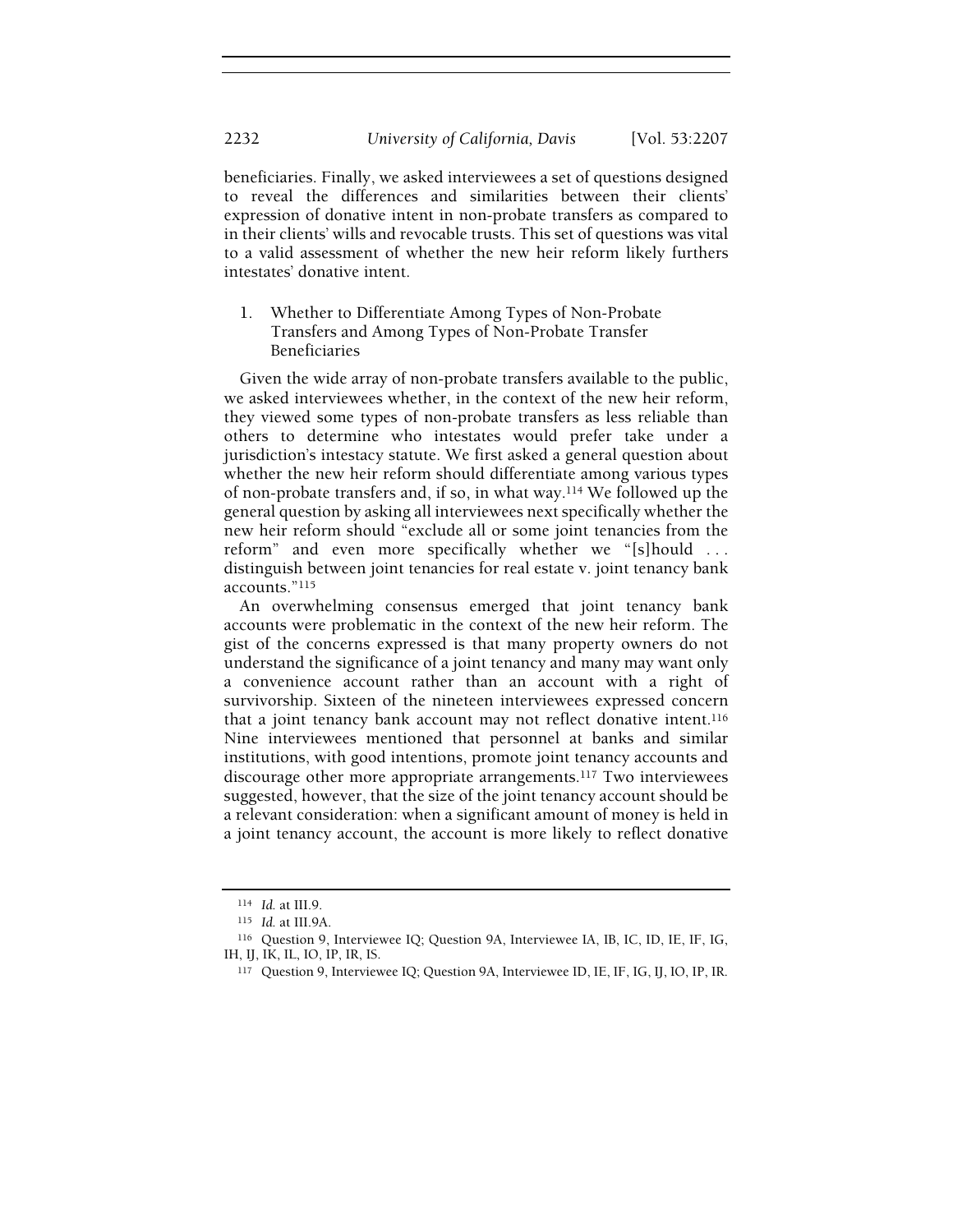intent.<sup>118</sup> Notwithstanding the numerous concerns expressed by interviewees about inclusion of joint bank accounts within the new heir reform, we do not favor their exclusion. First, we credit the view that when a joint tenancy bank account holds relatively significant assets, it is more likely to reflect donative intent. Also, if the bank account holds only relatively insignificant assets, the mirroring approach will make it of minor importance to the overall distribution of an intestate's probate estate.

Interviewees were almost equally split between those who felt that joint tenancies with right of survivorship for real estate were similarly problematic and those who felt that joint tenancies for real estate, for purposes of the new heir reform, were more likely to reflect accurately an intestate's donative intent. Several of those who stated that real estate joint tenancies may not accurately reflect donative intent suggested that real estate agents and escrow companies often give buyers inadequate or inaccurate information when buyers are making their decisions to take title to real estate in joint tenancy.<sup>119</sup> On the other hand, several interviewees considered real estate joint tenancies to be a more reliable indicator of donative intent. They emphasized the lack of a convenience motive and the "momentous" nature of making a real estate purchase, which may very well represent an individual's most valuable asset.<sup>120</sup>

By far the most prevalent concern interviewees expressed in their answers was that the greater the amount of time between a beneficiary designation and an intestate's death the less likely the non-probate transfer reflects the intestate's donative intent at death.<sup>121</sup> One interviewee, for example, elaborated, "They may forget that fifteen years ago they named their boyfriend or girlfriend, who they don't even speak to anymore."<sup>122</sup> We followed up by asking each interviewee specifically, "Should we exclude will-substitute designations if a significant amount of time passed between the designation and the decedent's death?" and

<sup>118</sup> Question 9A, Interviewee IB, IL.

<sup>119</sup> Question 9A, Interviewee IC, ID, IG, IP.

<sup>120</sup> Question 9A, Interviewee IA, IB, IJ, IL, IO, IP.

<sup>121</sup> Seven of the nineteen interviewees raised this concern in response to our general question. Question 9, Interviewee IA, IB, IE, IH, IP, IQ, IR; see also Cahn & Ziettlow, supra note 4, at 362 ("While retirement beneficiaries are designated at hiring, they can become stale after decades-long employment, and these initial decisions may never be revisited."); John H. Langbein, The Nonprobate Revolution and the Future of the Law of Succession, 97 HARV. L. REV. 1108, 1140 (1984) (noting that "there is considerable danger that the transferor may neglect to update one or more components of an estate that involves numerous instruments and institutions of transfer").

<sup>122</sup> Question 9, Interviewee IE.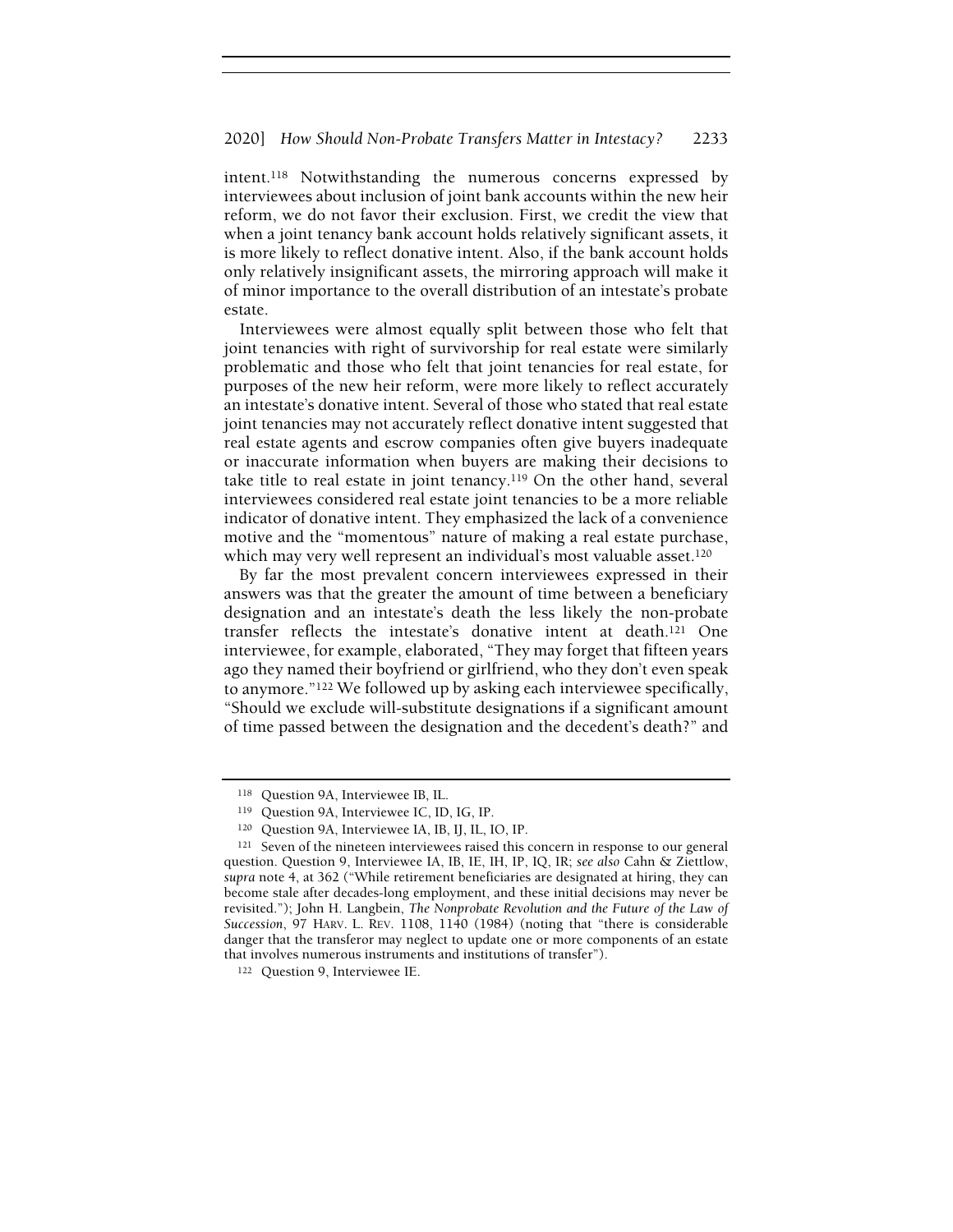"[i]f so, how long?"<sup>123</sup> A majority of interviewees clearly opposed excluding non-probate transfers from the operation of the new heir reform because the time between the intestate's beneficiary designation and death was too long.<sup>124</sup> The comments indicate interviewees' unease with an arbitrary staleness rule, which would exclude a non-probate transfer when an intestate's beneficiary designation did not occur within a certain number of years before the intestate's death. They expressed a concern that many, perhaps most, of the beneficiary designations in non-probate transfers that the new heir reform would ignore would, in fact, be an accurate reflection of intestates' donative intent at death.<sup>125</sup> Also, interviewees appreciated that the adoption of a fixed rule risks errors of over- and under-inclusiveness while a flexible standard introduces uncertainties, time delays, and other inefficiencies into probate administration.<sup>126</sup> Two interviewees commented that staleness is a concern with wills also.<sup>127</sup> The law, however, does not challenge wills based on a concern that they are stale.

Given that our question focused solely on the passage of time between execution of the non-probate transfer beneficiary designation and the death of the intestate, it is notable that nearly half (eight) of the interviewees either suggested that the more important issue is a significant change in status or circumstances or they specifically focused on such changes of status or circumstances in their responses.<sup>128</sup> For example, six interviewees raised questions about the proper treatment under the new heir reform of non-probate transfers where an intestate had divorced or a designated beneficiary had predeceased the intestate.<sup>129</sup>

Based on these responses of the interviewees, we conclude that the new heir reform should not exclude any non-probate transfer beneficiary designation solely on the basis of length of time between when the decedent made the beneficiary designation and when the

<sup>123</sup> Estate Planner Interview Script, Appendix B, at III.9.B.

<sup>124</sup> Question 9B, Interviewee IA, IE, IG, IJ, IL, IM, IN, IO, IR, IS.

<sup>125</sup> See Question 9B, Interviewee IA, IB, IG, IL, IO, IS.

<sup>126</sup> See Question 9B, Interviewee IB, IE, IF, IH, IL.

<sup>127</sup> Question 9, Interviewee IP; Question 9B, Interviewee IF.

<sup>128</sup> Question 9B, Interviewee IC, ID, IF, IH, II, IJ, IM, IO.

<sup>129</sup> Question 9B, Interviewee IC, IF, IH, II, IJ, IO. Two interviewees suggested that a certain length of time between the non-probate transfer beneficiary designation and the death of the intestate should give rise to a conclusive presumption that such a change of status or circumstances has occurred and, thus, our proposed reforms should exclude the designation. See Question 9B, Interviewee IC, II. In contrast, another interviewee thought time per se should not be a consideration and expressly argued "it is more important to focus on . . . change in lifestyle." Question 9B, Interviewee IM.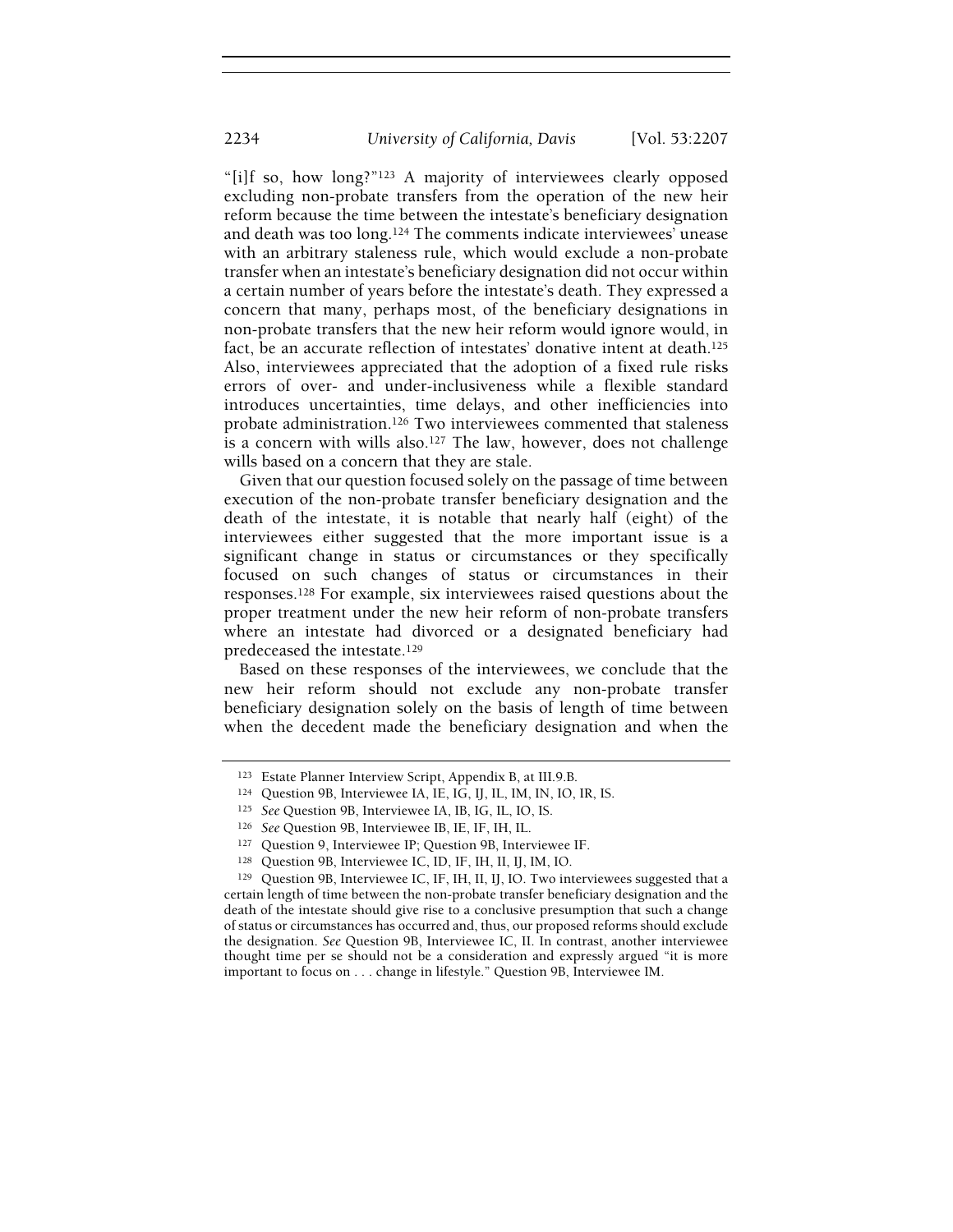decedent died. Rather, the results of our interviews suggest that the new heir reform should, instead, focus on significant changes in status or circumstances likely to impact donative intent. For example, it should exclude beneficiary designations executed during a marriage in favor of a spouse or the spouse's relatives when that marriage ended in divorce. This exclusion should apply even if a revocation-upon-divorce statute precluding an ex-spouse or that spouse's relatives from taking under a non-probate transfer does not otherwise apply.<sup>130</sup>

A lapsed gift raises a particular staleness issue. We asked each interviewee to contemplate a situation where the non-probate transfer beneficiary has predeceased the intestate yet, for whatever reason, the predeceased beneficiary's estate takes in accordance with the terms of the non-probate transfer. We then asked, "should the reform (i) allow the predeceased beneficiary's estate to take in intestacy, (ii) apply an antilapse statute to substitute takers for the predeceased beneficiary's estate, or (iii) erase the predeceased beneficiary from the calculation?"<sup>131</sup> Given the legal principle that a dead person cannot be an heir, we wanted to know if the interviewees would choose to adhere closely to this principle and ignore the designated beneficiary's estate as a new heir or, instead, would choose to follow the dictates of a nonprobate transfer contractual agreement and treat a designated beneficiary's estate as an eligible new heir. Two interviewees questioned the significance of the issues raised by the question. They pointed out that an intestate's non-probate transfer contract frequently would expressly provide for lapsed beneficiary designations by substituting the intestate's estate.<sup>132</sup> Other interviewees pointed out that in many jurisdictions an antilapse statute would be inapplicable, because the

<sup>130</sup> Cf. Melanie B. Leslie & Stewart E. Sterk, Revisiting the Revolution: Reintegrating the Wealth Transmission System, 56 B.C. L. REV. 61, 67 (2015) (noting that many states do not extend revocation-upon-divorce statutes uniformly to non-probate transfers and that ERISA may preempt application of such statutes to non-probate transfers that the decedent's employer provided to the decedent as part of an employee-benefits package).

<sup>131</sup> Estate Planner Interview Script, Appendix B, at III.9.C.

<sup>132</sup> Question 9C, Interviewee IA, IP. Other interviewees pointed out that non-probate transfer contracts sometimes have their own antilapse provisions, which may or may not apply in the context of only distant relations surviving, and sometimes have their own intestacy scheme in the case of a donor's failure to name a beneficiary. Question 1, Interviewee IS (contract might have its own intestacy scheme); Question 9, Interviewee IQ (contract might have its own antilapse provisions); Question 9C, Interviewee IA (contract might have its own intestacy scheme); Question 10A, Interviewee IS (contract might have its own intestacy scheme).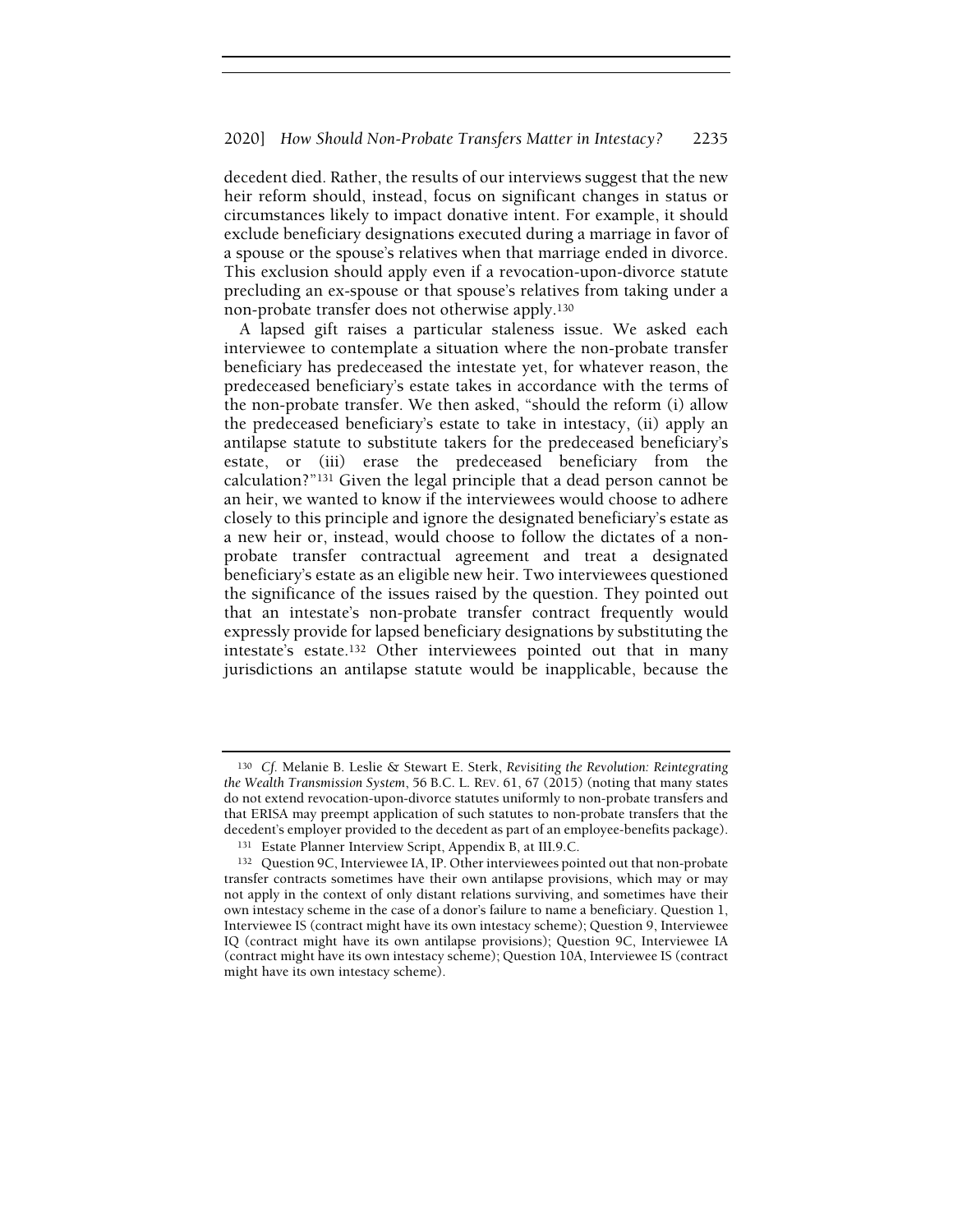new heir reform concerns those situations when an intestate dies leaving only distant relations.<sup>133</sup>

If a non-probate transfer does provide that the estate of a predeceased beneficiary takes, the consensus among interviewees was that the new heir reform should ignore that non-probate transfer for all purposes.<sup>134</sup> Some interviewees who took this position explained that an intestate who left no spouse and no issue most likely did not think about the problem of a non-probate transfer beneficiary predeceasing the intestate. In any case, an intestate likely would prefer that the nonprobate transfer fail and pass through the intestate's estate.<sup>135</sup> One interviewee explained,

I think it is case specific in the sense that if you are talking about — yeah if my child dies, of course I'd like it to go to my grandchildren. If I am making a gift to my next-door neighbor, just cause they've been really nice to me and run a lot of errands for me, then no I probably don't want to benefit their [estate]. In that case, I do think it should be erased. I think most people would.<sup>136</sup>

A significant minority (four) of interviewees would allow the estate of the predeceased beneficiary to take.<sup>137</sup> One such interviewee explained, "If you ascribe the most educated and well-thought out construct of the beneficiary designation, this was the result that they agreed to."<sup>138</sup> Others thought this result would be a safeguard against escheat.<sup>139</sup>

Although beyond the immediate scope of the new heir reform, discussions with interviewees made manifest the general need to address stale non-probate transfers. At a minimum, efforts should be

<sup>133</sup> Question 9C, Interviewee IA, IF; see also UNIF. PROB.CODE § 2-706(b) (UNIF. LAW COMM'N 2010) (creating a substitute gift in the descendants of a predeceased beneficiary of a non-probate transfer who "is a grandparent, a descendant of a grandparent, or a stepchild of the decedent").

<sup>134</sup> See Question 9C, Interviewee IA, IB, IE, IF, II, IJ, IK, IN, IQ; cf. Question 9C, Interviewee IG (commenting that if the donor has not named a successor beneficiary "you are just guessing").

<sup>135</sup> See Question 9C, Interviewee IE, IB, IK.

<sup>136</sup> Question 9C, Interviewee II; see also Question 9C, Interviewee ID (noting that people are less likely to want a gift to go to the descendants of a predeceased beneficiary when the predeceased beneficiary is a neighbor as opposed to a close relative).

<sup>137</sup> Question 9C, Interviewee IL, IO, IP, IS; see also Question 9C, Interviewee IR (suggesting the reform should "at least want to look to what the contingent beneficiary would be as well").

<sup>138</sup> Question 9C, Interviewee IO; see also Question 9C, Interviewee IL.

<sup>139</sup> Question 9C, Interviewee IR, IS.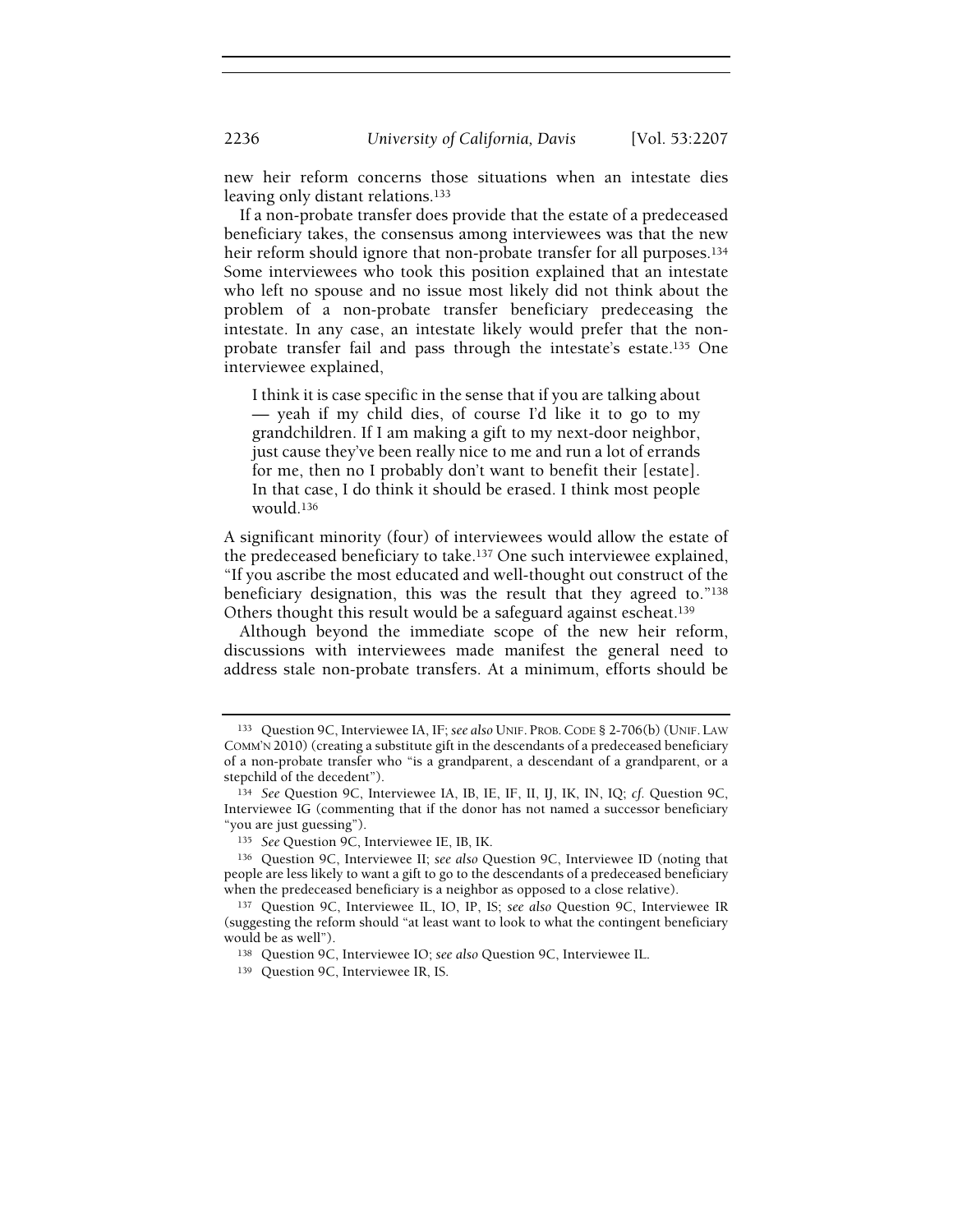made to encourage financial intermediaries to establish best practices that include periodic communication, no less than yearly, with account owners to remind them that they have an account or accounts with the institution. Best practices should also include a yearly reminder of the beneficiaries designated on each account accompanied by a cautionary statement that these beneficiaries may no longer be appropriate because of a change in circumstances, such as a change in marital status, birth or death of family members, or death of others to whom the account owner had a significant relationship. Financial intermediaries should not find providing this information to their account owners administratively or financially burdensome given their technical sophistication and the communication protocols they already have in place to keep their account owners informed. Our hope is that a byproduct of legislative consideration of the new heir reform would be an impetus to promote donative intent through improvements in financial intermediaries' management and oversight of non-probate transfers.<sup>140</sup>

Another more general issue regarding designated beneficiaries is whether the new heir reform should deny new heir status to a beneficiary of a non-probate transfer because of the type of beneficiaries intestates named. Six interviewees mentioned, without our prompting, what we thought would be two obvious candidates for exclusion from consideration under the new heir reform: (1) non-probate transfers executed to satisfy business obligations or court settlements or decrees or (2) non-probate transfers intended to fund death time expenses, such as funeral expenses, taxes, and the like.<sup>141</sup> We focused specific questions

<sup>141</sup> Two interviewees offered the view that a non-probate transfer beneficiary designation executed as part of a divorce decree would not reflect donative intent. Question 9, Interviewee IJ; Question 9D1, Interviewee IO. Four other interviewees

<sup>&</sup>lt;sup>140</sup> See Question 10, Interviewee IG (suggesting that even "if [we] do nothing else" procedural reform "would be a huge benefit"). One interviewee suggested that financial intermediaries managing non-probate transfers should be required to include in their periodic statements to clients a reminder as to whom the client currently has named as beneficiary. Question 9B, Interviewee IR. ERISA's broadly written preemption clause, as well as a series of cases limiting the role of state law in the operation of retirement accounts governed by ERISA, means that any reforms a state may enact would not apply to these accounts. See Leslie & Sterk, supra note 130, at 82, 105-06 (noting that ERISA governs certain retirement accounts and preempts and is often inconsistent with state law that would otherwise govern those non-probate transfers); Raymond C. O'Brien, Equitable Relief for ERISA Benefit Plan Designation Mistakes, 67 CATH. U. L. REV. 433, 491 (2018) ("The future extent of federal ERISA preemption remains uncertain, but among the federal circuits and repeatedly in the Supreme Court, efforts to apply state law to ERISA plans, even laws traditionally left to the states for decades, like family law and probate, are preempted to provide ease of administration.").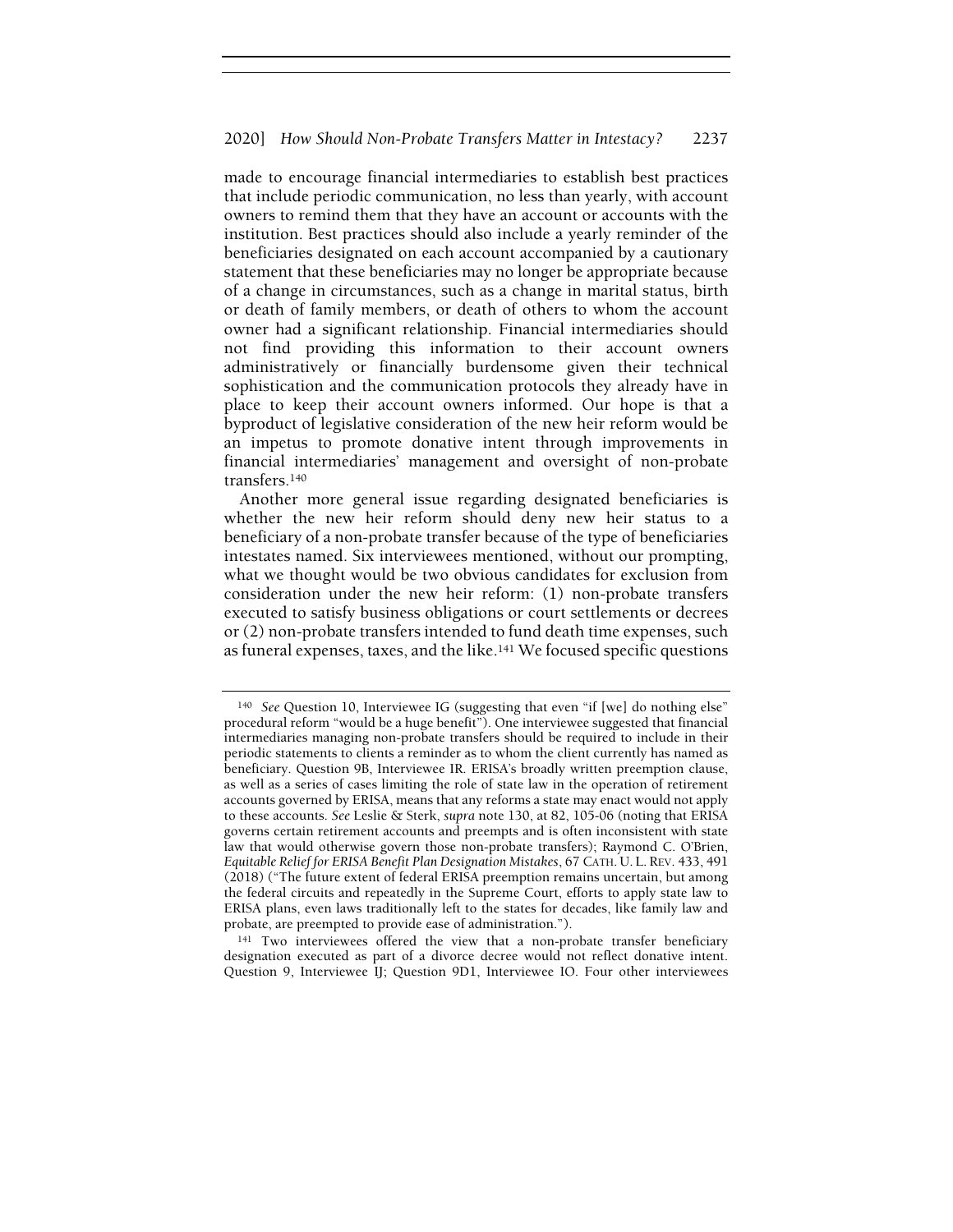2238 University of California, Davis [Vol. 53:2207

on beneficiary designations to charities.<sup>142</sup> We asked the interviewees whether their "clients who name charities as will-substitute beneficiaries do so for reasons in addition to donative intent."<sup>143</sup> We also asked, "Should the reform allow a charity to become an intestate heir? Or should we ignore those will substitutes that name a charity as beneficiary?"<sup>144</sup>

The responses indicate that tax-planning considerations influence decisions to name a charity as a non-probate transfer beneficiary and also how to allocate beneficiary designations to charities among nonprobate transfers.<sup>145</sup> The most prominent tax planning issue concerns distributions from deferred retirement accounts. For example, a charity enjoys 100 percent of a distribution from an IRA, while a tax liability arises when an individual, such as a friend of the account holder, receives that same distribution. Interviewees explained that, to minimize taxes to beneficiaries, they advise their clients to allocate a portion or all of their IRAs to charities and to use other types of nonprobate transfers to benefit non-charitable beneficiaries.<sup>146</sup> Ten interviewees strongly indicated, however, that regardless of the potential tax savings, their clients name charities as non-probate transfer beneficiaries principally because they want to support those charities for social and political reasons.<sup>147</sup> Five interviewees also discussed how some of their clients name a charity because they do not

suggested that small or multiple life insurance policies or small bank accounts intended to pay final expenses or to bring liquidity to pay taxes should be excluded. Question 9, Interviewee IA, IQ; Question 9A, Interviewee ID, IL.

<sup>142</sup> No interviewee argued that we should exclude non-probate transfer beneficiary designations to a charity in response to our general inquiry about differentiating between types of non-probate transfers. One interviewee, however, mentioned that because "charities are overly pushy," for example, by demanding an accounting even if the charity has received only a small gift, the interviewee advises clients to leave gifts to charities only in vehicles, such as an IRA, that do not entitle the charity to notice and an accounting. Question 9, Interviewee ID.

<sup>143</sup> Estate Planner Interview Script, Appendix B, at III.9.D1.

<sup>144</sup> Estate Planner Interview Script, Appendix B, at III.9.D2. In our quantitative vignette study, respondents were, by far, least likely to support making the non-probate transfer beneficiary a new heir when the beneficiary was a charity. See Fellows et al., supra note 8, at 425.

<sup>&</sup>lt;sup>145</sup> Ten of the interviewees who answered our question about other reasons why their clients name a charity beyond donative intent mentioned the distorting influence of tax planning. Question 9D1, Interviewee IA, IB, IC, IJ, IL, IM, IN, IO, IP, IR.

<sup>146</sup> Question 1, Interviewee IP; Question 2, Interviewee IA, IR; Question 9, Interviewee ID; Question 9D, Interviewee IJ; Question 9D1, Interviewee IP.

<sup>147</sup> Question 9D, Interviewee IB; IH, IJ, IP, IR; Question 9D1, Interviewee IJ, IL, IM, IN, IO; Question 9D2, Interviewee IF.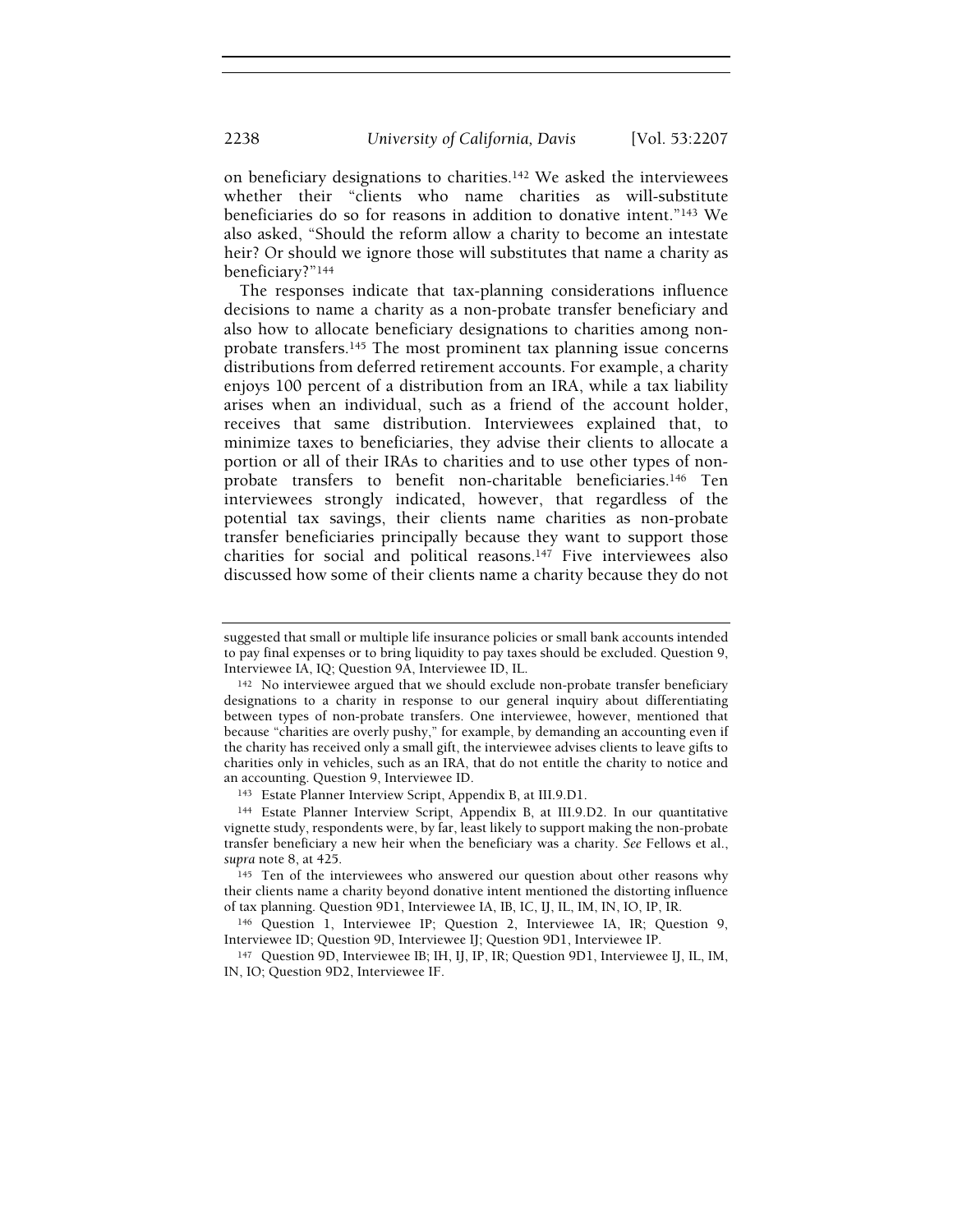want their family members to take.<sup>148</sup> One interviewee phrased the attitude as follows: "I will give it to any charity, just don't give it to my fill in the blank."<sup>149</sup> The overwhelming consensus among interviewees (sixteen of seventeen responsive interviewees) was that the new heir reform should treat a charity named as a non-probate transfer beneficiary as an heir.<sup>150</sup> The seventeenth interviewee would allow a charity to become an heir if the charity had been named in all the intestates' multiple non-probate transfers.<sup>151</sup>

Except for some concern about joint tenancies with right of survivorship, most interviewees wanted to have the new heir reform apply to all types of non-probate transfers and most types of designated beneficiaries, except in the limited situations when a beneficiary predeceased an intestate, an intestate named beneficiaries to meet contractual or court-mandated obligations or to pay final expenses, or the intestate's familial circumstances changed. The interviewees' implicit expression of general support for the new heir reform is further made clear by their unwillingness to ignore non-probate transfers merely because intestates made beneficiary designations many years before they died. Besides confirming the breadth of the new heir reform, as the next Subsection demonstrates, the interviewees also provided vital guidance on how to implement the new heir reform within current probate administration procedures.

2. Probate Administration and the New Heir Reform

The feasibility of the new heir reform depends upon the following: (1) personal representatives' ability to discover intestates' non-probate transfers and to learn the value and identity of the named beneficiaries of each transfer and (2) probate procedures that provide protection to all interested parties. We designed a set of questions to inquire into existing probate processes and how suited they are to the new heir reform and what additional probate administration procedures the new heir reform might require.<sup>152</sup>

In response to our question whether personal representatives currently have a duty to determine a decedent's non-probate transfers, several interviewees situated the new heir reform within current probate

<sup>148</sup> Question 7, Interviewee IS; Question 9D, Interviewee II; Question 9D1, Interviewee IB, ID, IE.

<sup>149</sup> Question 9D1, Interviewee IB.

<sup>150</sup> Question 9D2, Interviewee IB, IC, ID, IE, IF, IG, IH, II, IJ, IK, IL, IM, IN, IO, IP, IR.

<sup>151</sup> Question 9D2, Interviewee IA.

<sup>152</sup> See Estate Planner Interview Script, Appendix B, at IV & V.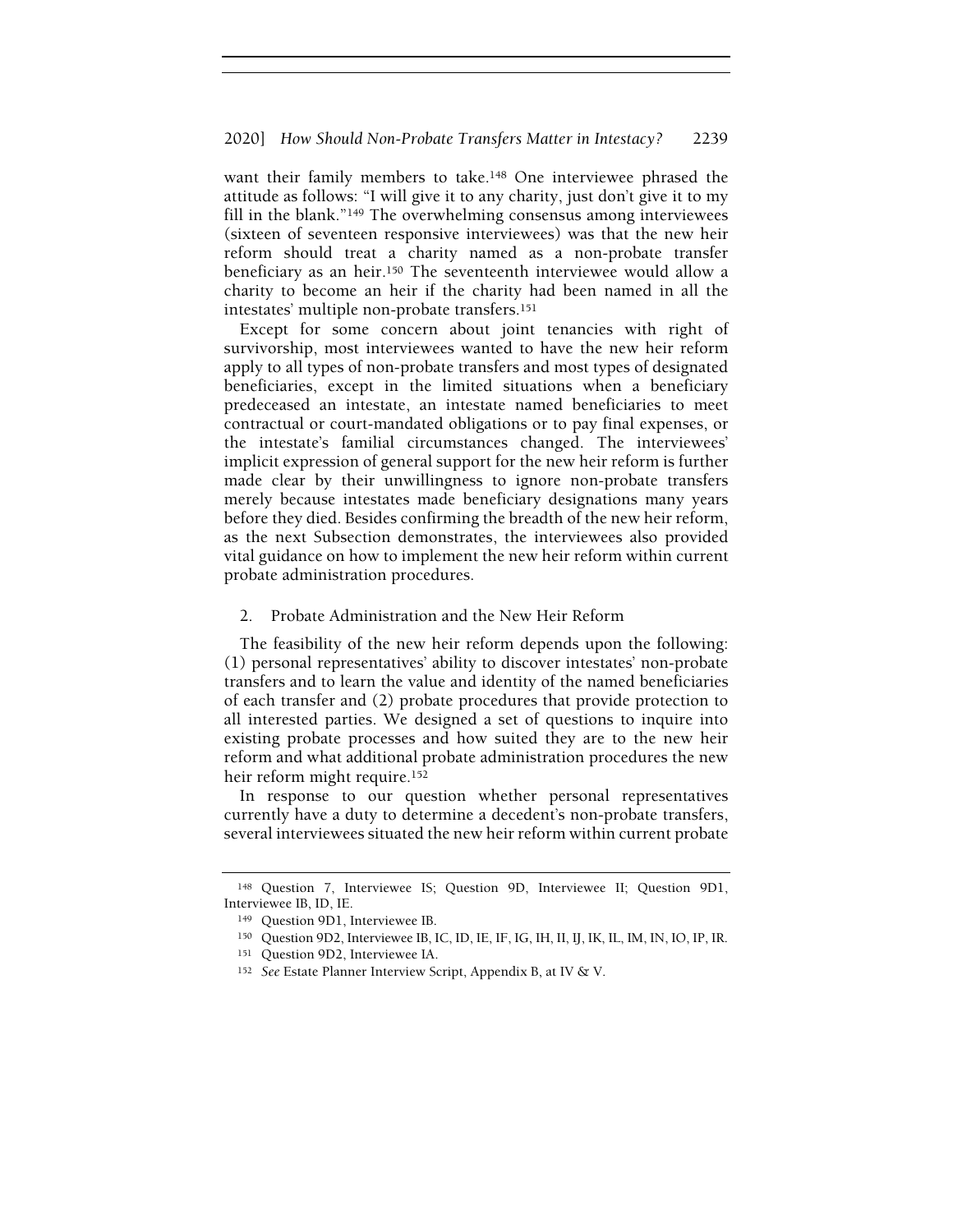administration practices by considering why personal representatives currently need to investigate whether a decedent had made non-probate transfers and, if so, determine the value and the designated beneficiaries of those transfers. If a decedent fails to name a valid beneficiary of a non-probate transfer, the terms of the underlying contract may provide for the estate to be the default taker.<sup>153</sup> The possibility of a failed nonprobate transfer means that a personal representative should have a duty to search for a decedent's non-probate transfers to ensure that the probate estate receives all of the assets to which it is entitled.<sup>154</sup> Some interviewees also mentioned wealth transfer taxes, which apply to both probate and non-probate transfers.<sup>155</sup> Notwithstanding that most decedents' estates are not subject to wealth transfer taxes given current state and federal exemption levels, a personal representative needs to know the value of a decedent's non-probate transfers to know whether wealth transfer taxes are due and to determine the appropriate funding sources of those taxes.<sup>156</sup> Another situation where a personal representative may need to investigate a decedent's non-probate transfers concerns family protection laws. Non-probate transfers may be necessary to satisfy statutorily provided family and exempt property allowances, if a probate estate is otherwise insufficient.<sup>157</sup> Although not raised by interviewees, there are remedial statutes, such as those we described earlier having to do with wills executed before a testator's marriage to a surviving spouse or before a testator becomes a parent of a child, that may require a personal representative to obtain substantial information about non-probate transfers.<sup>158</sup> Finally, a personal

<sup>157</sup> See Question 10A, Interviewee IQ; Question 10B, Interviewee IL; see also UNIF. PROBATE CODE § 6-102(b) ("Except as otherwise provided by statute, a transferee of a nonprobate transfer is subject to liability to any probate estate of the decedent for . . . statutory allowances to the decedent's spouse and children to the extent the estate is insufficient to satisfy those . . . allowances.").

<sup>158</sup> See supra notes 19–25 and accompanying text (discussing omitted spouse and omitted child provisions). A surviving spouse seeking to enforce elective share rights in a state in which the augmented estate includes will substitutes also will benefit from an

<sup>153</sup> See Question 10B, Interviewee IP.

<sup>154</sup> See Question 10B, Interviewee IP, IR.

<sup>155</sup> See I.R.C. § 2038 (2019) (providing for inclusion of various non-probate transfers in the decedent's gross estate); see also id. § 2002 (imposing a duty upon an estate's executor to pay any estate tax due); UNIF. PROB. CODE §§ 3-9A-101 to -115 (UNIF. LAW COMM'N 2010) (having to do with the apportionment of federal, state, or foreign wealth transfer taxes, excluding inheritance taxes and some generation-skipping taxes).

<sup>156</sup> See Question 10, Interviewee IO; Question 10A, Interviewee IP, IQ; Question 10B, Interviewee IL, IS; Question 11, Interviewee IS; see also Leslie & Sterk, supra note 130, at 95-99 (discussing the law governing apportionment of liability for estate taxes among recipients of probate and non-probate transfers).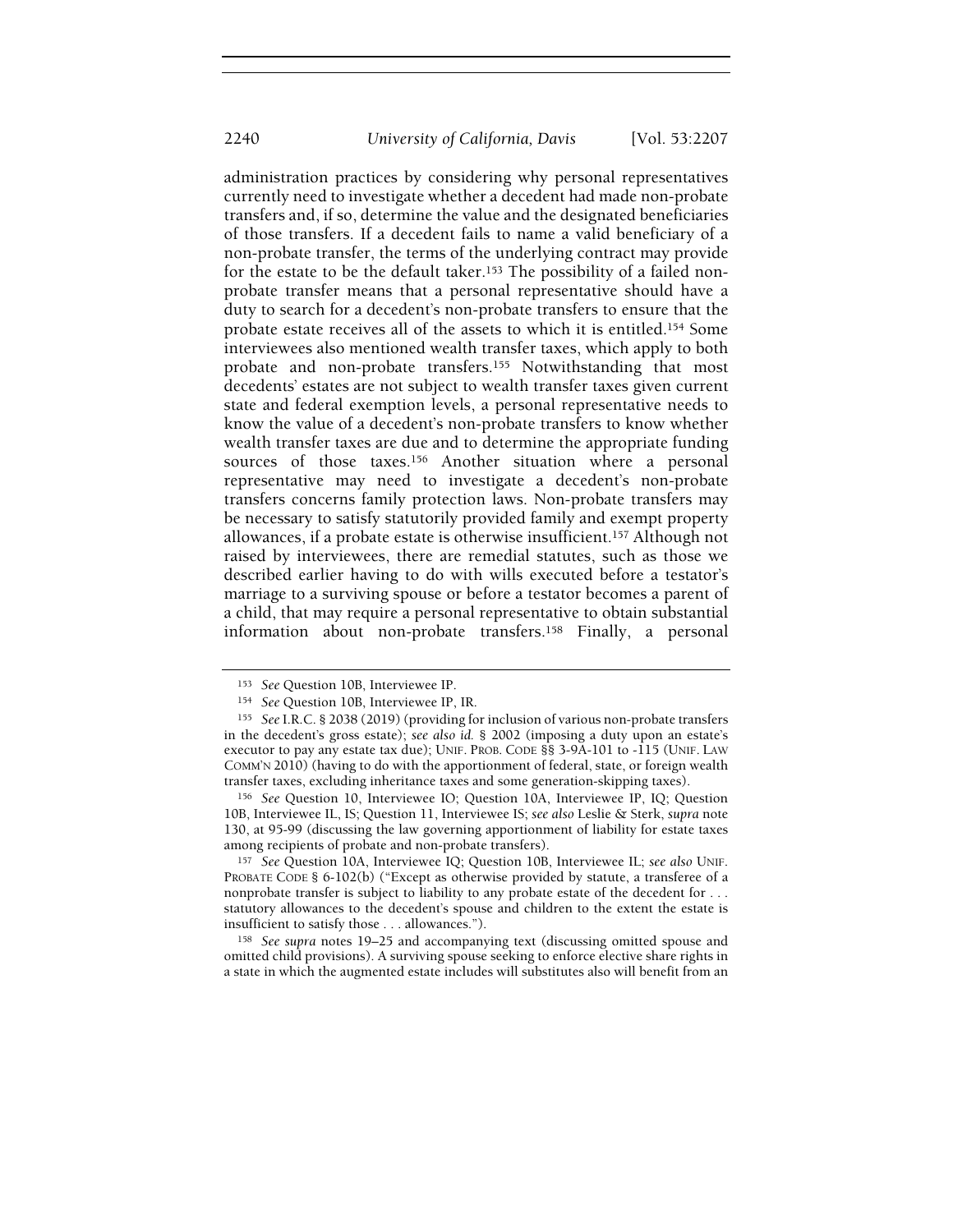representative may need to investigate the decedent's non-probate transfers in connection with creditors' claims against the estate. Where the probate estate is insufficient to satisfy a decedent's debts, a nonprobate transferee may be liable to the estate, at least in part, for allowed claims against the estate.<sup>159</sup>

Our interviewees made clear that whether a decedent dies testate or intestate or whether a decedent has modest or considerable wealth, current law and probate administration practice does not seamlessly integrate decedents' probate and non-probate estates.<sup>160</sup> Several interviewees discussed their own efforts and those of their clients to discover decedents' non-probate transfers. Personal representatives may collect a decedent's mail over a period of time to look for account statements that will reveal whether the decedent had any joint tenancy with right of survivorship or transfer on death accounts.<sup>161</sup> Personal representatives also will review prior federal, state, and local tax returns and deeds to real estate in their search for non-probate assets.<sup>162</sup> One interviewee expressed the view that discovering the existence of nonprobate transfers rarely presents a significant challenge.<sup>163</sup>

Many of the interviewees indicated that the far greater challenge is determining the identities of the non-probate transfer beneficiaries.<sup>164</sup> This topic, by far, generated the most intense responses in our interviews. The complaint most frequently raised by our interviewees is that financial intermediaries refuse to release information to anyone

<sup>160</sup> None of the issues regarding non-probate transfers discussed below, of course, arise if a decedent has obtained expert estate planning advice and keeps impeccable and easily accessible records.

<sup>161</sup> Question 10, Interviewee IB. Two interviewees noted that this technique has become less useful as more people forego paper statements in favor of electronic correspondence, as personal representatives may not have access to a decedent's email. Question 10, Interviewee IB; Question 10B, Interviewee ID.

- <sup>163</sup> Question 10, Interviewee IB.
- <sup>164</sup> See Question 10, Interviewee IA, IB, IC, ID, IS; Question 10B, Interviewee ID.

efficient means to obtain this information. See UNIF. PROBATE CODE §§ 2-201 to -214; Question 10, Interviewee IQ (discussing how the spouse asserting a forced share has the burden to uncover will substitutes and identify their takers).

<sup>159</sup> UNIF. PROB. CODE § 6-102(b) (providing that "[e]xcept as otherwise provided by statute, a transferee of a nonprobate transfer is subject to liability to any probate estate of the decedent for allowed claims against decedent's probate estate . . . to the extent the estate is insufficient to satisfy those claims"); see id.  $\S$  6-102(c) (establishing an order of priority among the transferees liable to the probate estate for the allowed claims); see also Leslie & Sterk, supra note 130, at 101-06 (describing the liability and the apportionment of that liability among non-probate assets, including a specific discussion of IRAs and retirement accounts governed by ERISA).

<sup>162</sup> See Question 10, Interviewee IB, IR; Question 10A, Interviewee IQ.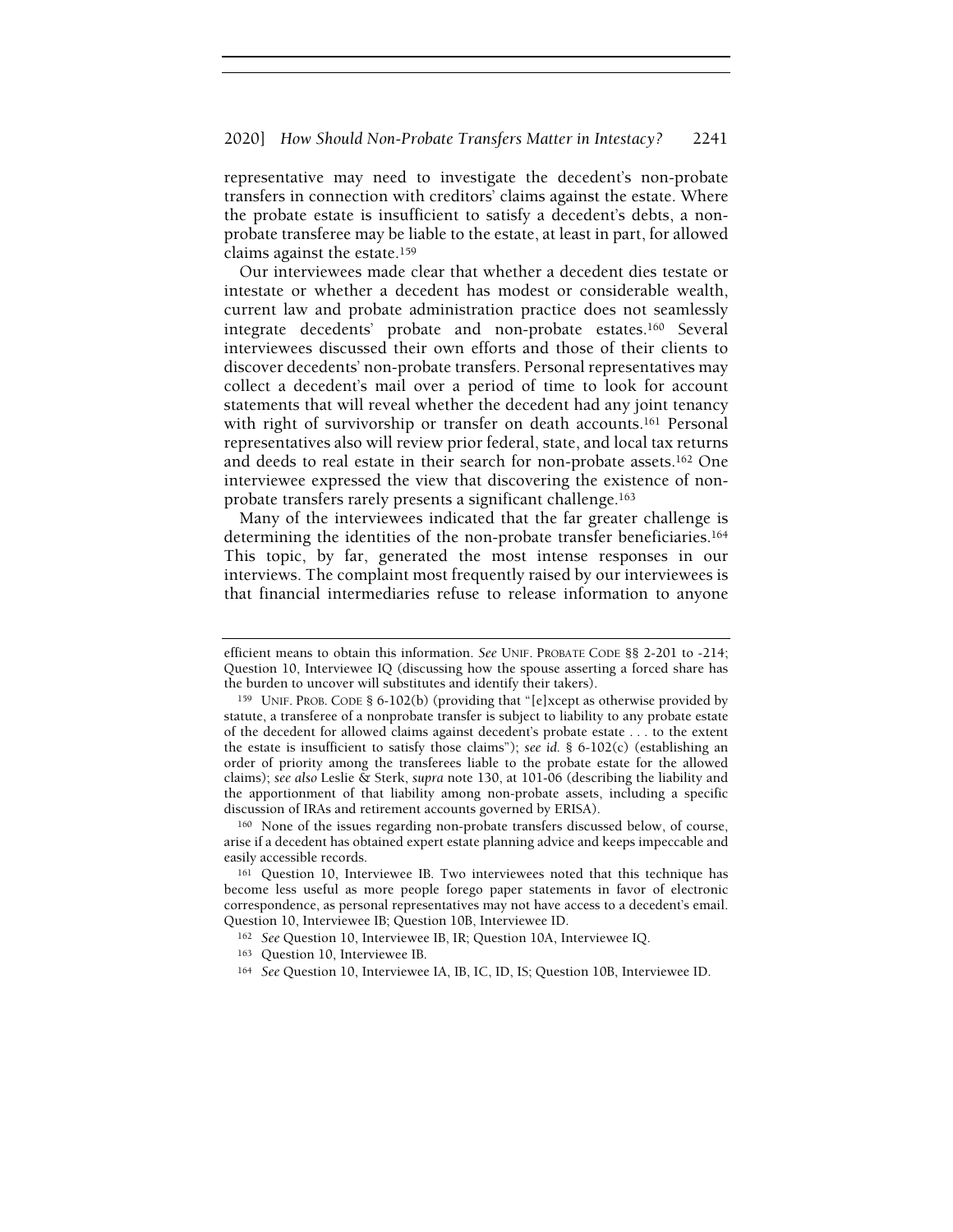except a named beneficiary.<sup>165</sup> As one interviewee commented, financial intermediaries typically are "incredibly opaque and difficult to deal with" in relation to non-probate transfer beneficiary designations.<sup>166</sup> If individuals do not know that a decedent named them as beneficiaries of non-probate transfers, the personal representative's problems are exacerbated.<sup>167</sup> Two interviewees described the "guessing game" they play with non-probate transfer intermediaries<sup>168</sup>:

So what my paralegal will say is, "Well, I'm sitting here with Annie. Will you confirm that she is the beneficiary?" and they will say "Yes" . . . or they will say, "I can't talk to you." Then you can presume generally that Annie wasn't the beneficiary and you can try a different name.<sup>169</sup>

The game is hard to win, however, if a beneficiary is a "stray person" who has not come otherwise to the attention of the personal representative. Also, two other interviewees described the frustration that their clients have had when they knew, or believed they knew, that their deceased loved one had an account with a financial intermediary, but the intermediary would not disclose to them the existence of the account or the account's designated beneficiary or beneficiaries.<sup>170</sup> Indeed, one of these interviewees told of seeing clients cry over such a situation.<sup>171</sup> Two of the interviewees noted that this difficulty exists even when the person asking is the estate's personal representative.<sup>172</sup>

A number of interviewees explained to us how they overcome these obstacles. Two interviewees mentioned that they have had to subpoena financial intermediaries or sue them to obtain the necessary information.<sup>173</sup> Several other interviewees, however, stated that if they obtain letters testamentary or letters of administration (hereafter collectively referred to as letters), the intermediaries generally will provide the names of the non-probate transfer beneficiaries.<sup>174</sup> "With

<sup>165</sup> See Question 10, Interviewee IA, IB, IC, ID, II, IJ, IS; Question 10A, Interviewee IM, IP.

<sup>166</sup> Question 10, Interviewee IB.

<sup>167</sup> See Question 10A, Interviewee IP.

<sup>168</sup> Question 10, Interviewee II; see also Question 10A, Interviewee IP.

<sup>169</sup> Question 10A, Interviewee IP; see also Question 10, Interviewee II (describing a similar process and labeling it a "guessing game").

<sup>170</sup> Question 10, Interviewee IG; Question 10A, Interviewee IM (stating that this happens "all the time").

<sup>171</sup> Question 10, Interviewee IG.

<sup>172</sup> Question 10, Interviewee IA, IO.

<sup>173</sup> Question 10, Interviewee IB, IF.

<sup>174</sup> Question 10, Interviewee IE; Question 10A, Interviewee IM, IN, IR.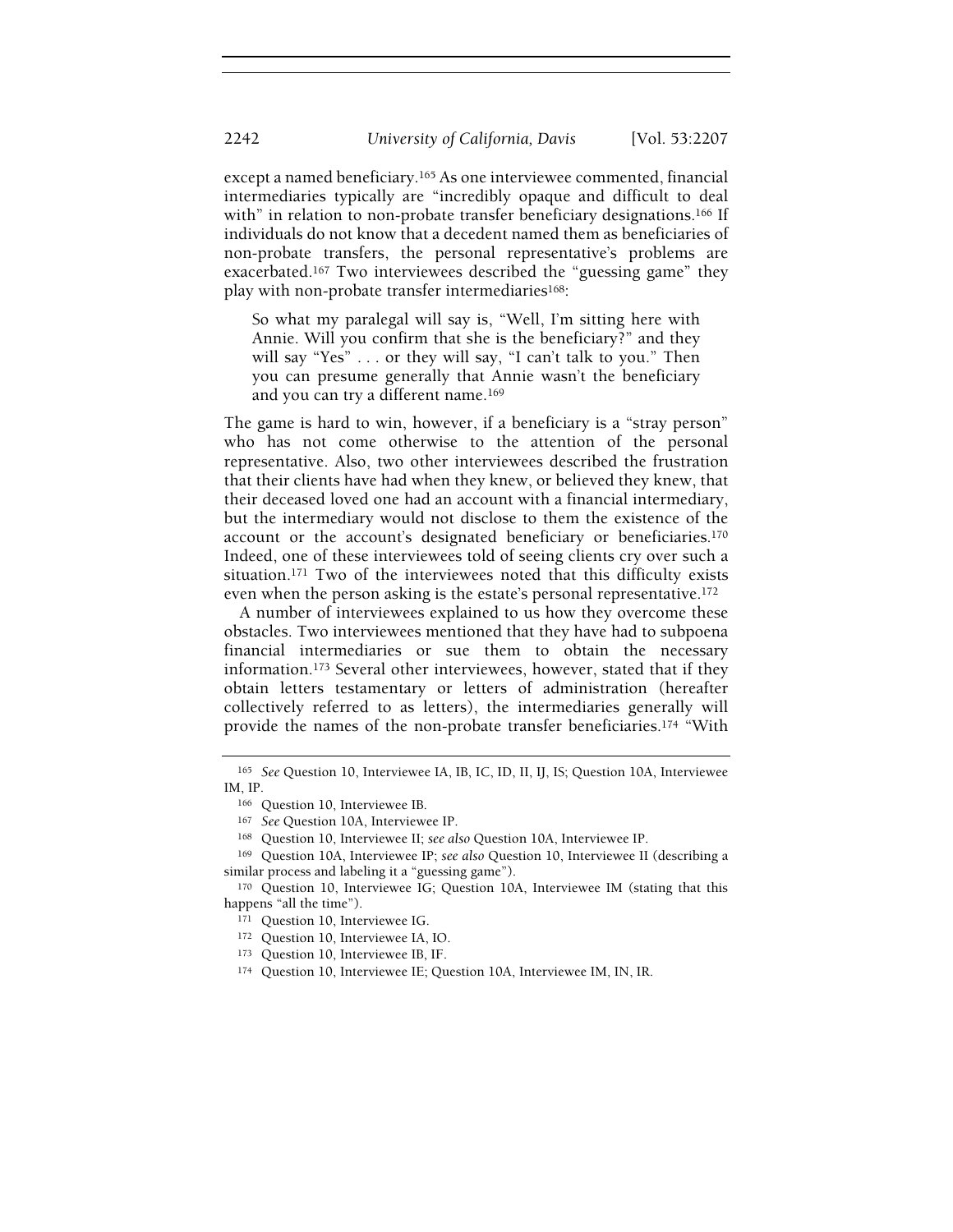testamentary letters, you are standing in the shoes of the decedent and so are entitled to all of the information that the decedent would be entitled to."<sup>175</sup> Yet, as we learned from interviewees, the procurement of letters may not resolve the problem and has its own disadvantages. Some interviewees reported difficulties persuading financial intermediaries to provide the identities of beneficiaries even when they presented those intermediaries with letters.<sup>176</sup> The reluctance of a financial intermediary to share with a personal representative information about a beneficiary without letters means that a personal representative faces a chicken-and-egg problem. In some cases, unless the estate is the beneficiary of one or more non-probate transfers, probate would not be necessary. Interviewees, expressing their frustration, describe how they have had to open a formal probate to obtain letters so that they might learn the identity of beneficiaries of a decedent's non-probate transfers to determine whether a probate is necessary.<sup>177</sup> The interviewee responses make evident that current practices waste too much time, effort, and expense as personal representatives or their delegates investigate whether a decedent made non-probate transfers and, if so, the value of those transfers and the identity of the designated beneficiaries. Current practices also have a randomness to them, with success too often depending upon which employee of a financial intermediary personal representatives or their delegates happen to reach.

The new heir reform creates one more reason why personal representatives have a need to obtain detailed information about nonprobate transfers. For interviewees, the new heir reform became a vehicle for them to express their dissatisfaction with current probate/non-probate administration practice.<sup>178</sup> No single person has duties to both a decedent's probate and non-probate beneficiaries, and no single person has authority to learn about a decedent's total estate.<sup>179</sup> Although beyond the scope of the new heir reform, policy makers ought to consider a comprehensive reform that designs a new type of fiduciary

<sup>&</sup>lt;sup>175</sup> See Question 10A, Interviewee IM ("If you do walk in with letters testamentary, then they will tell you everything — open sesame.").

<sup>176</sup> Question 10, Interviewee IE, IO; Question 10A, Interviewee IR.

<sup>177</sup> See Question 10, Interviewee IE, IN; Question 10A, Interviewee IM.

<sup>178</sup> Question 9B, Interviewee IR; Question 10, Interviewee IA, IB, IE, IG; Question 10A, Interviewee IM; Question 11B, Interviewee II; Interview Final Thoughts, Interviewee IE.

<sup>179</sup> See Leslie & Sterk, supra note 130, at 107-10 ("The executor has no inherent common law authority over assets that pass outside probate, and without statutory authority, the executor may be unable to coordinate assets.").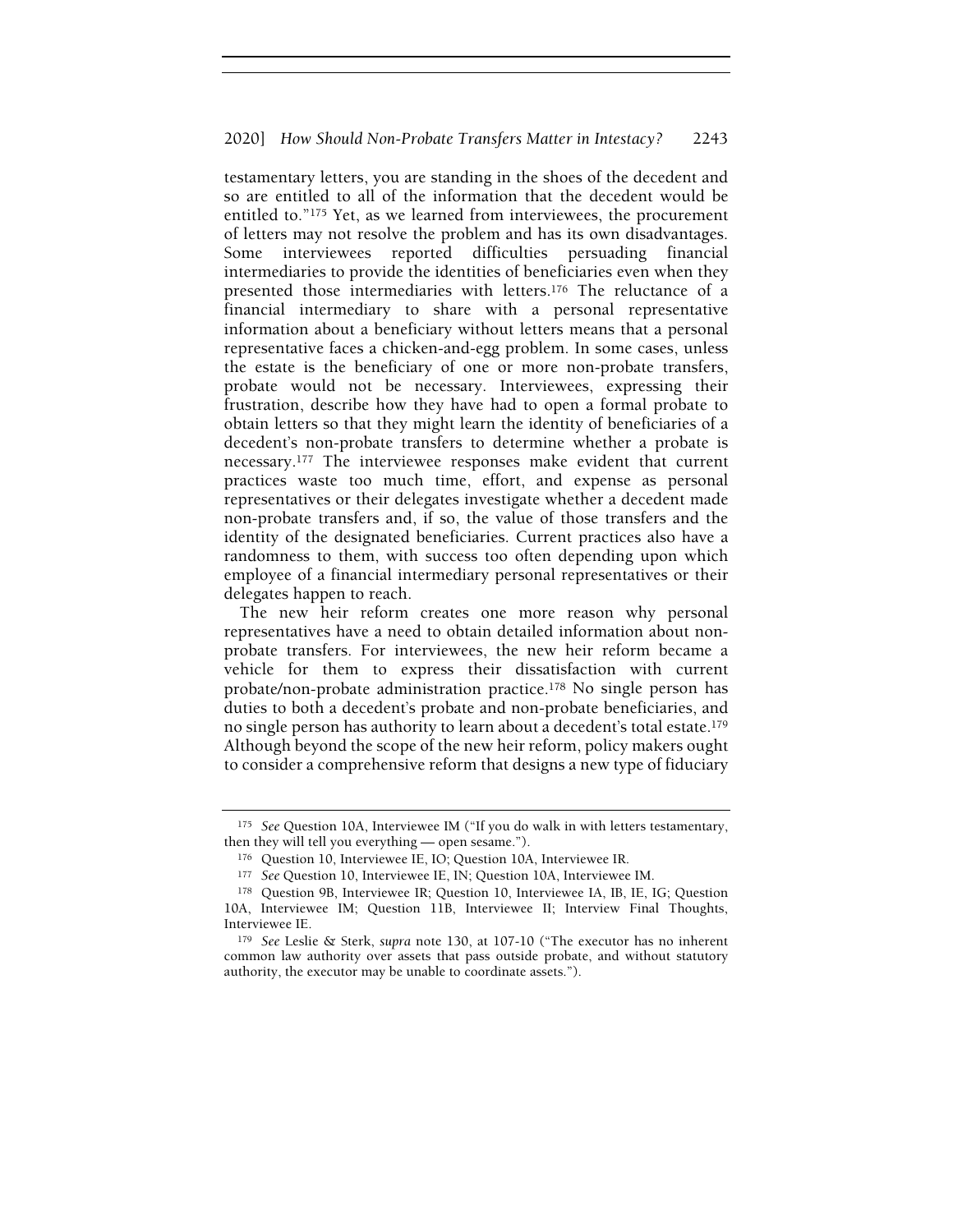with statutory authority to oversee both probate and non-probate assets and processes.<sup>180</sup>

Whatever the challenges facing personal representatives with the responsibility to identify potential new heirs under our reform, a significant number of interviewees endorsed imposing time limits on personal representatives' investigations of intestates' non-probate transfers.<sup>181</sup> No interviewees expressed opposition to such a time limit. They reasoned that the new heir reform must have time limits so that the process does not "go on forever"<sup>182</sup> or become "really messy."<sup>183</sup> Interviewees respectively suggested time limits of two months to six months, "longer than four months," one year, one year to eighteen months, and two years.<sup>184</sup>

- <sup>181</sup> Question 10, Interviewee IK, IL, IN, IP, IR, IS.
- 182 Question 10, Interviewee IN.
- <sup>183</sup> Question 10, Interviewee IL.
- 184 Question 10, Interviewee IK, IL, IP, IR, IS.

<sup>180</sup> See id. at 116-18 (suggesting reform that would give estate executors and administrators expanded authority over the non-probate estate). Statutory reform may need a federal component given that federal law governs certain non-probate transfers and preempts state law. See 29 U.S.C. § 1114(a) (2019) (providing that ERISA preempts state laws relating to certain employee benefit plans). Interviewees suggested other possible, but less comprehensive reforms. The principal reform that interviewees suggested to address these difficulties quite simply would statutorily authorize a person appointed to act for the decedent's estate (e.g., the personal representative, the trustee of a revocable trust, etc.) more easily to obtain non-probate transfer beneficiary information from financial intermediaries and would require such institutions to provide the information. See Question 10, Interviewee IA, IE, IH, IJ; Question 10A, Interviewee IO; Question 10B, Interviewee IB, IC, ID. Several interviewees further suggested that it would be useful to further compliance by financial intermediaries to grant them immunity from liability if they complied with a request that met the requirements set forth in the statute. Question 10, Interviewee II; Question 10A, Interviewee IM; Question 10B, Interviewee IC, IE. One interviewee advocated for reform that would require a financial intermediary that has been presented with a decedent's death certificate to notify all of the decedent's named beneficiaries of a decedent's account, its value, and of their beneficiary status. Question 10, Interviewee IG. In response to a separate set of questions, however, a different interviewee pointed out that a financial intermediary is unlikely to know the current addresses of a decedent's beneficiaries. Question 11, Interviewee ID. They proposed a reform that would require a financial intermediary that learns of a decedent's death to send a notice to the deceased's last known address of the existence of an account and the name of the account's beneficiaries. Id. The hope grounding the proposal is that the decedent's family members or personal representative, when reviewing the deceased's mail, would then learn this information. See Leslie & Sterk, supra note 130, at 117 (arguing that custodians of non-probate transfers who learn of the death of an account holder should be required to provide notice to the account holder's spouse and children before distributing account proceeds).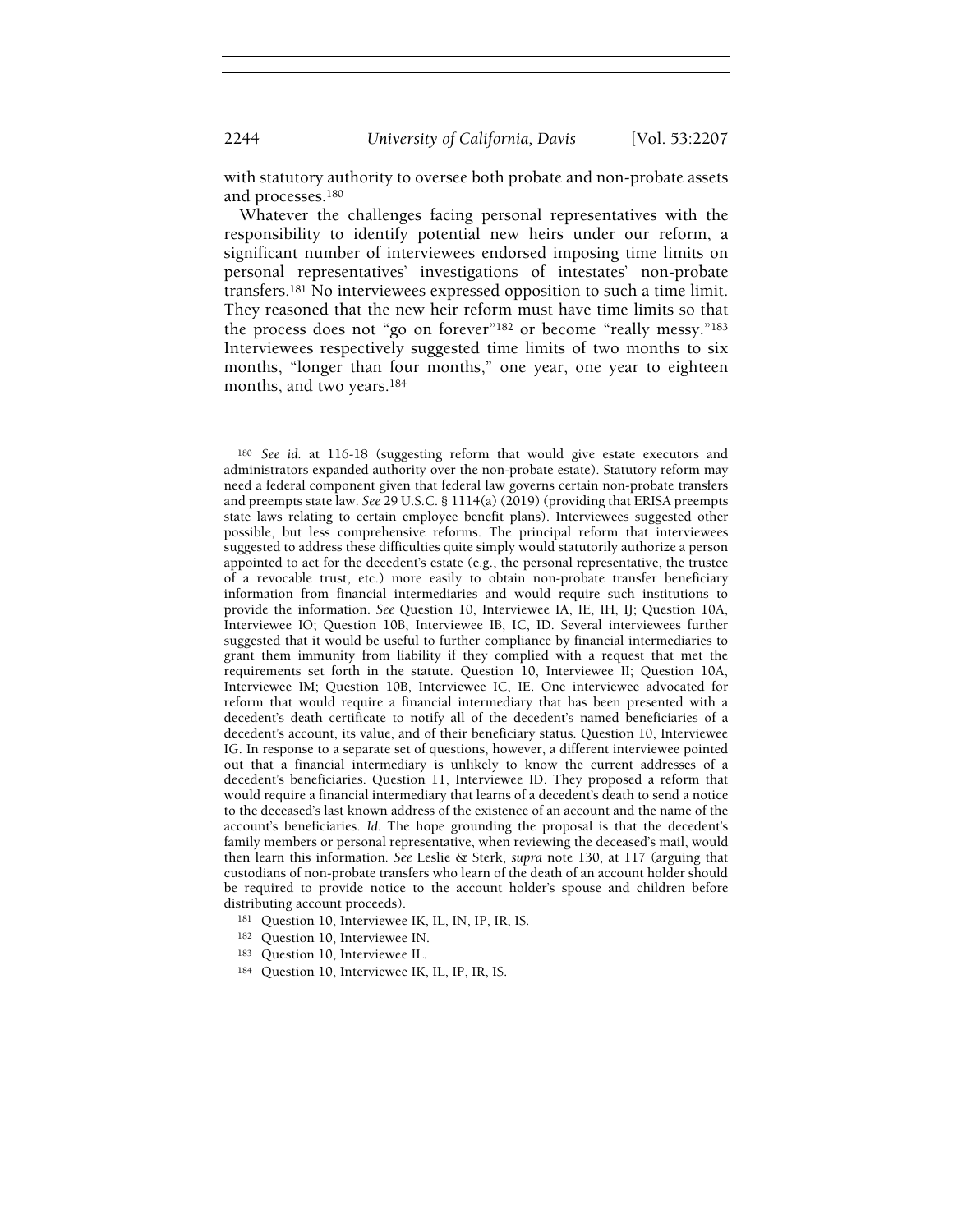When we asked interviewees to suggest what changes might need to be made to probate and non-probate procedures to accommodate the new heir reform, a significant number of interviewees suggested that it could simply build upon existing probate processes given that "all [we] are doing is adding a new class of beneficiaries to the process of the probate."<sup>185</sup> Indeed, with respect to protection of creditors, the consensus among interviewees was that existing procedures would be adequate.<sup>186</sup> Two California-based estate planners opined that creditors are not well-protected under existing California succession law, but neither suggested that our reforms would exacerbate their situation.<sup>187</sup>

Interviewees recognized that the new heir reform would necessitate a requirement that the personal representative give notice to those who would take in the absence of any non-probate transfers and also to all beneficiaries named in each of an intestate's non-probate transfers. Potential new heirs and default heirs would have standing to contest non-probate transfers that might impact their intestate share. The standing rules parallel those currently in place for the contest of wills.<sup>188</sup> Several interviewees indicated, however, that after personal representatives send out initial notices and after the time limit has elapsed for the identification of intestates' non-probate transfers and the designated beneficiaries associated with them, they may need to send a second round of notices. The personal representative must send those notices to the newly identified beneficiaries and also to those whose rights to the probate estate may be impaired by the discovery of nonprobate transfers or non-probate beneficiaries subsequent to the time when they received their initial notices.<sup>189</sup> As one interviewee noted, this second round of notice almost surely will add delay and costs to the probate process.<sup>190</sup>

As part of our consideration of the operation of probate administration under the new heir reform, we asked interviewees to consider "who should get priority in being the personal representative of the estate, given that a default heir may be displaced as heir by a will-

<sup>185</sup> Question 11, Interviewee IF; see also Question 11, Interviewee IN, IP, IR, IS.

<sup>186</sup> See Question 11B, Interviewee IA, IB ("You just have more beneficiaries but creditors get paid first."), IJ, IL, IN, IP, IS.

<sup>187</sup> Question 11B, Interviewee IC, ID (noting that creditors are not well-protected under California law, but our proposed reforms will not make things worse for creditors).

<sup>188</sup> See Question 10B, Interviewee IQ; Question 11, Interviewee IA, IE, IR.

<sup>189</sup> See Question 11, Interviewee IB, IO, IR.

<sup>190</sup> See Question 11, Interviewee IO.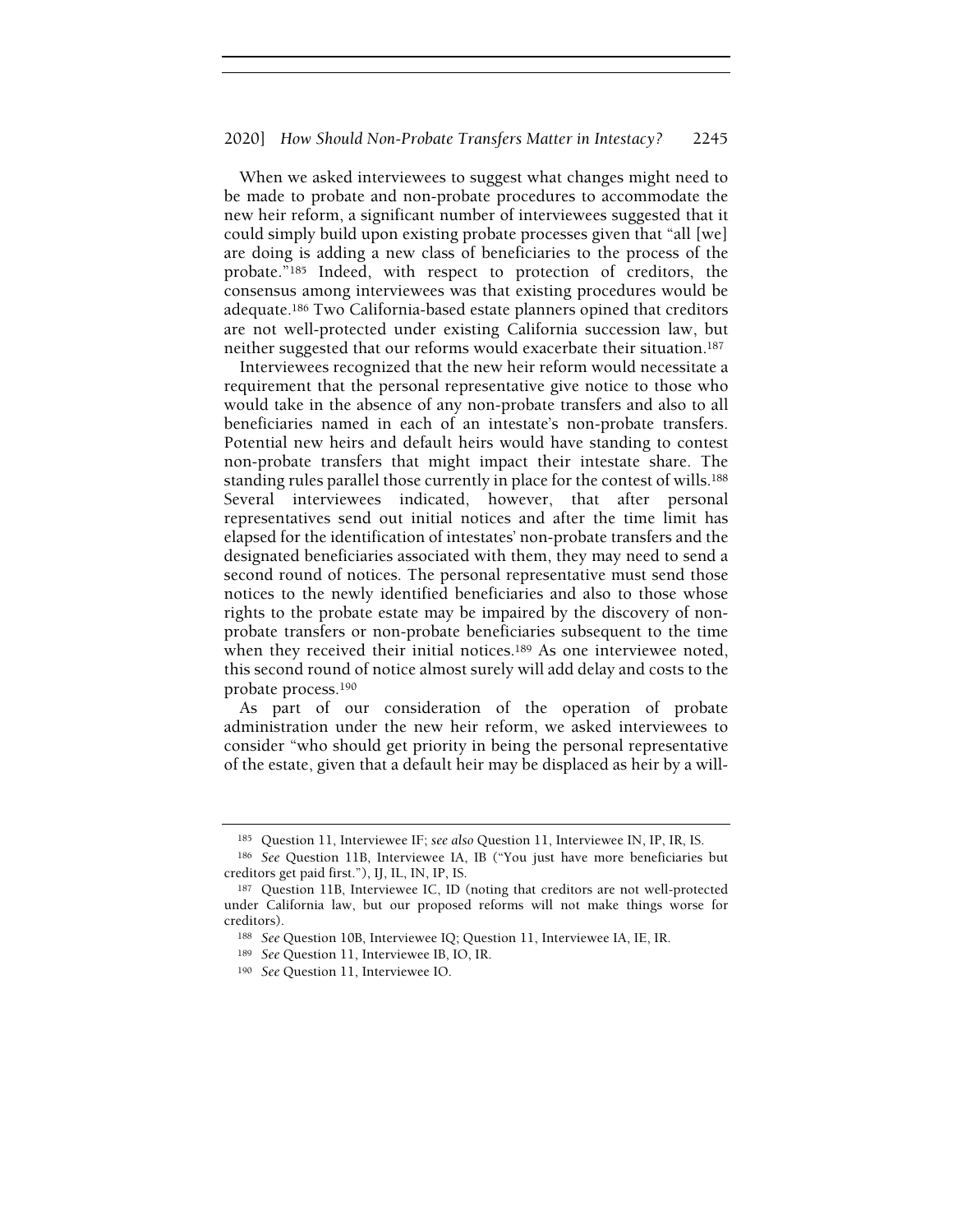substitute beneficiary?"<sup>191</sup> A strong consensus emerged among interviewees that the priority list for personal representatives with authority to administer the intestate estate should include non-probate transfer beneficiaries who qualify as newly created heirs.<sup>192</sup> Several interviewees indicated the benefits of a personal representative who has a strong incentive to administer the estate.<sup>193</sup> As one interviewee explained, non-probate transfer beneficiaries who stand to become new heirs under intestacy reform would have an incentive to administer the estate efficiently.<sup>194</sup> Several interviewees further suggested that nonprobate transfer beneficiaries should have priority over creditors to serve as the personal representative.<sup>195</sup>

A number of interviewees were concerned that one may not know the identity of any or all of the non-probate transfer beneficiaries at the time another individual agrees to the appointment as personal representative.<sup>196</sup> Several interviewees suggested that, given the possibility of subsequent discovery of non-probate transfers and beneficiaries of those transfers, any non-probate transfer beneficiary eligible to be a new heir should be eligible to serve as personal representative.<sup>197</sup> Because of the possibility of newly identified beneficiaries, a number of interviewees agreed about the impracticality of a priority list that favored the non-probate beneficiary who likely would take the largest share of the probate estate.<sup>198</sup> One interviewee suggested a general rule that the personal representative should be whoever, among the known beneficiaries at the time of the appointment, has the highest priority on the priority list.<sup>199</sup> They further added that a personal representative should not be removed solely because a non-probate transfer beneficiary of higher priority is later uncovered<sup>200</sup>: "There are procedures for removing a PR if they are not

<sup>191</sup> Estate Planner Interview Script, Appendix B, at V.11A. We did not specifically ask about the relative priority a non-probate transfer beneficiary should be accorded.

<sup>192</sup> See Question 11A, Interviewee IA, IB, IC, ID, IF, IJ, IK, IL, IO, IR, IS.

<sup>193</sup> Question 10, Interviewee IP; Question 11A, Interviewee IC, II, IM, IP.

<sup>194</sup> Question 11A, Interviewee IC.

<sup>195</sup> Question 11A, Interviewee IC, ID, IF.

<sup>196</sup> Question 11A, Interviewee IA, IB, ID, IO.

<sup>197</sup> Question 11A, Interviewee IA, IB, IF.

<sup>198</sup> Question 11A, Interviewee IA, IB, ID.

<sup>&</sup>lt;sup>199</sup> The person with the highest known priority at the time of appointment may be a default heir who would be displaced under the new heir reform by a later-discovered non-probate transfer beneficiary.

<sup>200</sup> Question 11A, Interviewee IO.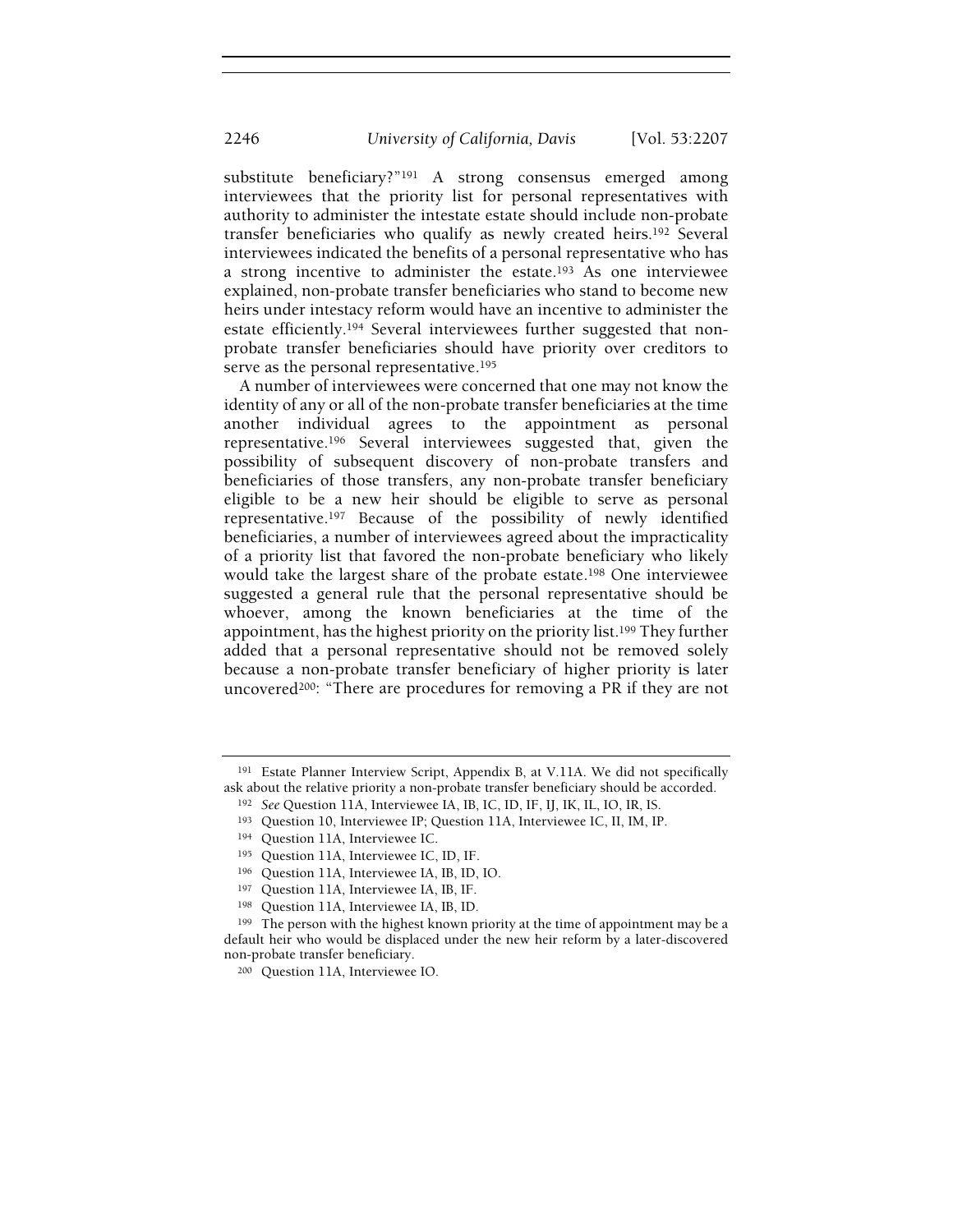### 2020] How Should Non-Probate Transfers Matter in Intestacy? 2247

doing a good job and appointing a successor. So why do we need to make this any harder than we already have?"<sup>201</sup>

Given the need for a speedy appointment and the challenges of identifying non-probate transfers and the beneficiaries associated with them, one interviewee suggested that a public administrator's office, if a jurisdiction has established one, would be an acceptable alternative to handle cases under the new heir reform. That same interviewee stated that they would "have a higher confidence in the public administrator than [they] would in a more remote nonprobate beneficiary."<sup>202</sup> In sharp contrast, another interviewee said they would favor "anybody but the public administrator" in their state. They reasoned that the public administrator's office is overworked and underpaid and questioned how much effort they would put into finding the non-probate transfer beneficiaries.<sup>203</sup>

One interviewee similarly concerned about a personal representative's incentive to identify non-probate transfers and non-probate beneficiaries, raised the problem that, if non-probate beneficiaries serve as personal representatives, they may have an interest not to find other non-probate transfer beneficiaries with whom they would have to share.<sup>204</sup> The possibility of personal representatives having a conflict of interest with regard to one issue or another during probate administration is not unique to the new heir reform. As one interviewee explains, like all personal representatives in other contexts, new heirs or default heirs serving as personal representatives would have a duty to use due diligence and demonstrate good faith. They would have a fiduciary obligation to find and give notice to default heirs and also to non-probate transfer beneficiaries who qualify as new heirs.<sup>205</sup> Indeed, even though our interview question underscored the disincentive default heirs have to find intestates' non-probate transfers and nonprobate beneficiaries, another interviewee had confidence in default heirs serving as personal representatives, because they believed that the obligation of due diligence and the benefit of fees for serving as a personal representative provided sufficient incentive.<sup>206</sup>

The final probate administration issue, which arose out of our interviews, concerns the privacy of both intestates and their designated beneficiaries. Non-probate transfers' exclusion from probate

<sup>201</sup> Id.

<sup>202</sup> Question 11A, Interviewee IQ.

<sup>203</sup> Question 11A, Interviewee IC.

<sup>204</sup> Question 10, Interviewee IA.

<sup>205</sup> Id.

<sup>206</sup> Question 11A, Interviewee IE.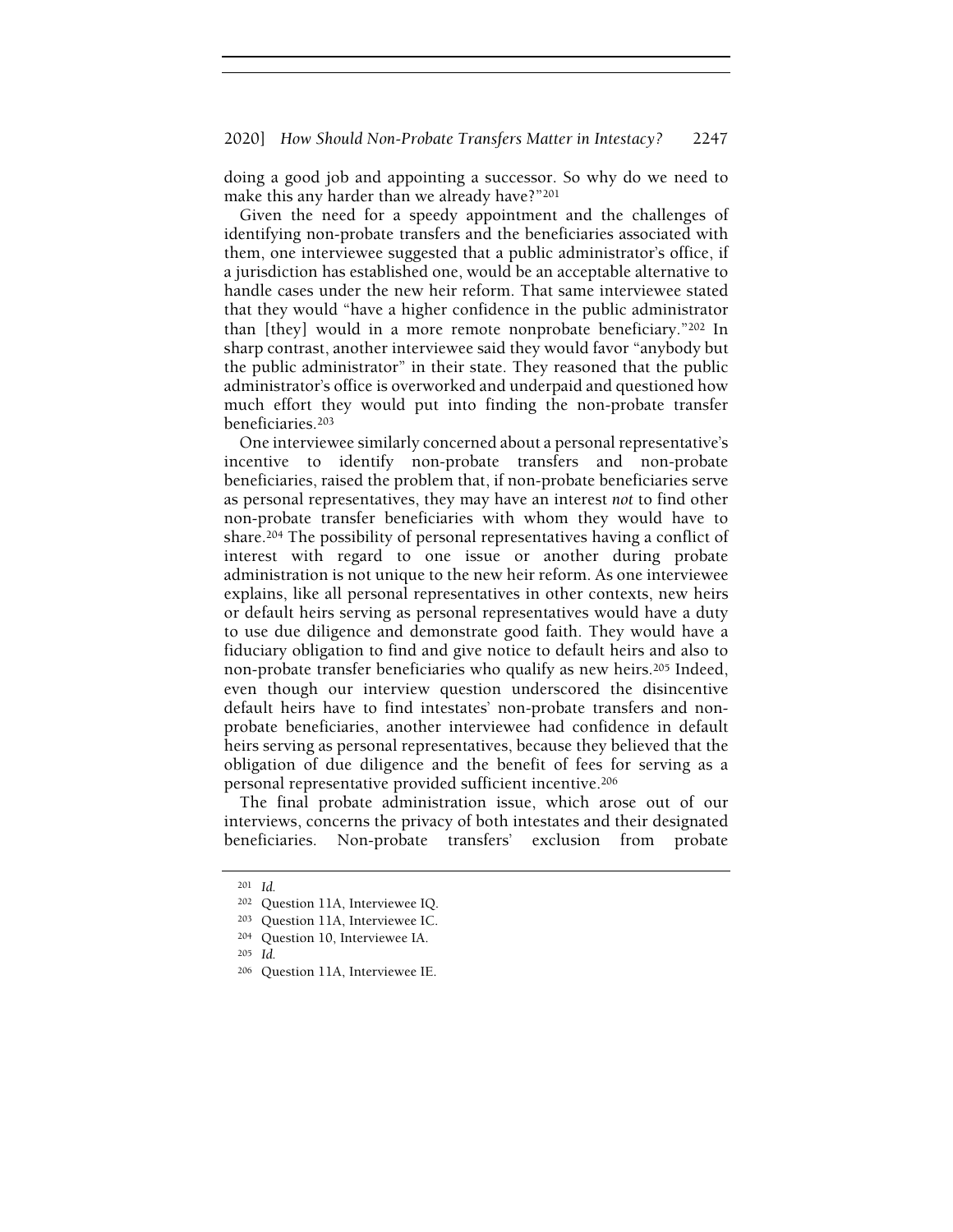administration means that they generally are not subject to public disclosure. As some of our interviewees explained, settlors of revocable trusts, in particular, frequently prize the privacy such trusts afford to them and to their beneficiaries as contrasted with the lack of privacy surrounding a probated will.<sup>207</sup> Under current probate administration practices, the new heir reform means that the personal representative would have an obligation to notify default heirs about each non-probate transfer and the beneficiary designation(s) associated with it. The personal representative would owe the same duty of disclosure to every new heir. The non-probate transfers, their respective values, and their respective beneficiary designations also would become part of the public record as part of the probate administration of an intestate's estate.

Those interviewees who raised the privacy issue did not think that it was a sufficient reason not to support the new heir reform. Some approached the issue as one of competing equities, believing that the new heir reform could be accompanied by measures that balanced intestates' interests in their having their likely donative intent furthered and intestates' and designated beneficiaries' privacy interests.<sup>208</sup> At a minimum, some interviewees suggested the new reform should allow donors and beneficiaries to opt out of the reform in order to safeguard their privacy.209 For example, reform might provide that a signed nonprobate transfer beneficiary designation form indicating the donor's desire to opt out would govern over the intestacy scheme.<sup>210</sup> The new heir reform might also provide for sealing records relating to an intestates' non-probate transfers as a default rule.<sup>211</sup> Alternatively, the new heir reform could provide probate judges with the authority to seal records after conducting an in-camera investigation of the privacy concerns.

Although interviewees raised a number of thorny probate administration issues, no interviewee expressed the view that one or more of them could not be overcome or were so serious as to warrant abandonment of the new heir reform. Most reforms designed to further

 $207$  Question 10, Interviewee IO ("That's why we avoid probate — privacy is one of the big factors."); Question 10B, Interviewee IP ("So, 98% of the work I do is revocable trusts because the people don't want it public.").

<sup>208</sup> Question 8, Interviewee IO; Question 10B, Interviewee IP.

<sup>209</sup> Question 10A, Interviewee IO (making this suggestion respecting non-probate transfer beneficiaries); Question 11, Interviewee IA (making this suggestion respecting non-probate transfer donors).

<sup>210</sup> Question 11, Interviewee IA.

<sup>211</sup> See Question 10, Interviewee IO.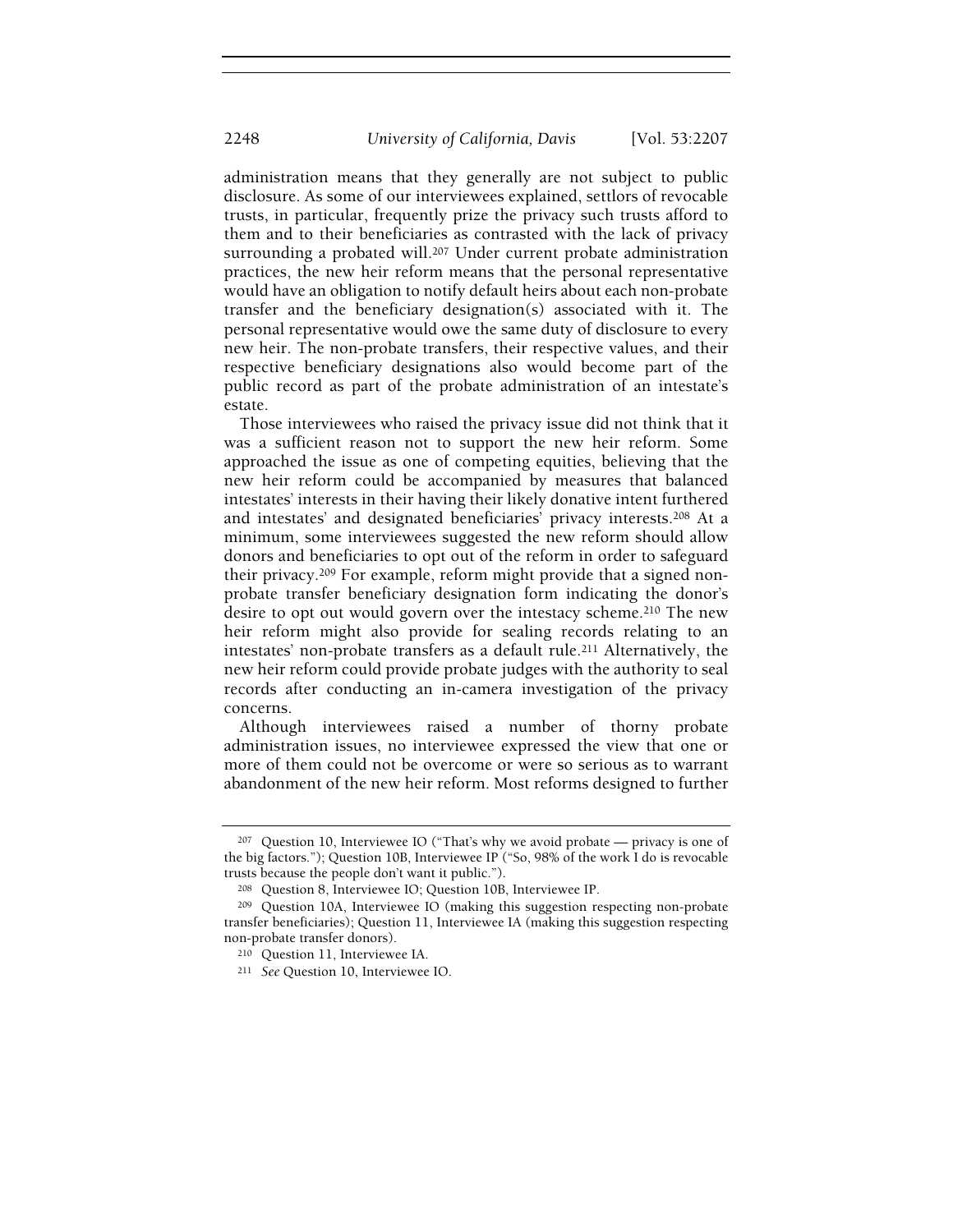donative intent like the new heir reform frequently have the potential to increase administrative costs.<sup>212</sup> What should not be lost in discussions of probate administration challenges facing the new heir reform is that current intestacy statutes, with their emphasis on familial status, no longer reflect the likely donative intent of those intestates who have no close relatives. The Kasner survey suggests this and, as will become apparent from the section below, the results of our interviews of estate planners provide strong evidence that the new heir reform, with its reliance on non-probate transfers, achieves succession law's fundamental goal, which is to promote donative intent.

3. A Comparison Between Donative Intent Found in Decedents' Non-Probate Transfers and Donative Intent Found in Their Wills and Revocable Trusts

In a set of eleven questions to interviewees, we sought to uncover differences and similarities between decedents' donative intent expressed in non-probate transfers as compared to their wills and revocable trusts.<sup>213</sup> For this set of questions, we asked the interviewees to consider wills and revocable trusts together, given the widespread use of revocable trusts as functional wills in estate planning and that neither governing instrument is asset specific. We also asked them to exclude joint bank accounts when considering their clients' expressed donative intent in non-probate transfers, because of widespread suspicion that individuals often use them not to express donative intent, but, instead, to achieve other purposes related to convenience.<sup>214</sup>

We first asked interviewees whether they believe that their clients understand the difference between a will and non-probate transfers.<sup>215</sup> The near unanimous consensus among interviewees was that a

<sup>212</sup> See, e.g., UNIF. PROB. CODE § 2-503 (UNIF. LAW COMM'N 2010) (allowing probate of an instrument that fails to comply with the formalities for the execution of a will "if the proponent of the document or writing establishes by clear and convincing evidence that the decedent intended the document or writing to constitute" a will); id. § 2-805 (allowing judicial reformation of even an unambiguous will "to conform the terms to the transferor's intention if it is proved by clear and convincing evidence what the transferor's intention was and that the terms of the governing instrument were affected by a mistake of fact or law, whether in expression or inducement"); see also Flannery v. McNamara, 738 N.E.2d 739, 746 (Mass. 2000) (expressing concern that application of the reformation doctrine to wills "would open the floodgates of litigation and lead to untold confusion in the probate of wills").

<sup>213</sup> See Estate Planner Interview Script, Appendix B, at II.

<sup>214</sup> See supra notes 116–117 and accompanying text (discussing the consensus among interviewees that joint tenancy bank accounts may not reflect donative intent).

<sup>215</sup> Estate Planner Interview Script, Appendix B, at II.1.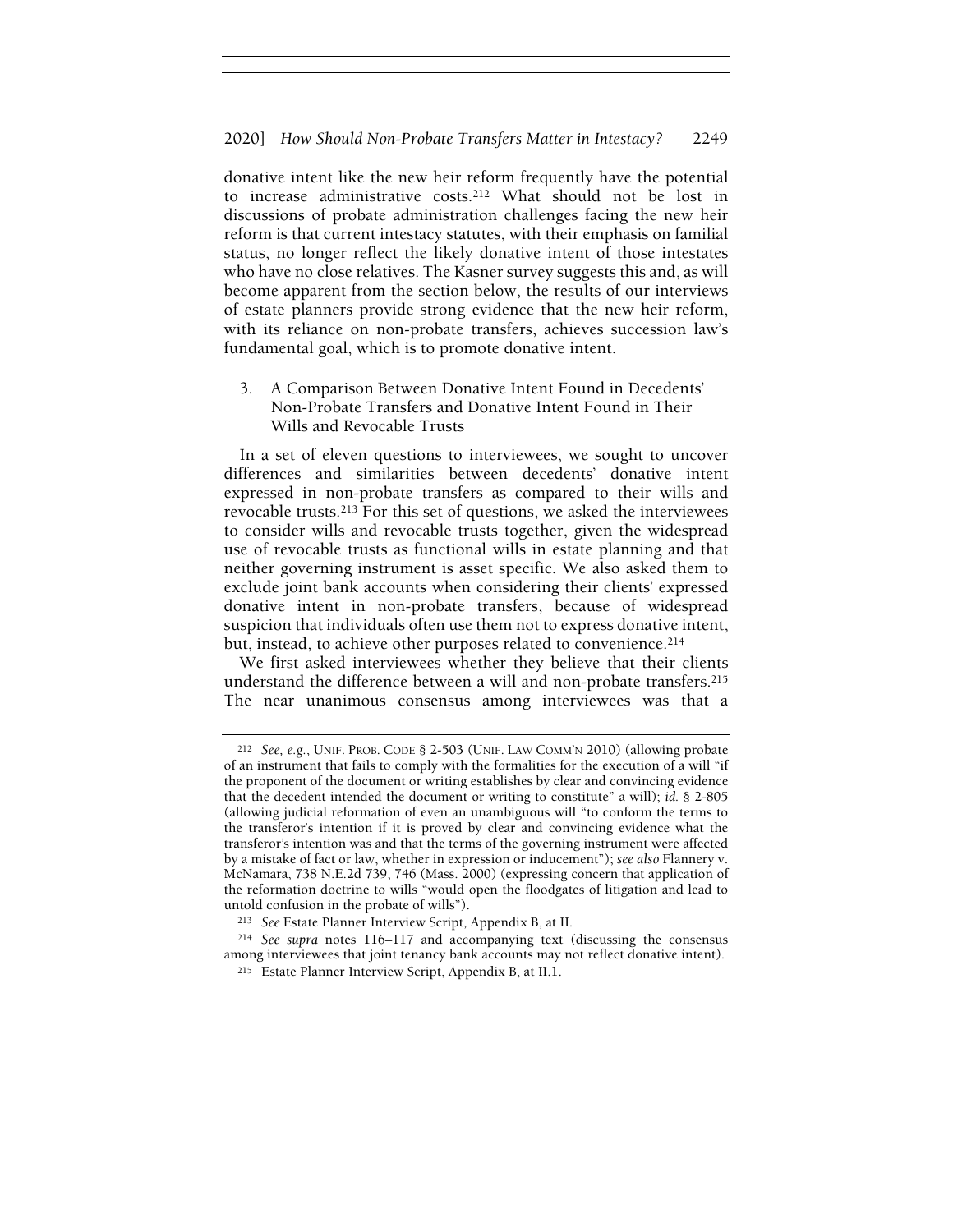significant number of their clients do not understand that distinction before the interviewees explain the differences during their initial estate planning meeting.<sup>216</sup> One interviewee explained that this issue always takes a lot of follow-up, even for quite sophisticated clients. "The concept that there are different types of assets that have to be dealt with in different ways is not something that most people would grasp."<sup>217</sup> Another interviewee said, "I'm actually quite amazed about how little people understand about probate and non-probate."<sup>218</sup> The public's general failure to appreciate the distinction between probate and nonprobate transfers demonstrates how the new heir reform alleviates at least one aspect of the negative consequences resulting from the public's bewilderment about the law of succession.

Wanting interviewees to focus principally on the population that would be most affected by the new heir reform, we prefaced the remaining questions with the following direction:

Think about your clients who have no spouse, no issue, no relatives through a parent — such as a sibling or niece or<br>relatives through a parent — such as a sibling or niece or next allows the reflections and conclude the relatives through a parent — such as a sibling or niece or nephew, and no relatives through a grandparent — such as an aunt or uncle or a cousin. If you have had few of these, think simply about your clients who are unmarried and have no issue.<sup>219</sup>

One of us, through further exploration of this directive, learned that a number of interviewees had little experience with clients whose relations were more distant than cousins. Five of that interviewer's nine interviewees had had "virtually none," "very few," or "not that many" with several indicating, however, that they had plenty of clients who had only cousins.<sup>220</sup> The interviewer directed these interviewees to consider only their clients who have no spouse, no issue, no parents, and no descendants of parents when responding to the questions. The remaining four of that interviewer's interviewees had had a significant number of clients with no spouse, no issue, no grandparents, and no

<sup>216</sup> See Question 1, Interviewee IA, IB, ID, IE, IF, IH, II, IJ, IK, IL, IM, IN, IO, IP, IQ, IR, IS.

<sup>217</sup> Question 1, Interviewee IB.

<sup>218</sup> Question 1, Interviewee IJ.

<sup>219</sup> Estate Planner Interview Script, Appendix B, at II.1.

 $220$  Question 1(a), Interviewee IC, ID, IF, IG, II. One of these interviewees mentioned that even though they had few clients without close relatives to the degree our reforms are contemplating, the interviewee routinely explores with clients what they would want to have happen to their property if their close relatives predecease them. Thus, "experience" tells the interviewee that our proposed reforms "make[] complete sense." End of interview question, Interviewee II.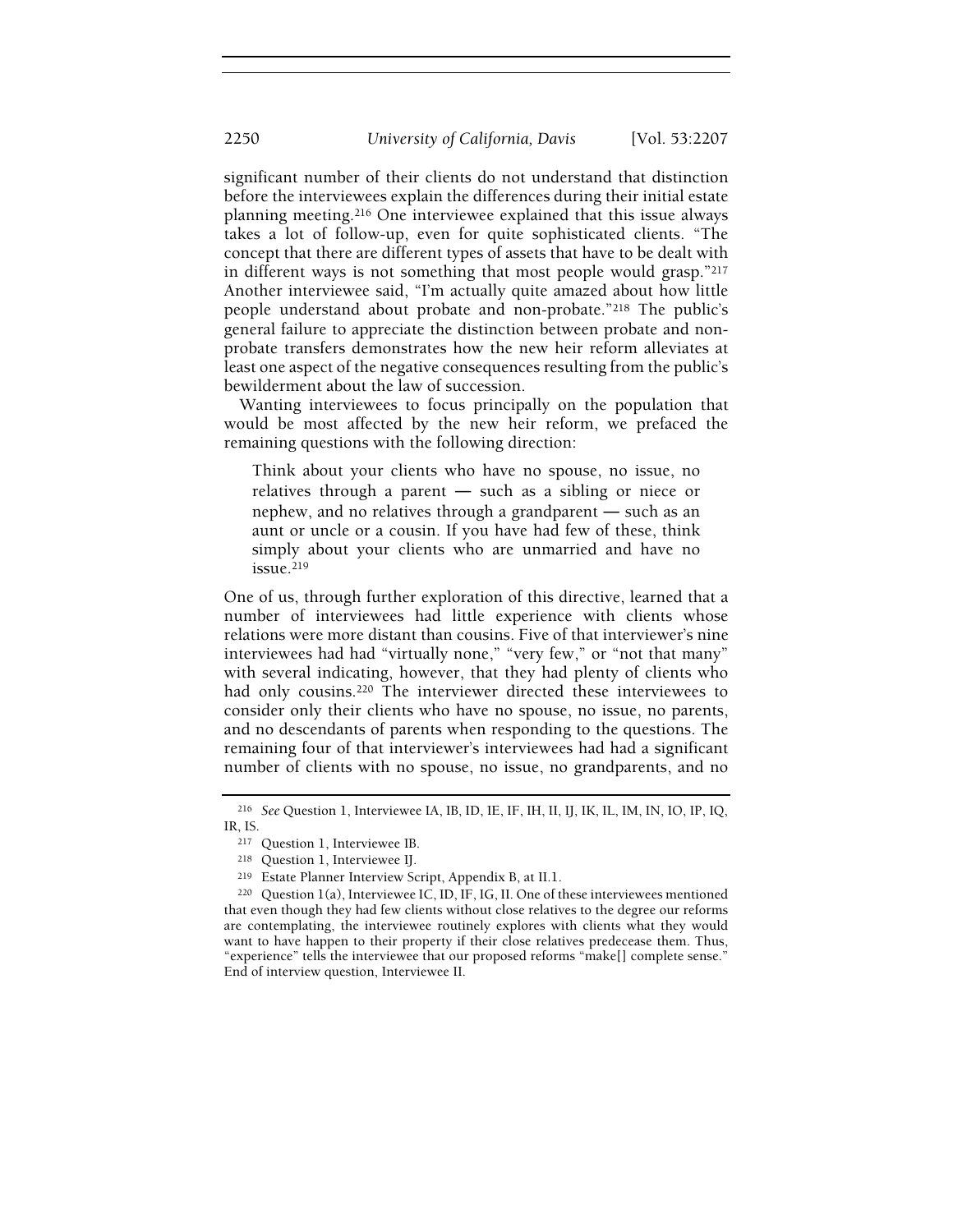descendants of grandparents.<sup>221</sup> Three of these interviewees respectively estimated that twenty-five to thirty percent, twenty to twenty-five percent, and five percent of their clients fell into this category.<sup>222</sup> The interviewer asked these four interviewees to focus on such clients. The other interviewer did not obtain this level of detail, but, as the interviews proceeded, learned about the estate plans of clients or probate administration of decedents who had only distant relatives. Also, interviewees discussed various estate plans of clients who had no surviving spouse or descendants, but sometimes did have cohabitating partners.<sup>223</sup>

Frequently reminding interviewees of the directive to focus on clients without close relations as described above, we asked interviewees whether their "clients' testamentary instruments (that is, wills and revocable trusts) generally name the same beneficiaries as their will substitutes."<sup>224</sup> The strong consensus was that yes, they generally do.<sup>225</sup> Tax planning or a client's sentimentality regarding a specific asset frequently accounted for the differences between a client's will and revocable trusts on the one hand and one or more of that client's nonprobate transfers on the other.<sup>226</sup> We also asked the interviewees whether all of a client's non-probate transfers name the same beneficiaries.<sup>227</sup> A strong consensus emerged that they generally do with one significant exception<sup>228</sup>: several of the interviewees reported that, because of the favorable tax treatment afforded charities, clients' 401(k)s and IRAs often contain beneficiary designations to charities that are not otherwise found in clients' other non-probate transfers.<sup>229</sup>

<sup>221</sup> See Question 1(a), Interviewee IA, IB, IE, IH.

<sup>222</sup> Question 1(a), Interviewee IA, IE, IH.

<sup>223</sup> Question 7, Interviewee IK, IS; Question 8, Interviewee IM.

<sup>224</sup> Estate Planner Interview Script, Appendix B, at II.2.

<sup>225</sup> Thirteen interviewees answered in the affirmative. Question 2, Interviewee IA, IB, ID, IE, IF, IG, II, IK, IL, IM, IO, IR, IS. Two interviewees answered that they did not know. Question 2, Interviewee IH, IQ. One interviewee answered in the affirmative but, by the end of their answer, changed the response to say that they could not say there was one dominant pattern. Question 2, Interviewee IC.

<sup>226</sup> See Question 2, Interviewee IA, IB, IC, IO, IP, IR; Question 2A, Interviewee IM, IO.

<sup>227</sup> Estate Planner Interview Script, Appendix B, at II.3.

<sup>228</sup> Fourteen interviewees responded in the affirmative generally or in the negative citing retirement accounts. Question 3, Interviewee IA, IB, IE, IF, IG, IH, II, IJ, IL, IN, IO, IP, IR, IS. Four interviewees said no. Question 3, Interviewee IC, ID, IK, IM. One interviewee stated that they did not know. Question 3, Interviewee IQ.

<sup>229</sup> See Question 3, Interviewee IB, IG, IJ. A non-charitable beneficiary of a deferred retirement account has to pay income tax on the distributions from that account whereas a charity does not. See supra note 145 and accompanying text.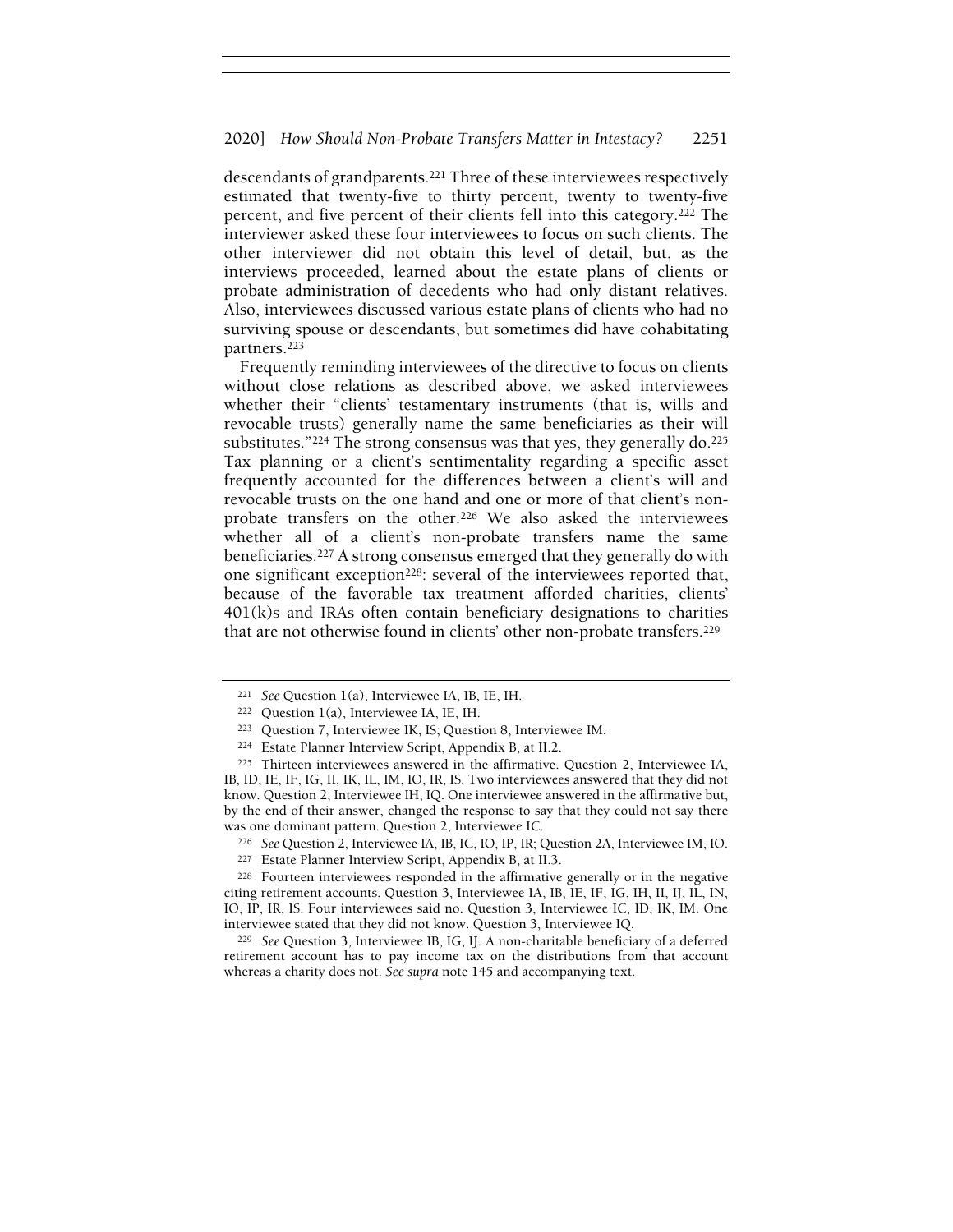A clear majority of interviewees told us that they believe that the named beneficiaries in their clients' non-probate transfers accurately reflect their clients' donative intent at the time they first come to visit the interviewee.<sup>230</sup> Still, a significant number of interviewees gave examples of how they would need to adjust the designations to better carry out donative intent. Examples include designations in retirement accounts that they alter for tax saving reasons;<sup>231</sup> designations in favor of minors that they alter to avoid a guardianship;<sup>232</sup> stale designations, such as to an ex-spouse, that reflected what the client wanted at the time of the designations, but do not reflect what the client presently wants;<sup>233</sup> and designations that do not accurately reflect what the donor would want if the beneficiary were to predecease.<sup>234</sup> Similarly, a clear majority of interviewees told us that they believe that the named beneficiaries in their clients' non-probate transfers accurately reflect their clients' donative intent with respect to their probate property at the time they first come to visit the interviewee.<sup>235</sup> Interviewees again mentioned tax avoidance planning and staleness as reasons for divergence.<sup>236</sup> In addition, three interviewees mentioned that, when the non-probate transfer beneficiary designations do not reflect donative intent with respect to the probate estate, it is sometimes because the client has allocated property using an "asset-by-asset" approach. With that approach, the client achieved an equitable allocation by designating one person as a beneficiary of a non-probate transfer and another person as a devisee in the client's will.<sup>237</sup>

We sought to learn more about how allocation of the non-probate estate influences allocation in wills and revocable trusts by asking the interviewees whether their clients take into account non-probate transfers when they determine the shares their beneficiaries receive

<sup>230</sup> See Question 4, Interviewee IB, IC, IE, IF, IG, IH, II, IJ, IK, IN, IO. Another interviewee stated, "probably 50%." Question 4, Interviewee IS. One interviewee clearly answered "no" but then after giving several examples stated, "I'm dealing with the exception. Most people are pretty straight-forward in terms of if they name their partner, for instance, or their best long-term friend, that is probably who they want to name on others." Question 4, Interviewee IP.

<sup>231</sup> Question 4, Interviewee IC, II.

<sup>232</sup> See Question 4, Interviewee ID.

<sup>233</sup> Question 4, Interviewee IB, IE, IF, II, IR.

<sup>234</sup> See Question 4, Interviewee IM, IO.

<sup>235</sup> See Question 5, Interviewee IA, IB, IE, IF, IH, II, IJ, IK, IN, IO, IP, IS. An additional interviewee answered, "that's a definite maybe." Question 5, Interviewee IG.

<sup>236</sup> Question 5, Interviewee IC, IR.

<sup>237</sup> See Question 5, Interviewee II, IL, IS.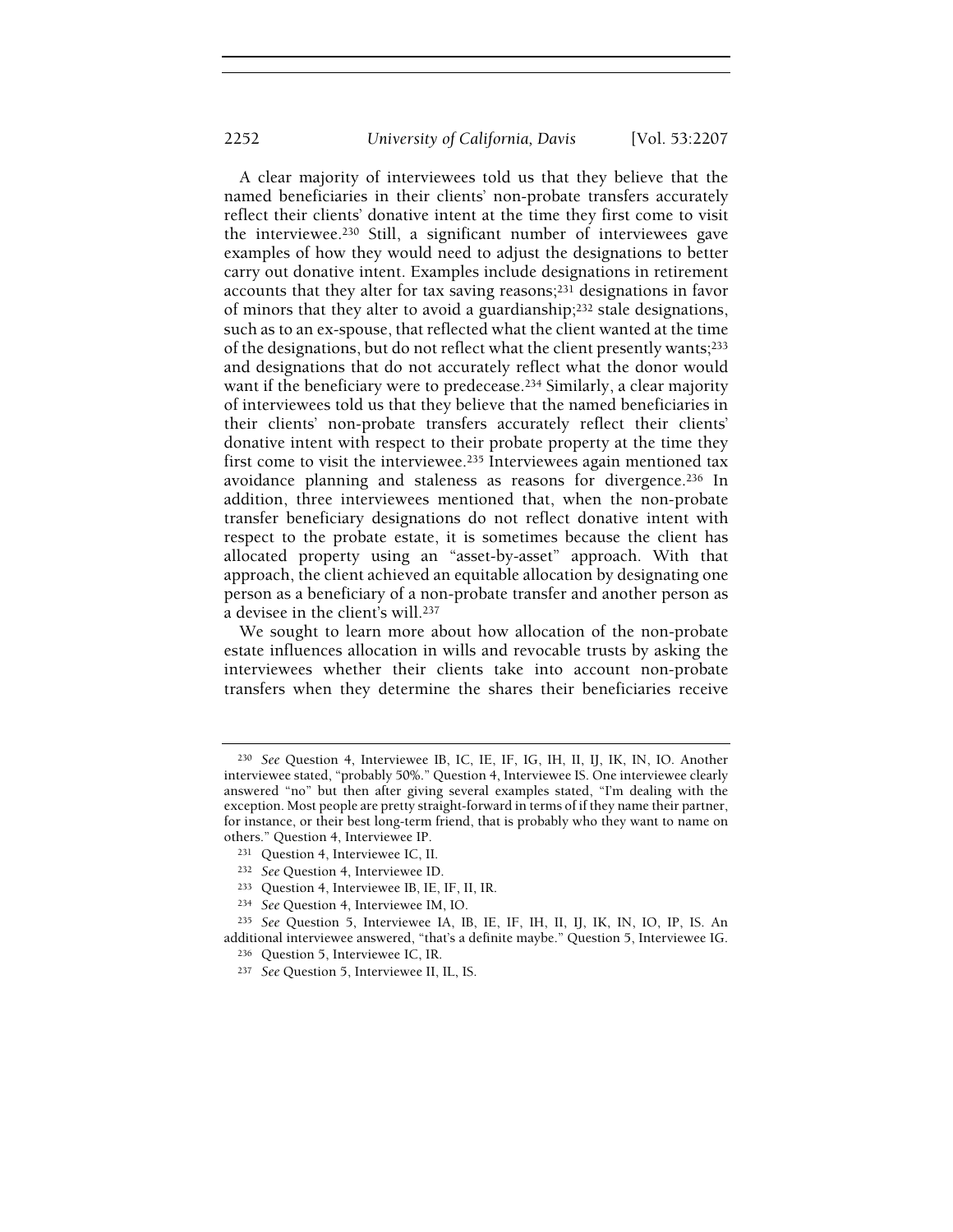under clients' wills and revocable trusts.<sup>238</sup> Responses to this question, perhaps more than any other, drove home to us our continuing need to be cognizant of the inherent limitations of the type of study we conducted. Most importantly, we have to recognize the dangers of making any assumptions about an intestate's donative intent based on clients' donative intent as described by our interviewees. For one thing, we have to rely on the accuracy of interviewees' description of their clients' intent and, for another, the clients' donative intent is influenced by the interviewees' professional estate planning advice. A majority of interviewees described how they work with clients to consider the combined effect of their probate and non-probate allocations.<sup>239</sup> One interviewee explained, for example, that when an estate planner is involved, planning typically begins "from the trust out."<sup>240</sup> That interviewee starts with allocation within the trust and only then decides whether to advise an adjustment to a non-probate transfer beneficiary designation. That same interviewee thought estate planners are less likely to start with allocation among non-probate transfers and then decide how to adjust the revocable trust or probate estate.<sup>241</sup> No clear consensus emerged among interviewees as to whether their clients would have done this kind of planning absent the estate planner's advice. Several interviewees expressed the view that, absent their estate planning advice, their clients generally would not consider the relationship between the distribution to devisees in their wills and the distribution to beneficiaries they designated in their non-probate estate transfers.<sup>242</sup> Others expressed uncertainty on this point.<sup>243</sup> Still others suggested that their clients would or, at least, some of their clients would take this relationship into account.<sup>244</sup>

The last two questions asked interviewees whether their clients' testamentary instruments mirrored the state intestacy statute and similarly whether their clients' non-probate transfers (excluding revocable trusts and joint checking accounts) mirrored the state intestacy statute.<sup>245</sup> The nine interviewees who expressly considered only clients who had no spouse, no issue, and no relatives closer than grandparents or descendants of grandparents or, alternatively, no

<sup>238</sup> See Estate Planner Interview Script, Appendix B, at II.6.

<sup>239</sup> See Question 6, Interviewee IA, IB, ID, IF, IG, IH, II, IK, IN, IO, IP.

<sup>240</sup> Question 6, Interviewee ID.

<sup>241</sup> Id.

<sup>242</sup> See Question 6, Interviewee IA, IE, IK.

<sup>243</sup> Question 6, Interviewee IF, II.

<sup>244</sup> Question 6, Interviewee IB, IC, IJ.

<sup>245</sup> Estate Planner Interview Script, Appendix B, at II.7 & 8.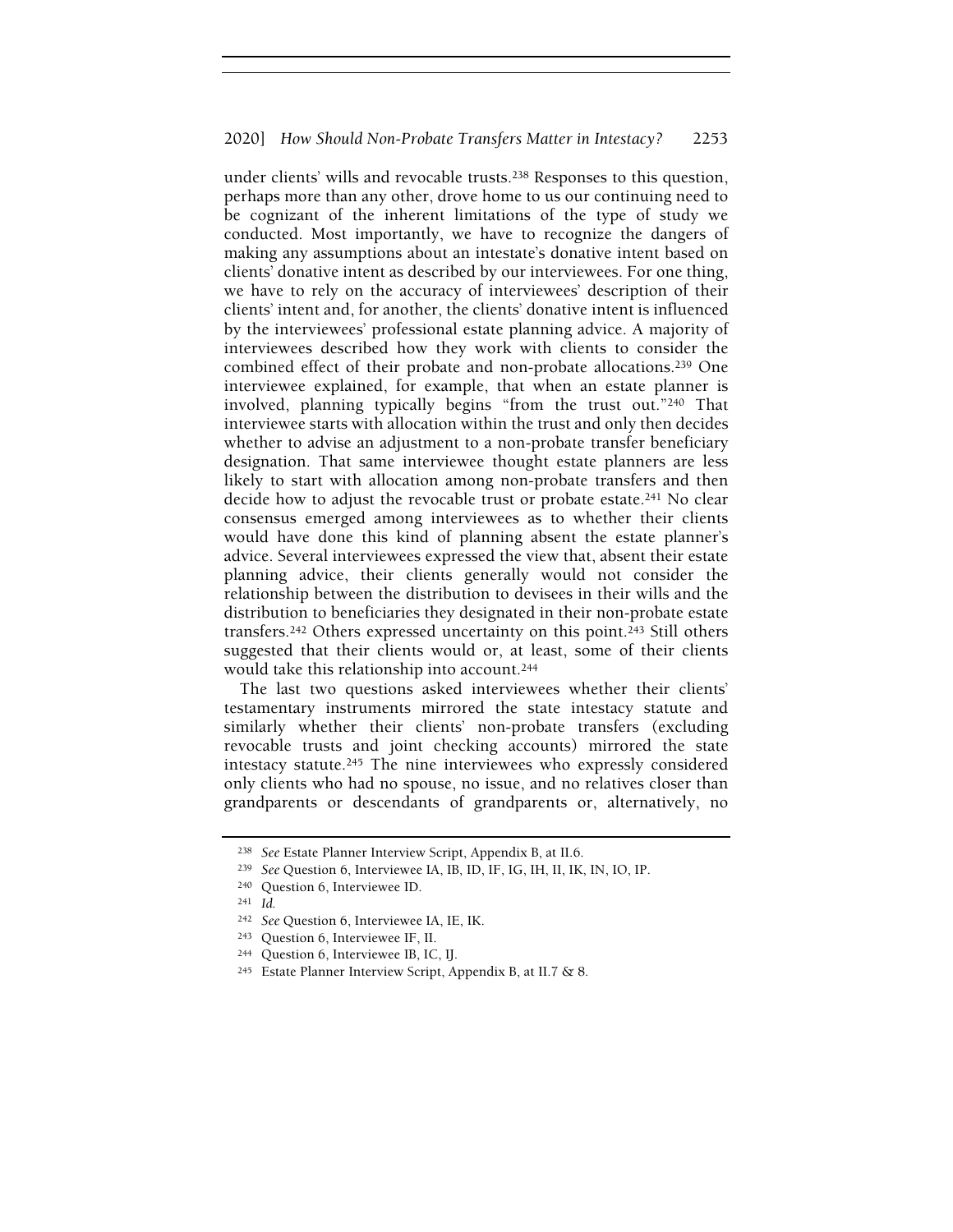relatives closer than great-grandparents or descendants of greatgrandparents, answered quite emphatically and uniformly, as to both questions, that they do not.<sup>246</sup> Among the ten interviewees who considered both those clients who had only relatives more distant than grandparents and their descendants and those who had no spouse or descendants, but did have parents or descendants of parents, only two interviewees indicated that the intestacy statute matched closely their clients' non-probate transfer beneficiary designations.<sup>247</sup> One of these two further indicated, however, that non-probate transfer beneficiary designations were "[t]otally different for unmarried cohabitants. I'm excluding nontraditional families. They have to jump through hoops."<sup>248</sup> A third interviewee stated that they could not generalize but "sometimes" there was a match.<sup>249</sup> The remaining seven interviewees indicated that the non-probate transfers of their clients in this group generally did not reflect the intestacy scheme.<sup>250</sup> Their answers were substantially the same when asked about whether clients' testamentary instruments (wills and revocable trusts) mirrored the state's intestacy statute.<sup>251</sup>

Throughout the discussions revealing the donative intent of clients, whether through will, revocable trusts, or other types of non-probate transfers, the interviewees frequently referred to clients' chosen family members and sometimes even favorite charities rather than to those who the law recognizes as relatives and deserving heirs.<sup>252</sup> The responses to this last set of questions make manifest that current intestacy laws inadequately reflect the likely donative intent of intestates who die without a spouse or issue.<sup>253</sup> Also, according to those responses, the need for reform escalates for those intestates whose only surviving relatives are more distant than parents, parents' descendants,

<sup>250</sup> Question 8, Interviewee IJ, IK, IL, IN, IO, IP, IS.

<sup>251</sup> Compare Question 7, Interviewee IJ, IK, IL, IN, IO, IP, IQ, IS, with Question 8, Interviewee IJ, IK, IL, IN, IO, IP, IQ, IS (each interviewee respectively giving substantially the same answer to the second question as they gave to the first).

<sup>252</sup> See Preface to Question 2, Interviewee II; Question 2, Interviewee IJ; Question 5, Interviewee IO; Question 7, Interviewee IF, IG, IK, IL, IN, IR, IS; Question 8, Interviewee IF, IS; Question 9A, Interviewee IP; Question 9B, Interviewee IJ; Question 9D2, Interviewee IB; Question 10B, Interviewee IP.

<sup>246</sup> Question 7, Interviewee IA, IB, IC, ID, IE, IF, IG, IH, II; Question 8, Interviewee IA, IB, IC, ID, IE, IF, IG, IH, II.

<sup>247</sup> Question 8, Interviewee IM, IR.

<sup>248</sup> Question 8, Interviewee IM.

<sup>249</sup> Question 8, Interviewee IQ.

<sup>253</sup> See supra notes 247–250 and accompanying text.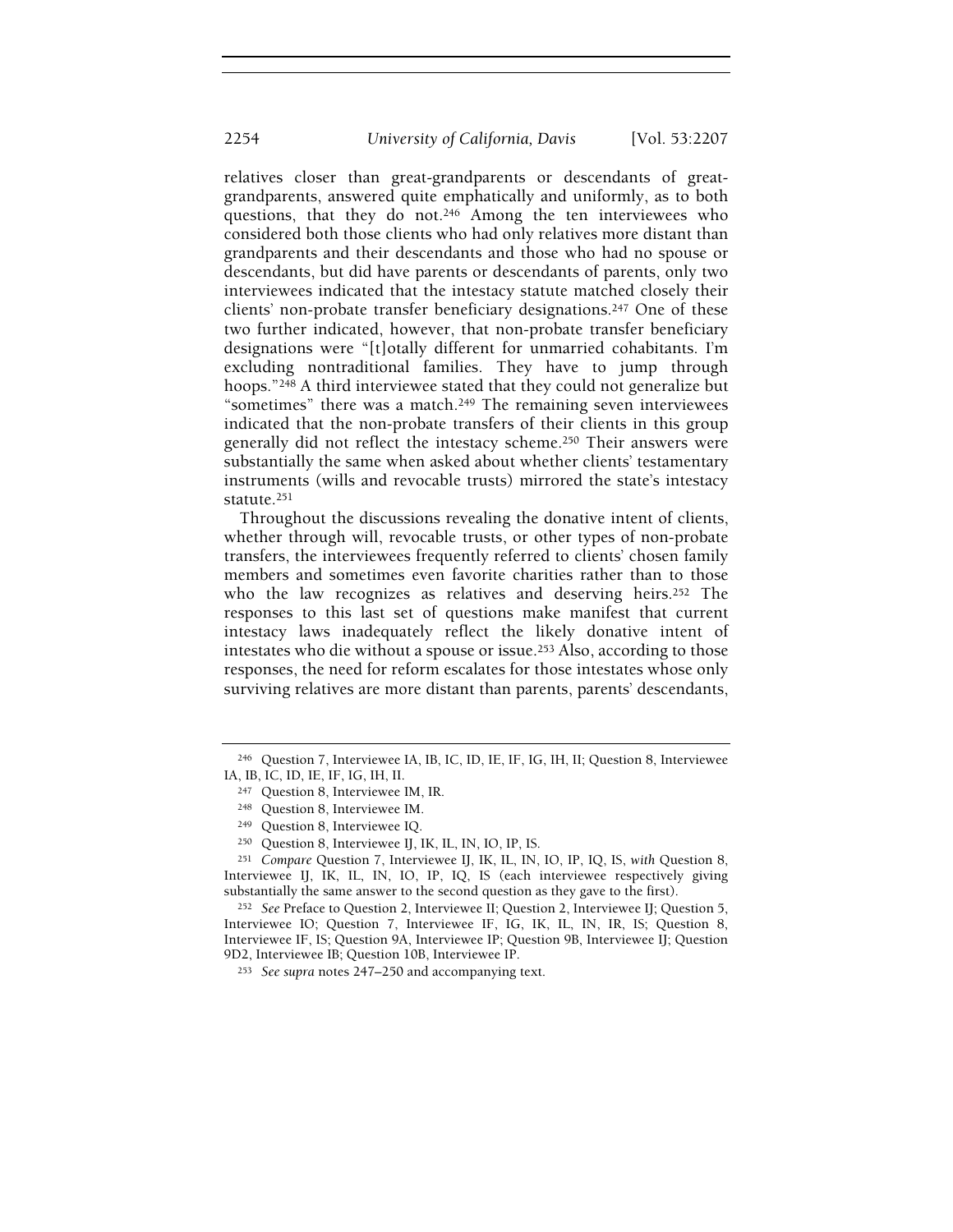grandparents, or grandparents' descendants.<sup>254</sup> The data also show that non-probate transfers provide a promising means for intestacy laws to further donative intent. They, through written beneficiary designations, identify members of intestates' chosen families or favorite charities and thereby provide strong evidence of intestates' preferred intestate takers. Some commentators have questioned whether non-probate transfers accurately reflect donative intent, given their various shortcomings, such as confusing or restrictive beneficiary designation forms.<sup>255</sup> The responses of interviewees to this last set of questions, however, suggest that non-probate transfer beneficiary designations generally accurately reflect a transferor's donative intent.<sup>256</sup> Equally as important in an evaluation of the new heir reform, the data indicate that beneficiary designations in non-probate transfers mirror testators' likely donative intent as to the distribution of their probate estates.<sup>257</sup> The interviewees' responses to this last set of questions persuasively supports the new heir reform by demonstrating first the inadequacy of current intestacy law and second that an intestates' beneficiary designations in non-probate transfers provide compelling evidence of the intestates' likely preferred distribution of their probate estates.

#### **CONCLUSION**

The sociological and legal literature has demonstrated conclusively the emergence of non-traditional family arrangements.<sup>258</sup> The new heir reform, by reference to an intestate's non-probate transfers, ameliorates the limitations of an intestacy statute that focuses exclusively on legally recognized familial relationships. It also addresses the growing phenomenon of one-child families. If only children of parents who also were only children die without surviving descendants or ancestors, under current intestacy statutory schemes, either heirs who trace their relationship with the decedents through the decedents' great-

<sup>254</sup> See supra note 246 and accompanying text.

<sup>255</sup> See, e.g., Leslie & Sterk, supra note 130, at 64, 75-79, 115 (asserting that "the beneficiary designation forms financial institutions provide for distribution of nonprobate assets are often designed not to ensure effectuation of decedent intent, but rather to minimize inconvenience for the financial institution" and examining problems with beneficiary-designation forms for life insurance and for retirement accounts).

<sup>256</sup> See supra notes 230–234 and accompanying text.

<sup>257</sup> See supra note 235 and accompanying text.

<sup>258</sup> See Marsha Garrison, Nonmarital Cohabitation: Social Revolution and Legal Regulation, 42 FAM. L.Q. 309, 309-14 (2008); Clare Huntington, Postmarital Family Law: A Legal Structure for Nonmarital Families, 67 STAN. L. REV. 167, 168-70 (2015); see also supra notes 4–5 and accompanying text.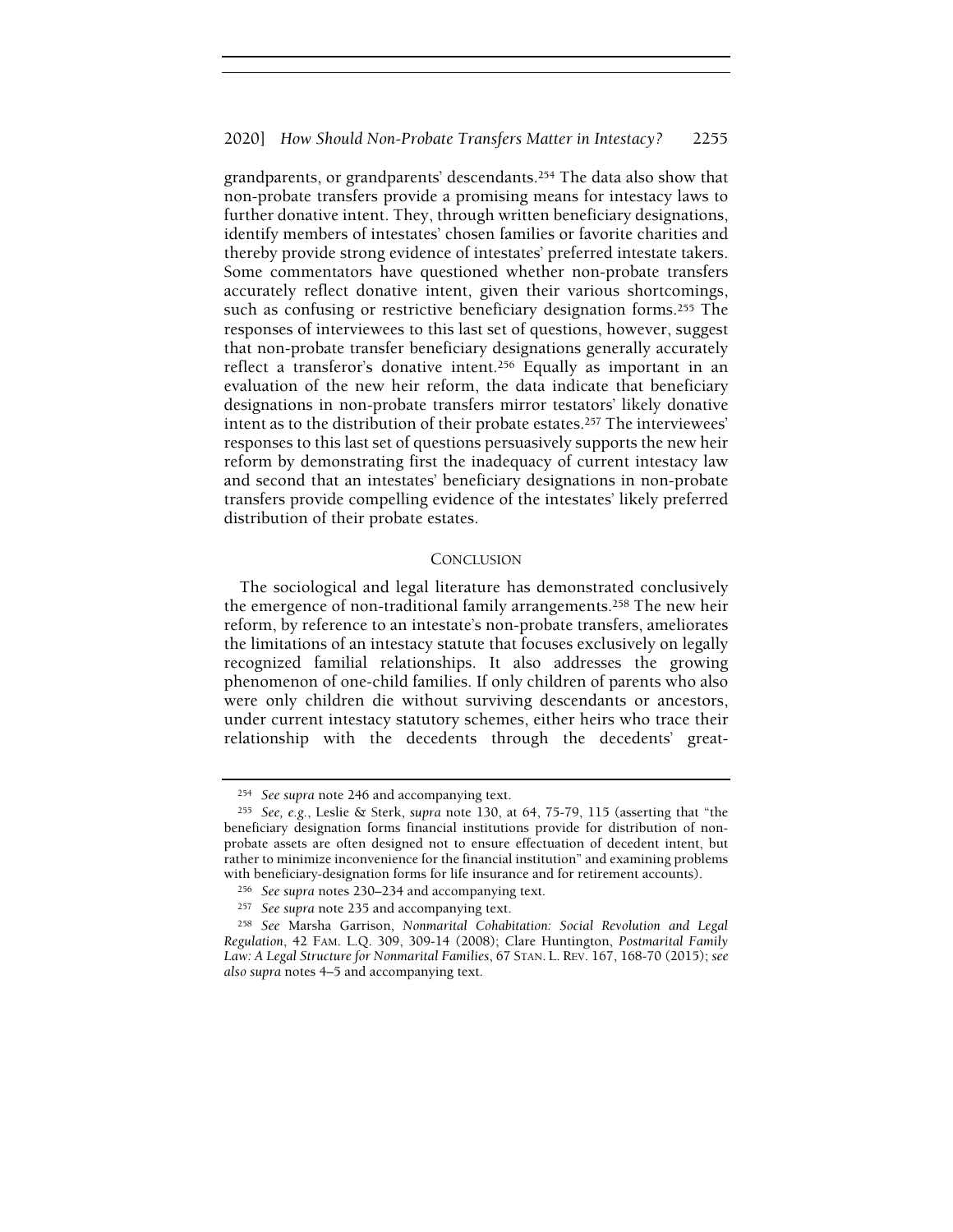grandparents or more distant ancestors (e.g., second cousins once removed) share their probate estates or it passes to the state by escheat. The pervasiveness of non-probate transfers, along with social and demographic changes, makes the new heir reform a vital part of twentyfirst century succession laws committed to meet the needs of the citizenry.

Few proposals to change succession law have had the advantage of the three empirical investigations described in this study. Together they reveal the general public's likely preferences related to the integration of the probate and non-probate estates and the practicing bar's viewpoint regarding both the substance and procedural viability of the new heir reform. The qualitative empirical research based on partially structured interviews of estate planners built on the results of the Kasner survey of estate planners, which in turn relied on the results of the factorial-designed survey of the general public.

Besides providing significant support for the new heir reform, the three-part empirical inquiry offers insight into empirical methodology of certain types of proposed changes to succession law. If a proposal has to do with likely donative intent or the expression of donative intent, the results of general public surveys can capture twenty-first century shifting community attitudes, customs, and conventions. Results obtained from the quantitative and qualitative investigations of estate planners that align with those acquired from general public surveys strengthen the validity of all the findings. Nevertheless, the persuasiveness of this study requires acknowledgment of the limitations of the three empirical investigations and how we addressed them.

A deficiency of surveys of the general public is that the results are unlikely to reflect respondents' thoughtful and informed preferences, but only their first impressions of the issues presented. A deficiency of surveys of estate planners is that they are unlikely to value the importance of a rule of law or construction designed to further donative intent and overestimate the administrative complexities that might arise in the determination of donative intent. After all, the very nature of their work is to further clients' donative intent through private ordering and not to rely, if not to avoid altogether, default rules. Concerns about surveys of estate planners may intensify when the inquiries relate to their understanding of their clients' preferred dispositive schemes or appreciation of current succession law. The demographics of many estate planners' clientele are unlikely to represent a broad sector of the population. Additionally, the legal marketplace of estate planning, in which clients resist the high cost of plans and estate planners respond by proposing a flat fee for the work or otherwise limiting their billable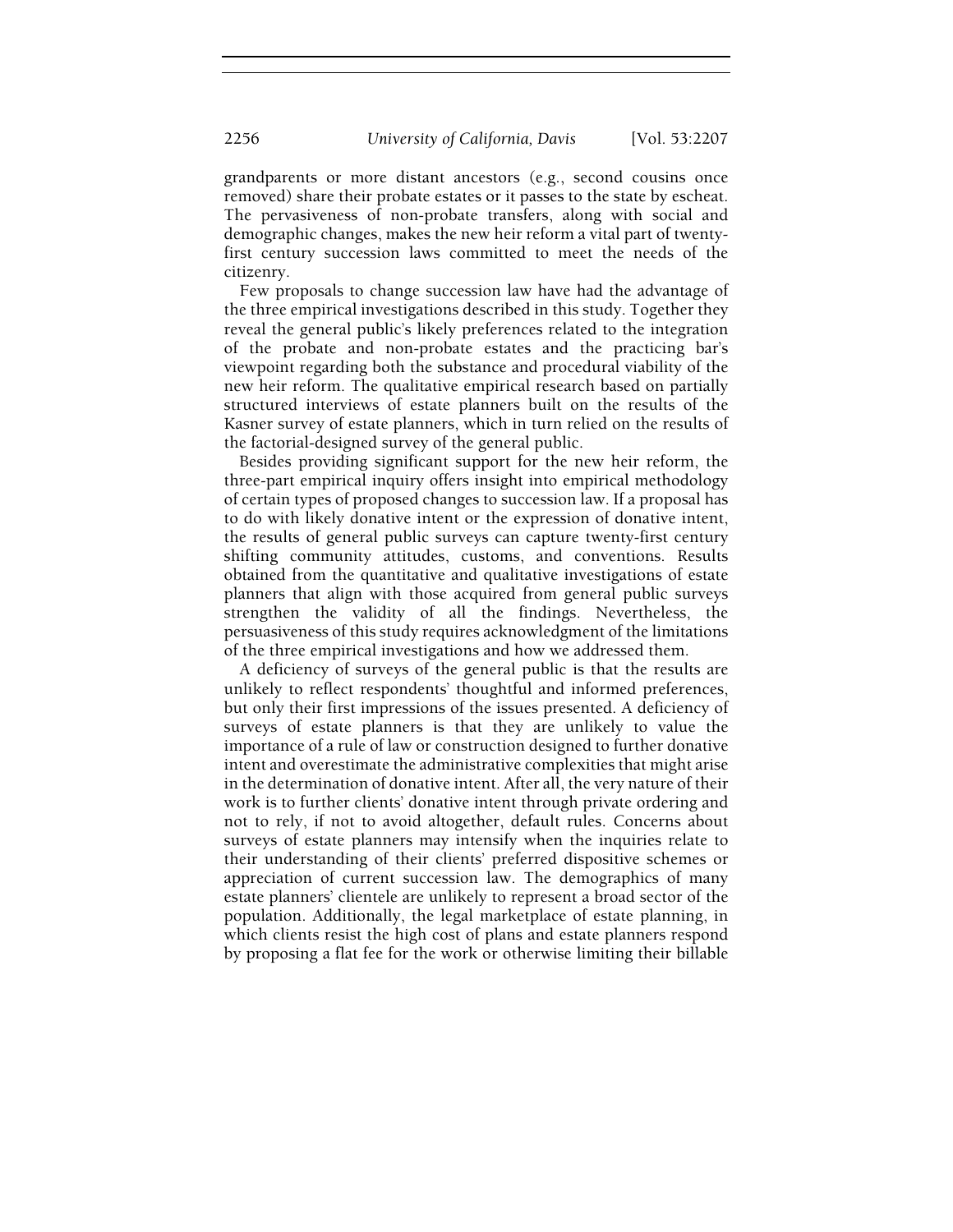hours, may very well affect the accuracy of estate planners' narrations of their clients' likely preferences and understanding of legal rules. The economic dynamics raise questions about whether estate planners can take the time needed to listen carefully to each of their clients and to set aside their presuppositions about what each client does or does not know or what a client's estate plan should be. We guarded against the shortcomings of the three types of empirical investigations by keeping them utmost in mind in the design and analysis of the findings, comparing the results among the three investigations to emphasize those findings where the three investigations were in alignment, and relying primarily on those findings that had substantial support.

A final observation about empirical methods relates to the two-part study of estate planners and the distinctions between the survey and the interviews of estate planners. The survey of estate planners included vignettes similar to those included in the survey of the general public. The partially structured interviews did not because the earlier surveys of the general public and estate planners demonstrated substantial support for the new heir reform and substantial lack of support for the advancement reform. With those central issues settled, instead, we described the new heir reform at the outset of the interviews, allowing us more time to explore implementation issues and to learn more about how interviewees' clients use non-probate transfers in accomplishing their estate plans. In the interviews, the estate planners engaged in extended discussions about the implications of the proposal, including a number of implementation issues. They seemed genuinely to enjoy the opportunity to use their expertise to evaluate a proposal that they had not previously considered. We could only partially capture their keen attention through this study's inclusion of numerous quotations where the interviewees describe their clients' situations, raise procedural challenges, and explore possible solutions. We did not, and knew we could not, replicate the richness of findings produced by a qualitative investigation in a quantitative survey of estate planners. Undoubtedly, the social aspects surrounding an in-person interview accounts for much of the difference in the richness of responses between the quantitative and qualitative investigations of estate planners' preferences and concerns, notwithstanding that we conducted a substantial majority of the interviews in estate planners' offices and interrupted their otherwise busy days. While policy makers might not give great weight to results of a qualitative empirical investigation of estate planners, when analyzed next to the quantitative Kasner survey, the findings of both provide compelling evidence about why and how jurisdictions should enact the new heir reform.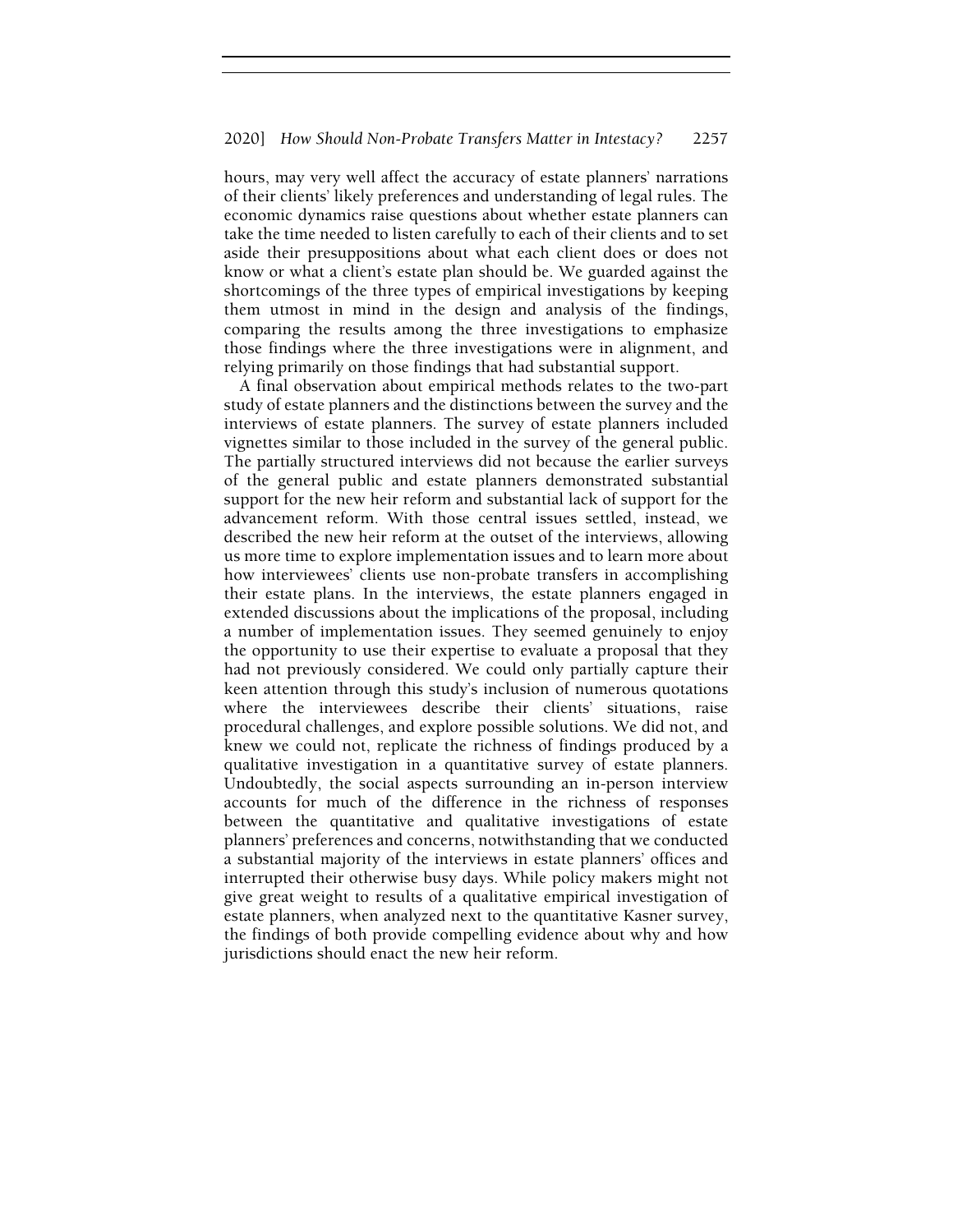The findings reported in this study provide the framework for statutory reform. The new heir reform applies if an intestate's probate estate would otherwise pass to that intestate's relations more distant than grandparents or their descendants or to the state through escheat. The new heir reform includes all types of non-probate transfers. With some narrow exceptions, it treats all beneficiaries validly designated under non-probate transfers as new heirs. Those exceptions include designations made to a spouse or a spouse's relatives if the marriage ended in divorce; pursuant to a business obligation, court settlement, or decree; or for the exclusive purpose to fund death time expenses. Also, a new heir would not include a designated beneficiary's estate, notwithstanding that, pursuant to the contractual terms of the nonprobate transfer, the estate of a predeceased beneficiary takes. New heirs displace all distant heirs who otherwise would take or the state under escheat. The percentage of the non-probate estate that a beneficiary receives from an intestate's non-probate transfers determines the percentage of the probate estate that beneficiary takes. The new heir reform generally would rely on current probate administration procedures for purposes of notice and protection of interested parties. It would be necessary, however, to consider new procedures establishing a time limit for the identification of an intestate's nonprobate transfers and beneficiary designations, determining new heirs' eligibility and priority to be personal representatives, and giving probate courts the authority to protect the privacy concerns of intestates and new heirs.

Another procedural issue related to the new heir reform, but not unique to it, concerns the challenges faced by personal representatives in the identification of non-probate transfers and the beneficiaries associated with them. Financial intermediaries can and have made it difficult for personal representatives to obtain that information if they do not have letters and, sometimes, even if they do. The need for letters means that delays and costs of administration increase, because the personal representative must open a formal probate and forego less expensive and more cost-efficient summary procedures. The intermediaries, pursuant to their understanding of due diligence, ironically exacerbate the very administrative inefficiencies that the decedents were hoping to avoid through non-probate transfers. Jurisdictions could solve this problem if they were to give personal representatives or trustees the authority to obtain this information from financial intermediaries once those persons provided proof of their fiduciary status and supplied a death certificate. This recommendation, which albeit needs to be addressed in further detail in a future study,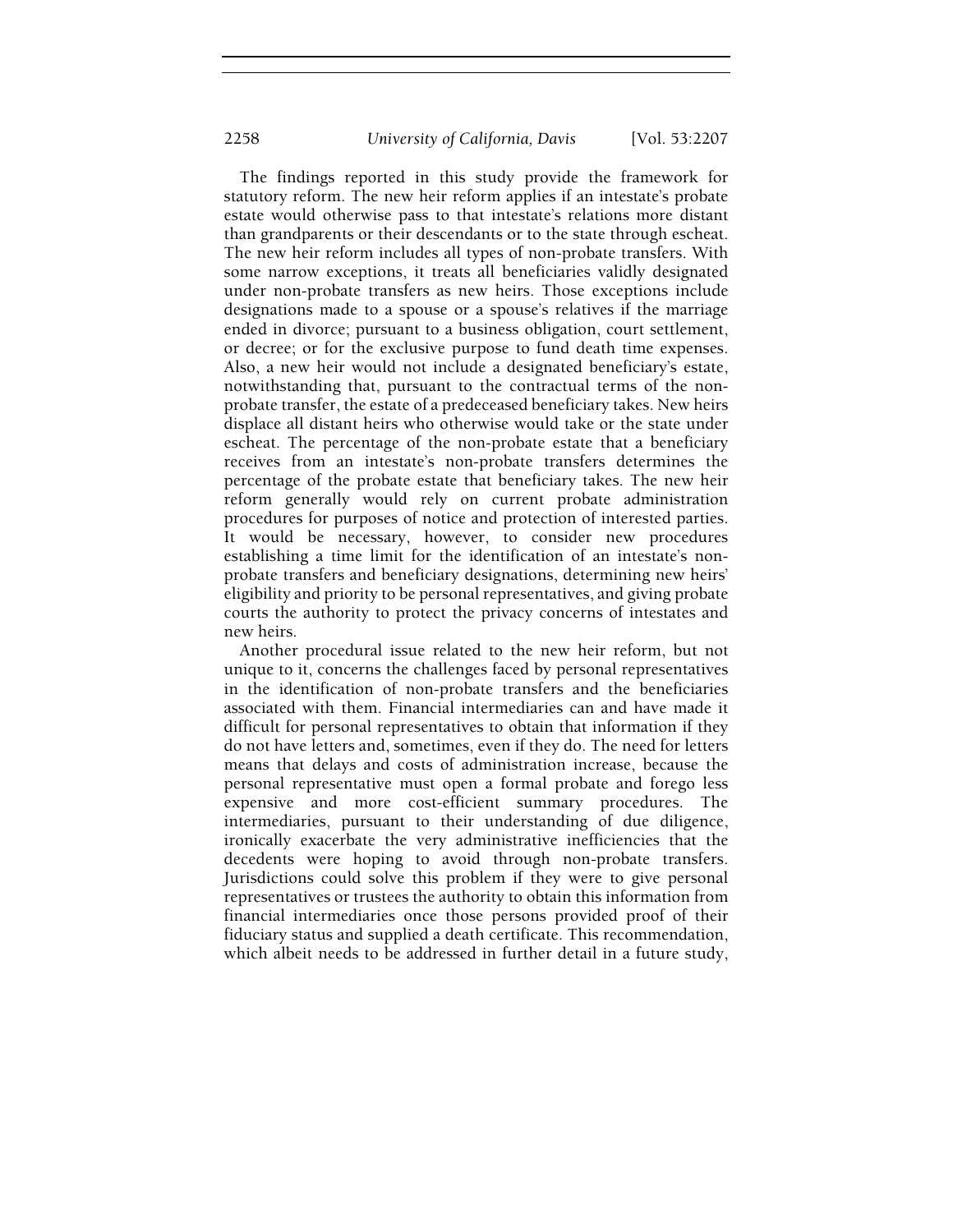would go a long way to facilitate the administration of probate and nonprobate estates. It would also aid in the administration of other probate statutory rules that rely on non-probate transfers in their operation, such as omitted spouse and omitted child provisions. For purposes of the new heir reform, if personal representatives had the authority to secure information about an intestates' non-probate transfers without opening a formal probate, they could save time and administrative expenses.

Current intestacy laws inadequately meet the needs of intestates. This study demonstrates that the new heir reform increases the likelihood of promoting intestates' donative intent in a growing number of twentyfirst century familial situations. Legislatures are left to consider the following: Would intestates who have executed non-probate transfers prefer the loss of administrative efficiency due to delays and increased expense of probate administration if that means their likely families of choice share in their probate estates over a process that delivers their probate estate sooner and less expensively to the state or to distant relations with whom they had no actual relationship?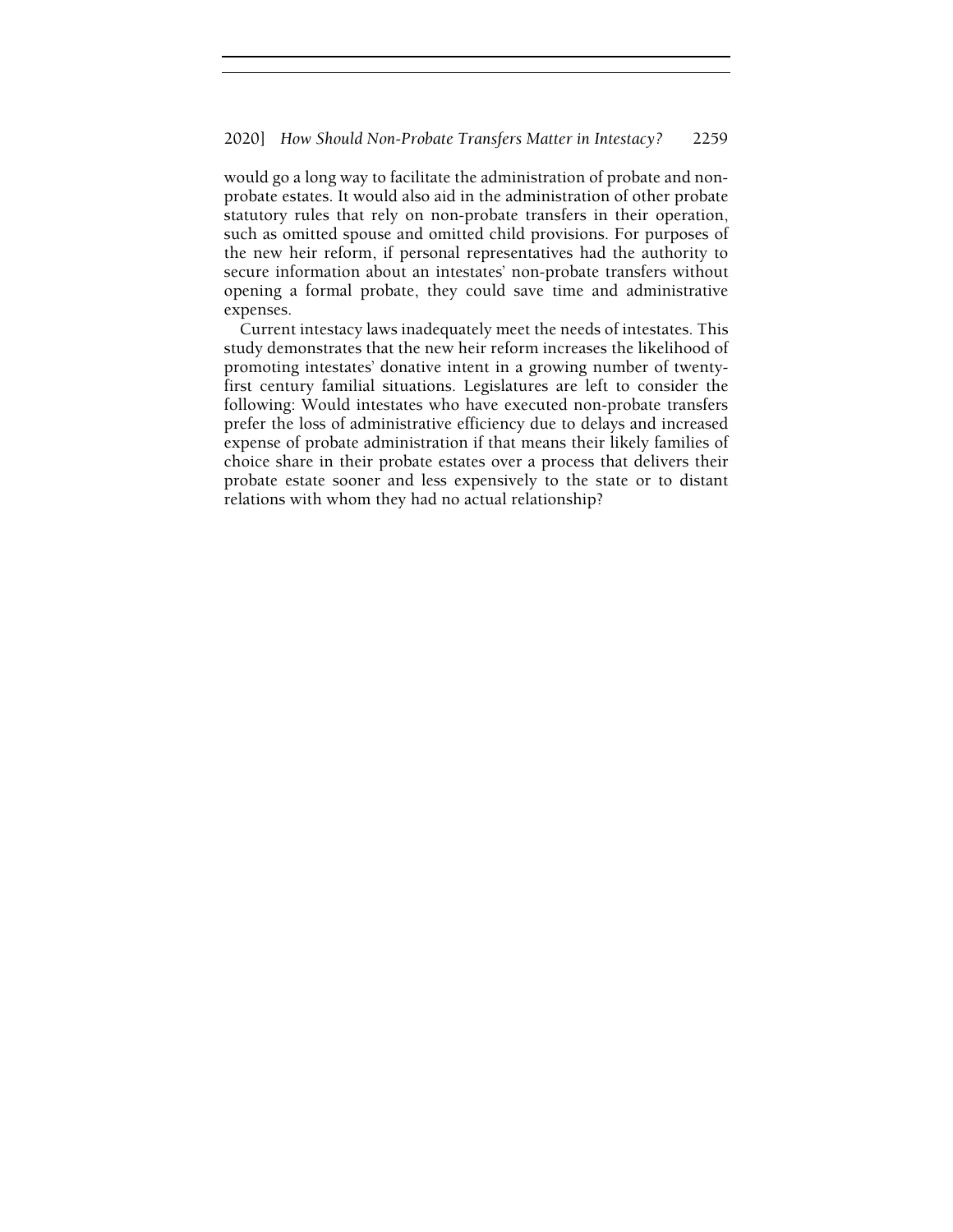# APPENDIX A

Survey of Estate Planners

Given at the Jerry A. Kasner Estate Planning Symposium, San Jose, CA, Sept. 29, 2010

For several years, we have been studying the relationship between donative intent with respect to the probate estate and donative intent as expressed in will substitutes, such as a life insurance policy, 401(k) account, brokerage account, or joint tenancy with right of survivorship. More specifically, we are studying whether when an unmarried decedent with no living descendants has died without a will but with one or more will substitutes, those will substitutes might better predict how the decedent would want his or her probate estate to pass than does existing intestacy law. We are exploring whether state intestacy statutes should be amended to take such a decedent's will substitutes into account in determining the distribution of the probate estate.

Through this survey instrument, we are seeking to access the knowledge of estate planners concerning several matters pertaining to this inquiry. We are most appreciative of your willingness to take the time to complete this survey. We expect that completion of the survey should take between twelve and fifteen minutes. We wish to emphasize that your completion of this survey is voluntary and you may decline to answer the survey or any part of the survey. If you have any questions or comments regarding this survey, feel free to contact either of us at our email address listed below. Thank you!

-Mary Louise Fellows, Everett Fraser Professor of Law, Emerita, University of Minnesota Law School (fello001@umn.edu)

-E. Gary Spitko, Professor of Law, Santa Clara University School of Law (gspitko@gmail.com) \_\_\_\_\_\_\_\_\_\_\_\_\_\_\_\_\_\_\_\_\_\_\_\_\_\_\_\_\_\_\_\_\_\_\_\_\_\_\_\_\_\_\_\_\_\_\_\_\_\_\_\_\_\_\_\_\_\_

(The survey begins on the next page.)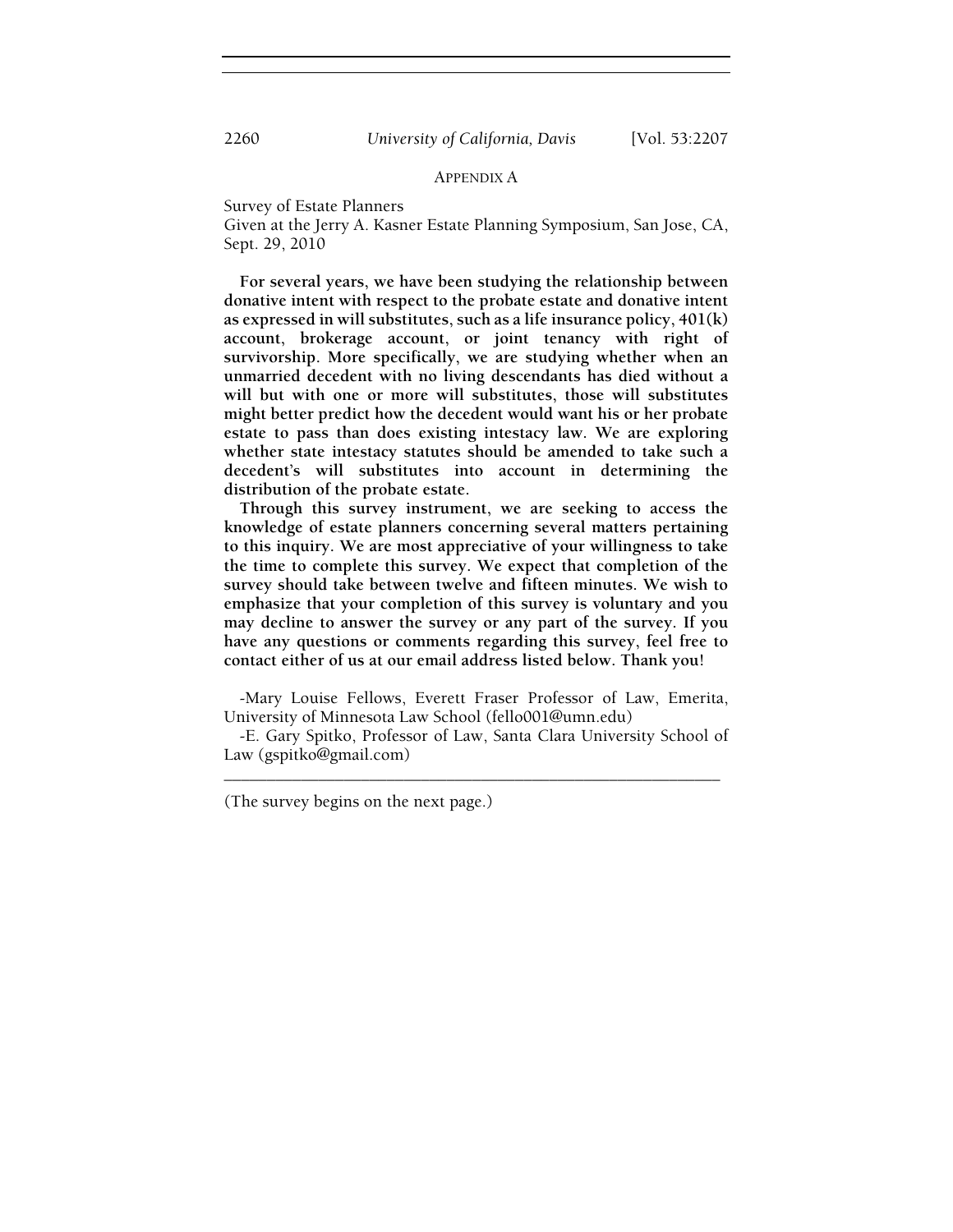A. The following questions are based on a situation where an intestate decedent has died with NO SPOUSE AND NO LIVING DESCENDANTS. The decedent also is not survived by any parents, siblings or descendants of siblings, grandparents, aunts or uncles or descendants of aunts or uncles. The decedent left several will substitutes naming the same beneficiary. Under the applicable state intestacy statute, the decedent's probate estate would escheat to the state.

1. Do you believe it would better promote the intestate decedent's donative intent to distribute the probate estate to the decedent's will substitute beneficiary rather than have it escheat to the state in accordance with the applicable intestacy statute? Why or why not?

2. If an intestacy statute were to take this decedent's will substitutes into account in determining the distribution of the probate estate and distribute the entire probate estate to the will substitute beneficiary rather than have it escheat to the state, what administrative difficulties, if any, do you foresee arising from this change? How might the law ameliorate these administrative difficulties?

3. On balance, taking into consideration your opinion with respect to the decedent's donative intent and also any administrative difficulties that you foresee, would you favor amending a state's intestacy statute to distribute the entire probate estate to the decedent's will substitute beneficiary rather than allowing it to escheat to the state? Why or why not?

B. The following questions are based on a situation where an intestate decedent has died with NO SPOUSE AND NO LIVING DESCENDANTS. The decedent also is not survived by any parents, siblings or descendants of siblings, grandparents, aunts or uncles or descendants of aunts or uncles. Assume that the decedent's closest surviving blood relations and intestate heirs are the decedent's "second cousins once removed." The decedent left several will substitutes naming the same beneficiary, who **IS NOT** otherwise an heir. These will substitutes comprise a substantial portion of the total estate (the combined probate and non-probate estates).

1. Do you believe it would better promote the intestate decedent's donative intent to distribute at least some of the probate estate to the decedent's will substitute beneficiary rather than have the entire probate estate pass to the decedent's second cousins once removed in accordance with the applicable intestacy statute? Why or why not?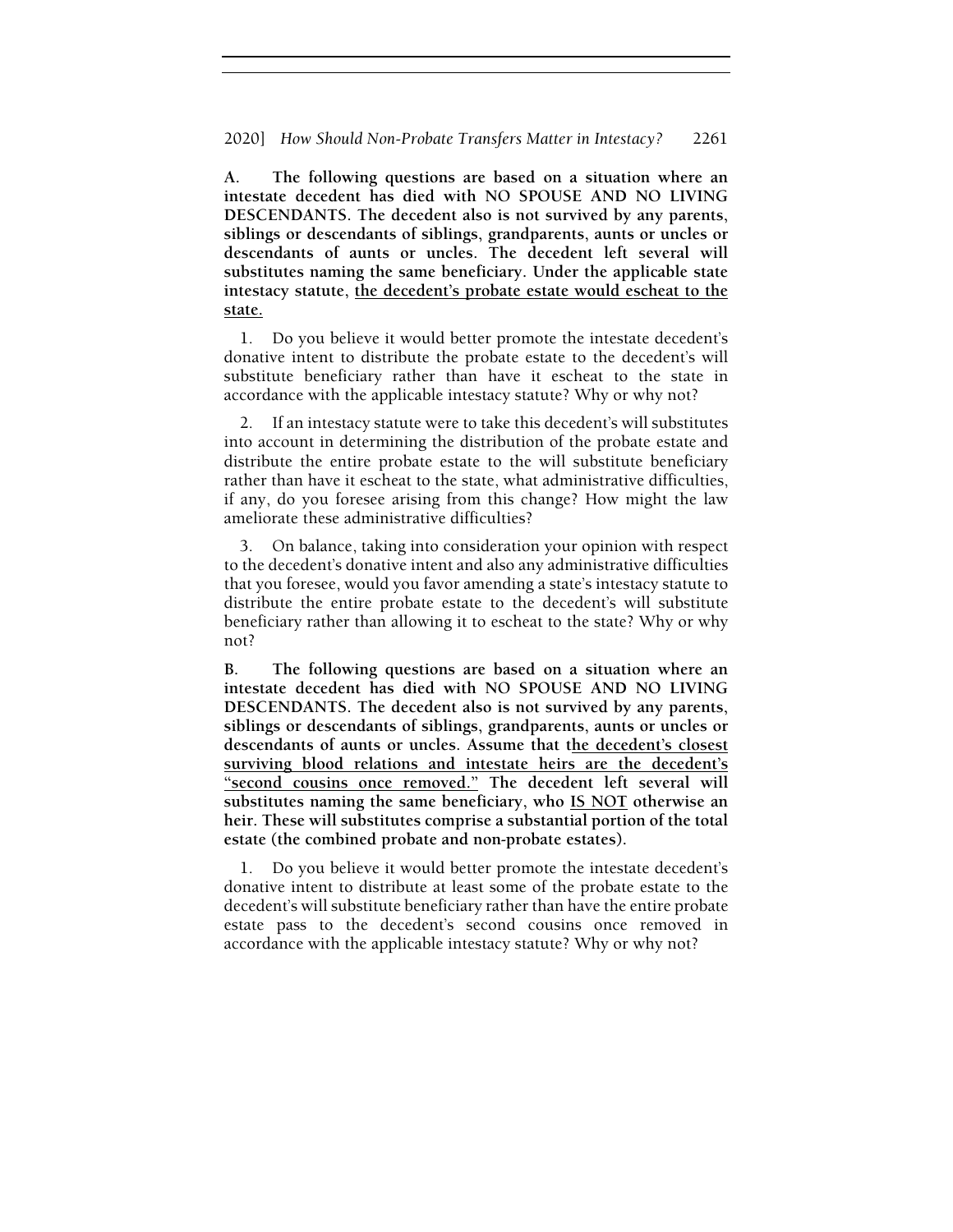2. If an intestacy statute were to take this decedent's will substitutes into account in determining the distribution of the probate estate and give part of the probate estate to the will substitute beneficiary, what administrative difficulties, if any, do you foresee arising from this change? How might the law ameliorate these administrative difficulties?

3. On balance, taking into consideration your opinion with respect to the decedent's donative intent and also any administrative difficulties that you foresee, would you favor amending a state's intestacy statute to distribute some of the probate estate to the non-heir will substitute beneficiary rather than having the entire probate estate pass to the decedent's second cousins once removed in accordance with the applicable intestacy statute? Why or why not?

What portion of the probate estate should the will substitute beneficiary receive?

- a. All
- b. Most
- c. Half
- d. Less than half
- e. None

5. Would any of your answers to questions B.1, B.2, B.3, or B.4 change if the decedent's intestate heirs were the decedent's first cousins? If so, how?

6. Would any of your answers to questions B.1, B.2, B.3, or B.4 change if the decedent's intestate heirs were the decedent's nephews and nieces? If so, how?

C. The following questions are based on a situation where an intestate decedent has left several will substitutes naming the same beneficiary, who  $\underline{IS}$  otherwise an heir. These will substitutes comprise a substantial portion of the total estate (the combined probate and non-probate estates).

1. Do you believe it would better promote the intestate decedent's donative intent for a state's intestacy statute to treat the will substitutes as an advancement and distribute to the will substitute beneficiary less of the probate estate than he or she otherwise would have received so as to equalize shares of the total estate (probate and non-probate) going to the heirs in the same generation? Why or why not?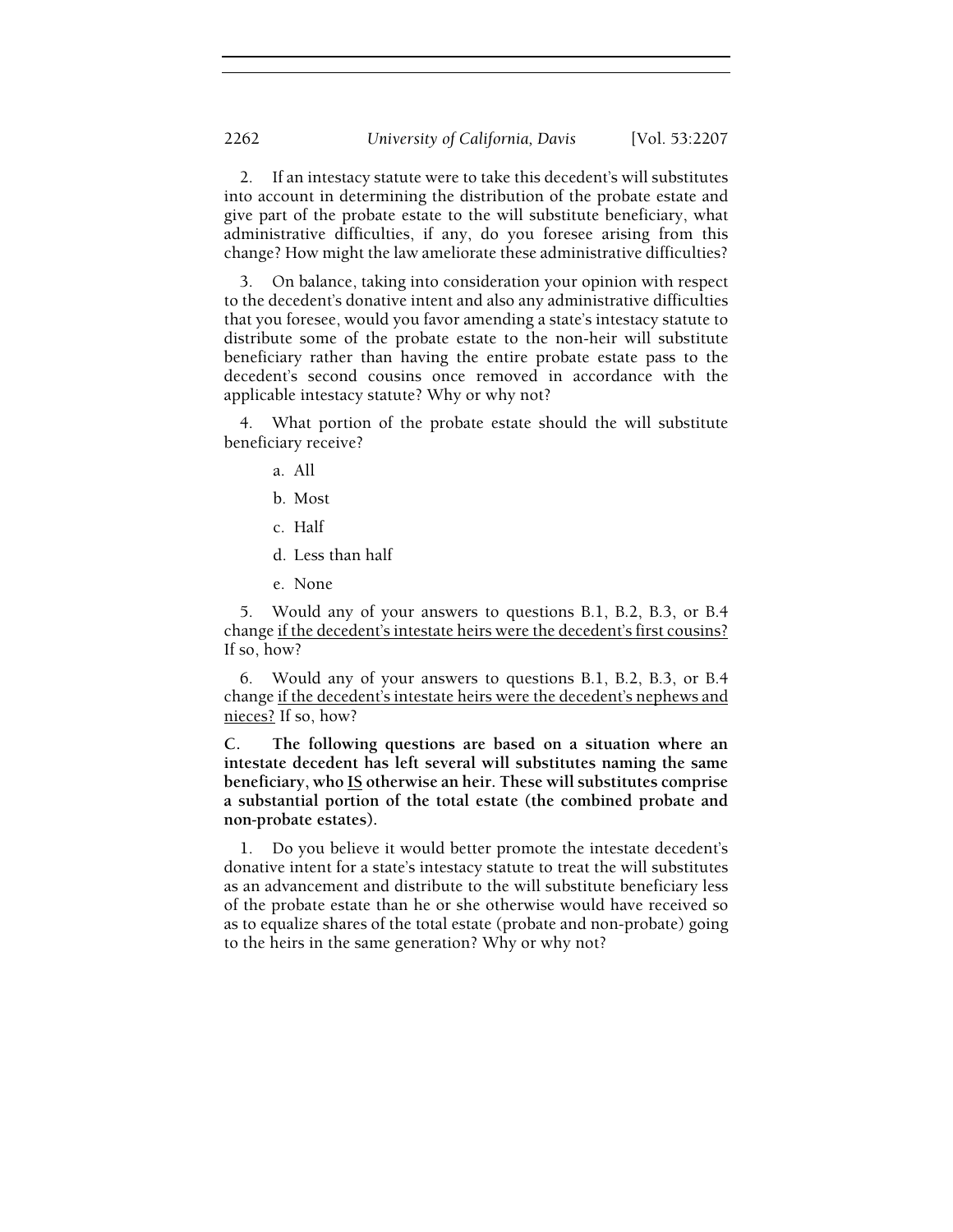2. If an intestacy statute were to take the decedent's will substitutes into account in determining the distribution of the probate estate by treating the will substitutes as an advancement and thereby distribute less of the probate estate to the will substitute beneficiary than would otherwise pass to him or her under existing intestacy statutes so as to equalize shares of the total estate (probate and non-probate) going to the heirs in the same generation, what administrative difficulties, if any, do you foresee arising from this change? How might the law ameliorate these administrative difficulties?

3. On balance, taking into consideration your opinion with respect to the decedent's donative intent and also any administrative difficulties that you foresee, would you favor amending a state's intestacy statute to treat the will substitutes as an advancement of the heir's intestate inheritance and thereby distribute less of the probate estate to the will substitute beneficiary than would otherwise pass to him or her under existing intestacy statutes so as to equalize shares of the total estate (probate and non-probate) going to the heirs in the same generation? Why or why not?

D. The following questions solicit information about your estate planning practice:

1. For how many years have you been an estate planner?

2. In the last twelve months, approximately how many clients have you advised regarding their estate planning?

3. With respect to the clients that you have advised in the last twelve months regarding their estate planning:

 $3(a)$ . What is your best estimate of the <u>most typical size</u> of the estates of your clients? Circle one

-under \$250,000.

-between \$250,000 and \$1,000,000.

-more than \$1,000,000 but less than \$5,000,000.

-\$5,000,000 or more.

3(b). What is your best estimate of the size of the largest estate you planned?

3(c). What is your best estimate of the size of the smallest estate you planned?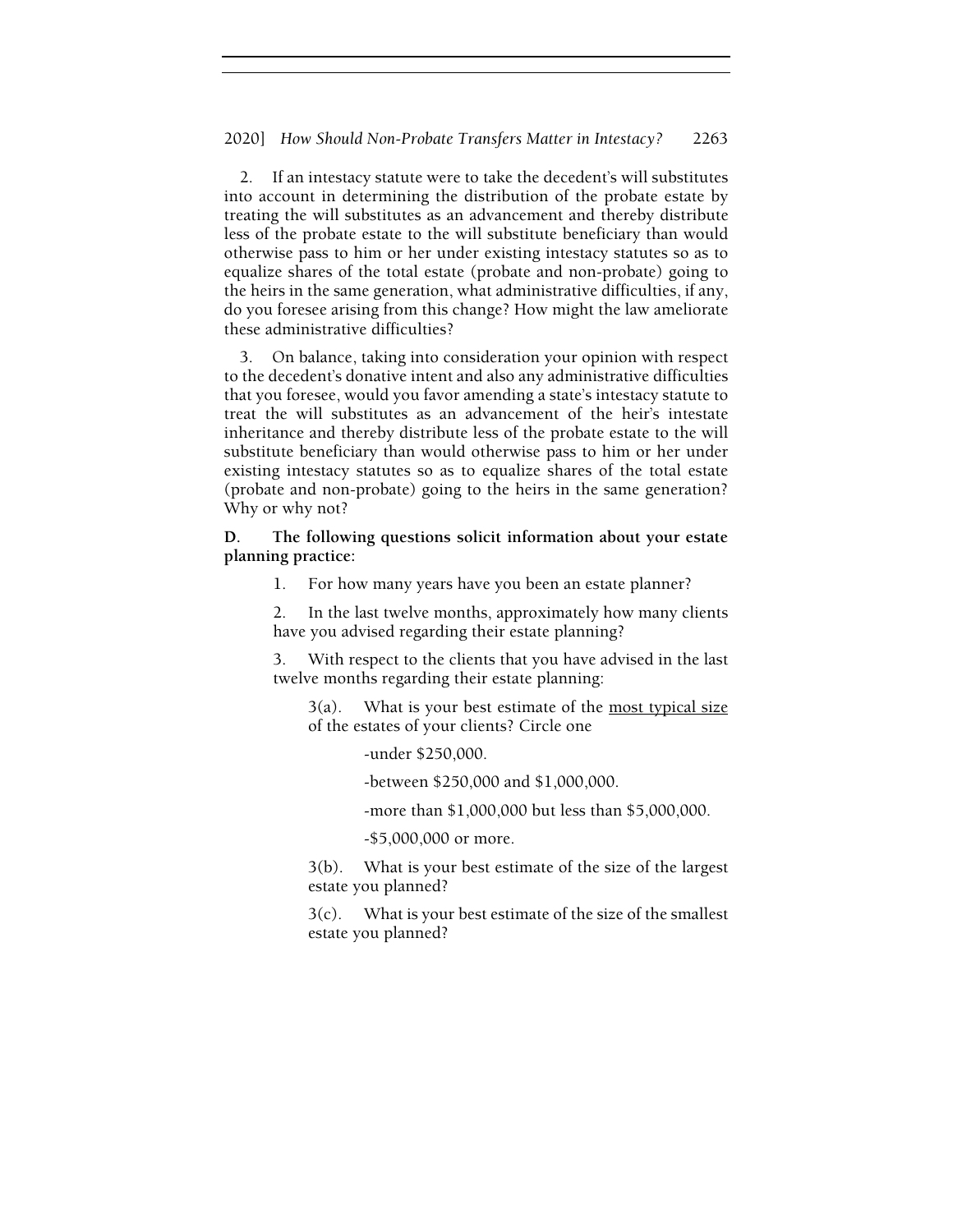3(d). For a typical client, what is your best estimate of the percentage of the total estate that is made up of will substitutes excluding any revocable trusts?

3(e). For a typical client, what is your best estimate of the percentage of the total estate that is made up of will substitutes including any revocable trusts?

4. In the past twelve months, approximately how many UNMARRIED clients with NO LIVING DESCENDANTS have you advised regarding their estate planning?

5. With respect to the UNMARRIED clients with NO LIVING DESCENDANTS that you have advised in the last twelve months regarding their estate planning:

 $5(a)$ . What is your best estimate of the most typical size of the estate of your clients? Circle one

-under \$250,000.

-between \$250,000 and \$1,000,000.

-more than \$1,000,000 but less than \$5,000,000.

-\$5,000,000 or more.

5(b). What is your best estimate of the size of the largest estate you planned?

5(c). What is your best estimate of the size of the smallest estate you planned?

5(d). For a typical client, what is your best estimate of the percentage of the total estate that is made up of will substitutes excluding any revocable trusts?

5(e). For a typical client, what is your best estimate of the percentage of the total estate that is made up of will substitutes including any revocable trusts?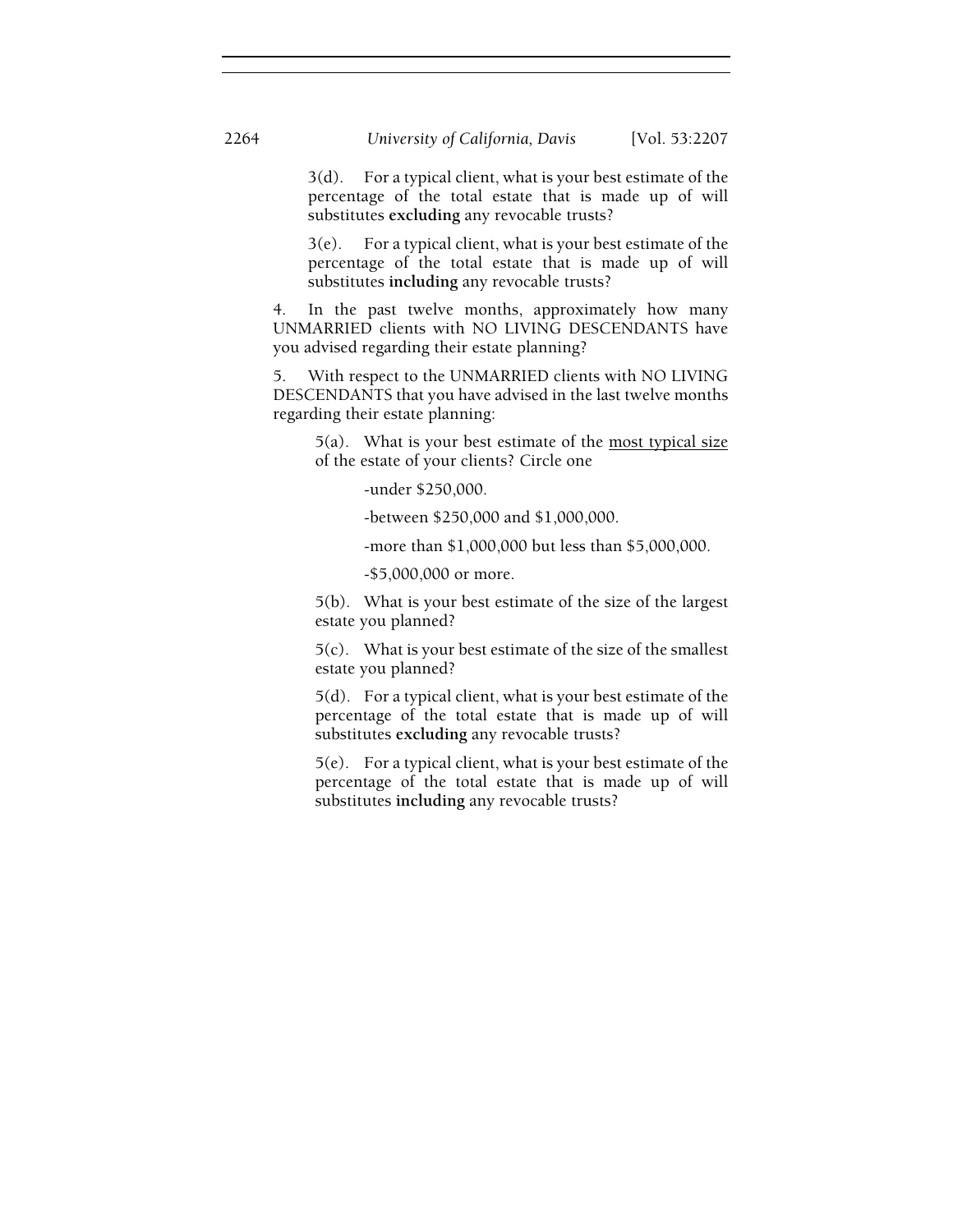2020] How Should Non-Probate Transfers Matter in Intestacy? 2265

# APPENDIX B

Interview ID#: \_\_\_\_\_\_\_\_\_\_

Estate Planner Interviews Script for "How Should Non-Probate Transfers Matter in Intestacy?"

Mary Louise Fellows E. Gary Spitko

I. Summary of our contemplated reform:

For more than ten years, we have been studying the relationship between donative intent with respect to the probate estate and donative intent as expressed in will substitutes, such as a life insurance policy, 401(k) account, brokerage account, or joint tenancy with right of survivorship.

More specifically, we have been studying whether when an unmarried decedent with no living descendants and no other close blood relations has died without a will but with one or more will substitutes, those will substitutes might better predict how the decedent would want his or her probate estate to pass than does existing intestacy law.

Based on our earlier studies and other empirical studies on donative intent, we have concluded that intestacy reform to take account of willsubstitute beneficiary designations should apply ONLY IF THE DECEDENT IS NOT SURVIVED BY a spouse or issue; by parents or issues of parents—such as a sibling or a niece or nephew; or by grandparents or issue of grandparents—such as an aunt or uncle or a cousin.

Under current law in some states [such as Minnesota and Michigan], the intestate property of such a decedent would escheat to the state. In other states [such as California], the intestate property of such a decedent would pass to distant relations who trace their relationship with the decedent through the decedent's great-grandparents or more distant ancestors.

Our contemplated reform would amend state intestacy statutes so that, under certain circumstances, a decedent's will-substitute beneficiaries would share the intestate estate.

Our reform would employ a mirroring approach—so that a willsubstitute beneficiary who shares in the intestate estate would receive a percentage of the total probate estate that is proportional to the beneficiary's percentage of the nonprobate estate.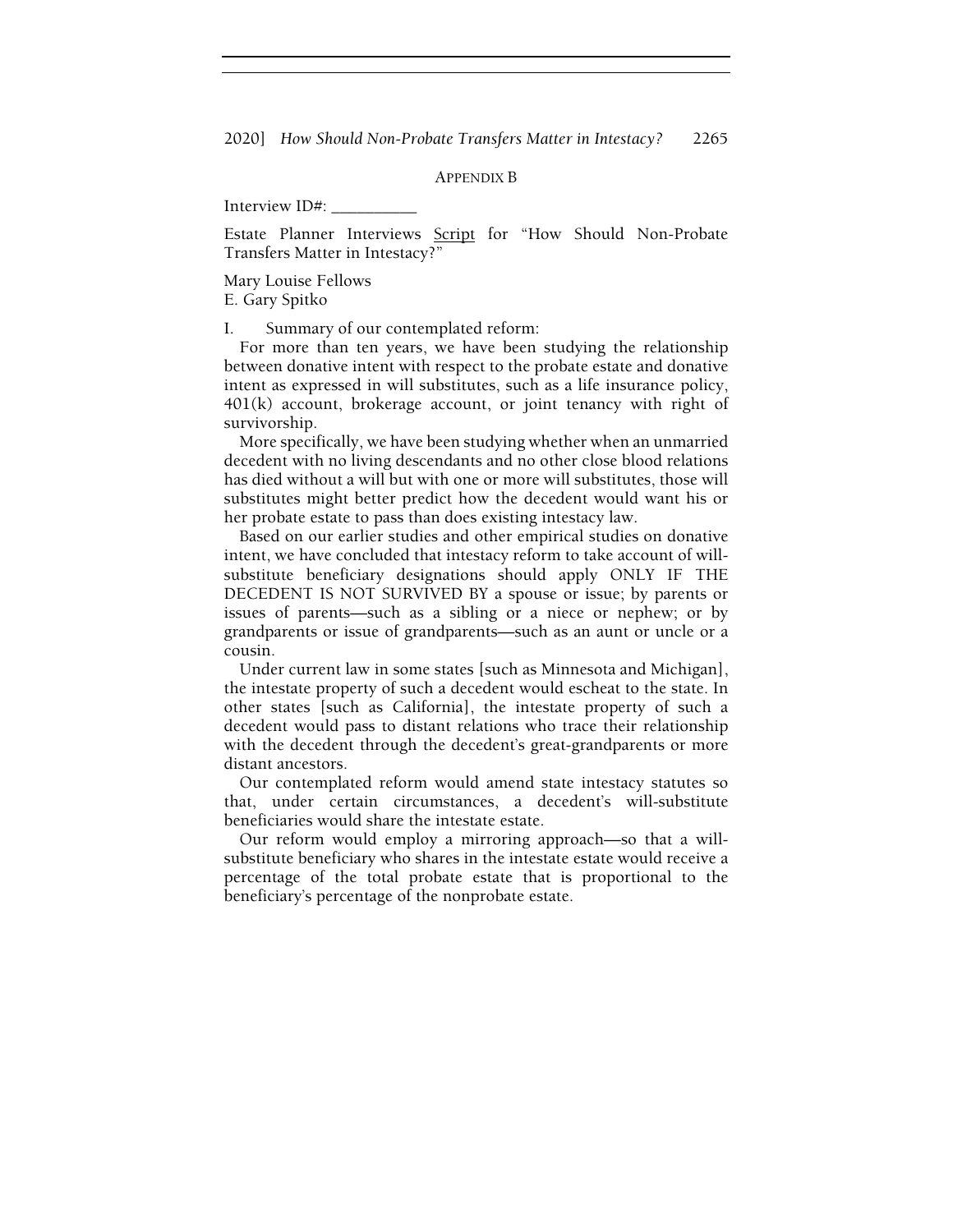II. The relationship between the interviewee's clients' donative intent with respect to the probate estate and donative intent as expressed in will substitutes:

For this first series of questions, we'd like you to think about wills and revocable trusts on the one hand v. will substitutes  $-$  excluding revocable trusts and joint bank accounts — on the other hand.

1. Do you think your clients understand the difference between a will and will substitutes?

Think about your clients who have no spouse, no issue, no relatives through a parent — such as a sibling or niece or nephew, and no relatives through a grandparent — such as an aunt or uncle or a cousin.

Have you had many such clients?

 If you have had few of these, think simply about your clients who are unmarried and have no issue.

2. Do your clients' testamentary instruments (that is, wills and revocable trusts) generally name the same beneficiaries as their will substitutes?

 2A. [If the respondent answers no,] what are the reasons for the differences?

3. Do all of the will substitutes name the same beneficiaries?

 3A. [If the respondent answers no,] what are the reasons for the differences?

4. Do you think that the named beneficiaries in your clients' will substitutes accurately reflect your clients' donative intent at the time they first come to visit you?

5. Do you think that the named beneficiaries in your clients' will substitutes accurately reflect your clients' donative intent with respect to their probate property at the time they first come to visit you?

6. Do your clients take into account will substitutes when determining the shares of what their beneficiaries receive from the probate estate as they design their estate plans?

7. How closely do your clients' testamentary instruments (that is, wills and revocable trusts) mirror the intestacy statute in \_\_\_\_\_ [estate planner's state]?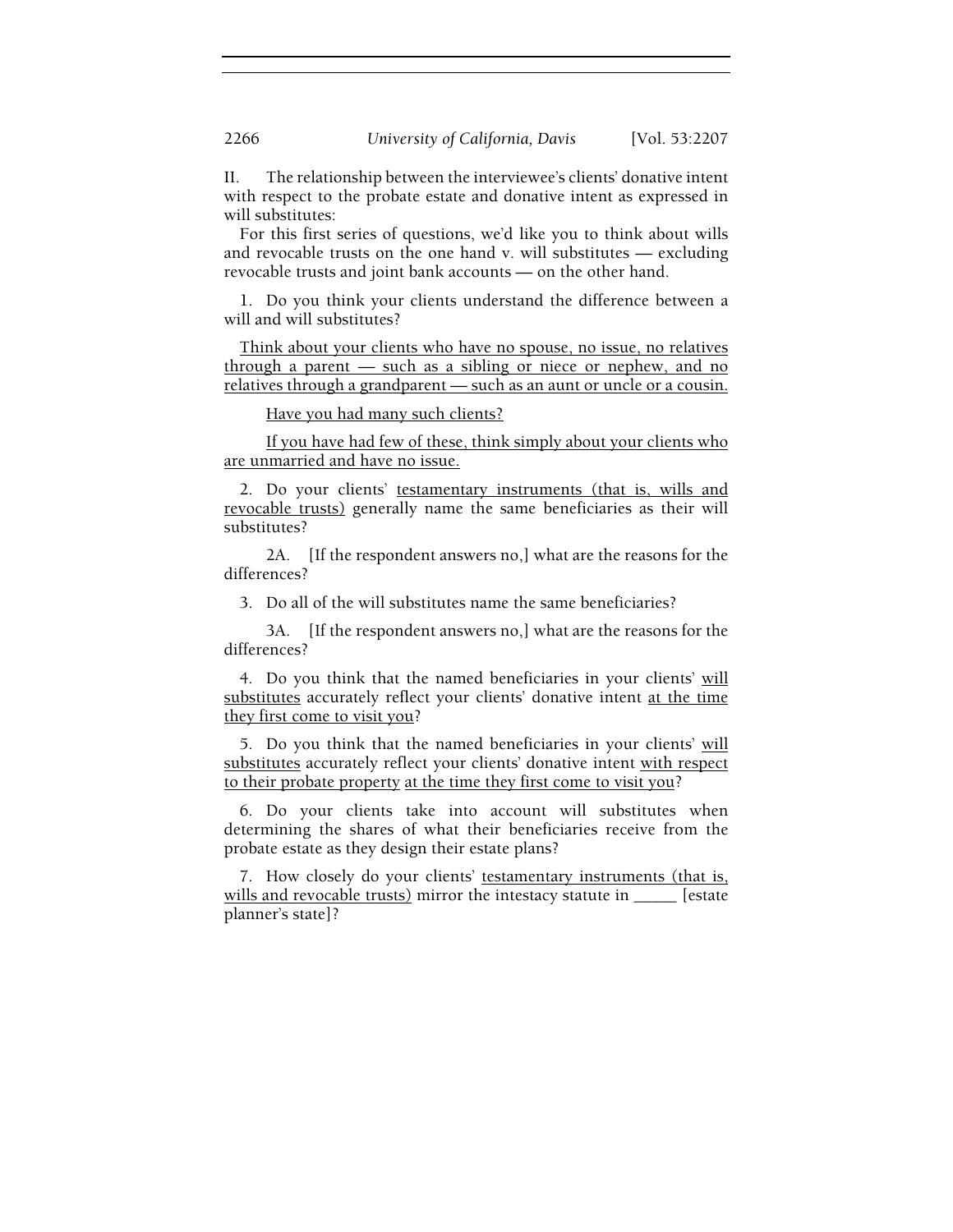2020] How Should Non-Probate Transfers Matter in Intestacy? 2267

8. How closely do your clients' will substitutes (excluding revocable trusts and joint checking accounts) mirror the intestacy statute in \_\_\_\_\_ [estate planner's state]?

III. Whether our reform should differentiate between types of will substitutes:

9. Should the reform statute treat some types of will substitutes as less persuasive evidence of donative intent than other will substitutes? If so, which ones?

Specific follow-up questions:

 9A. Should we exclude all or some joint tenancies from the reform? Should we distinguish between joint tenancies for real estate v. joint tenancy bank accounts?

 9B. Should we exclude will substitute designations if a significant amount of time passed between the designation and the decedent's death? (If so, how long? 5 years? 25 years?)

 9C. If the will-substitute beneficiary has predeceased the intestate decedent, yet for some reason the beneficiary's estate is the will substitute taker, should the reform (i) allow the predeceased beneficiary's estate to take in intestacy, (ii) apply an antilapse statute to substitute takers for the predeceased beneficiary's estate, or (iii) erase the predeceased beneficiary from the calculation?

9D. If the will-substitute beneficiary is a charity, how should that factor into our reform?

 9D1. Do your clients who name charities as will-substitute beneficiaries do so for reasons in addition to donative intent?

 9D2. Should the reform allow a charity to become an intestate heir? Or should we ignore those will substitutes that name a charity as beneficiary?

IV. Finding the will-substitute beneficiaries:

10. How can we best ensure that the entity responsible for distribution of the intestate estate will find out about all the people who may be a beneficiary of a will substitute? Relatedly, should there be a time limit for determining the will-substitute beneficiaries?

Specific follow-up questions:

10A. Do you do probate administration?